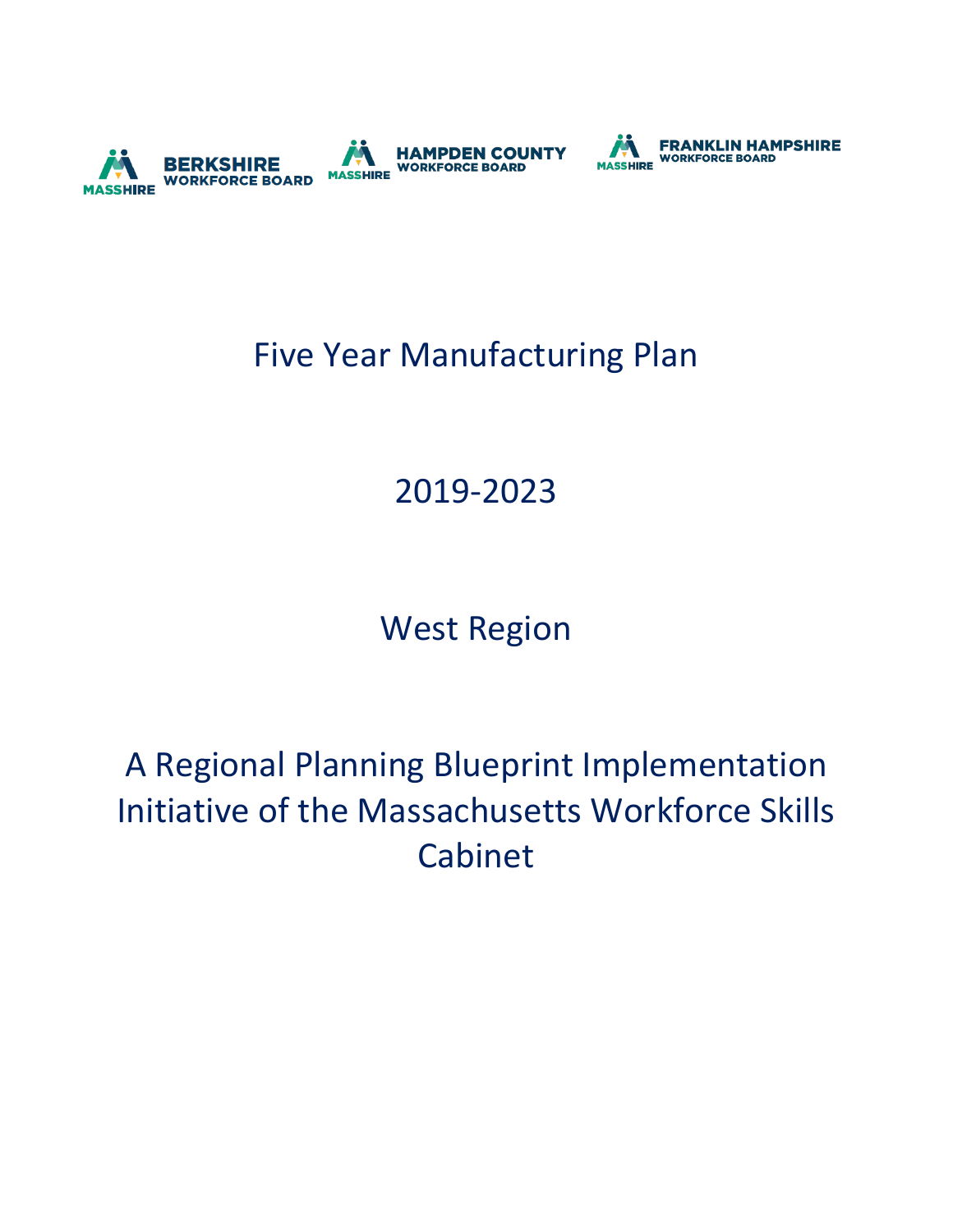The **Five Year Manufacturing Plan- 2019-2023** for the **West Region** was produced by the MassHire Workforce Boards of Berkshire, Franklin-Hampshire, and Hampden Counties. The Plan was a deliverable in the Advanced Manufacturing Training Program funded by the Massachusetts Executive Office of Housing and Economic Development (EOHED).

The development of the **Five 5 Year Manufacturing Plan** was informed by technical assistance from regional advanced manufacturing companies, the Western Massachusetts Chapter of the National Tooling and Machining Association (WMNTMA), regional educational institutions, and selected collaborators and partners.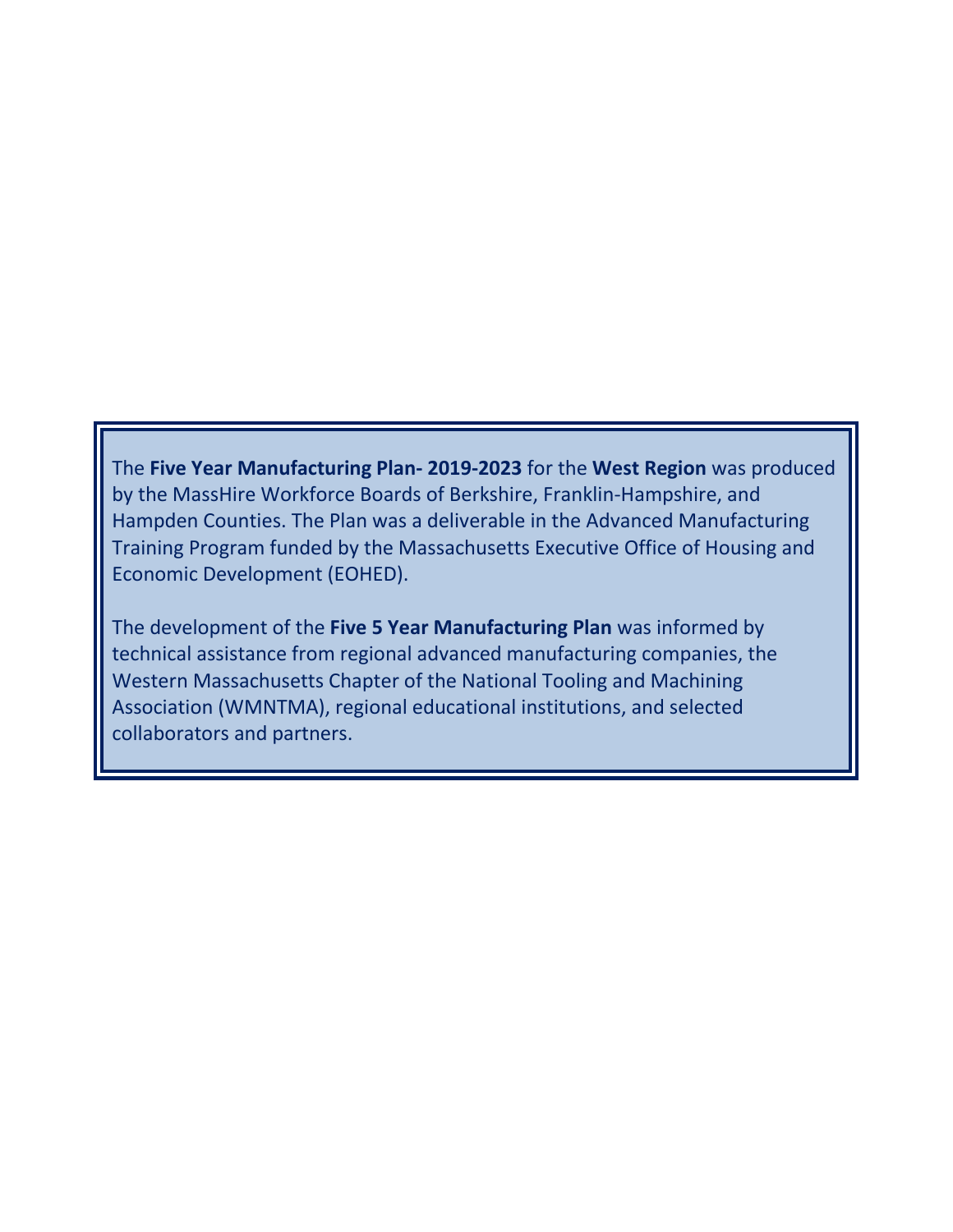



## Five Year Manufacturing Plan

# 2019-2023

# West Region

# A Regional Planning Blueprint Implementation Initiative of the Massachusetts Workforce Skills Cabinet

October 2019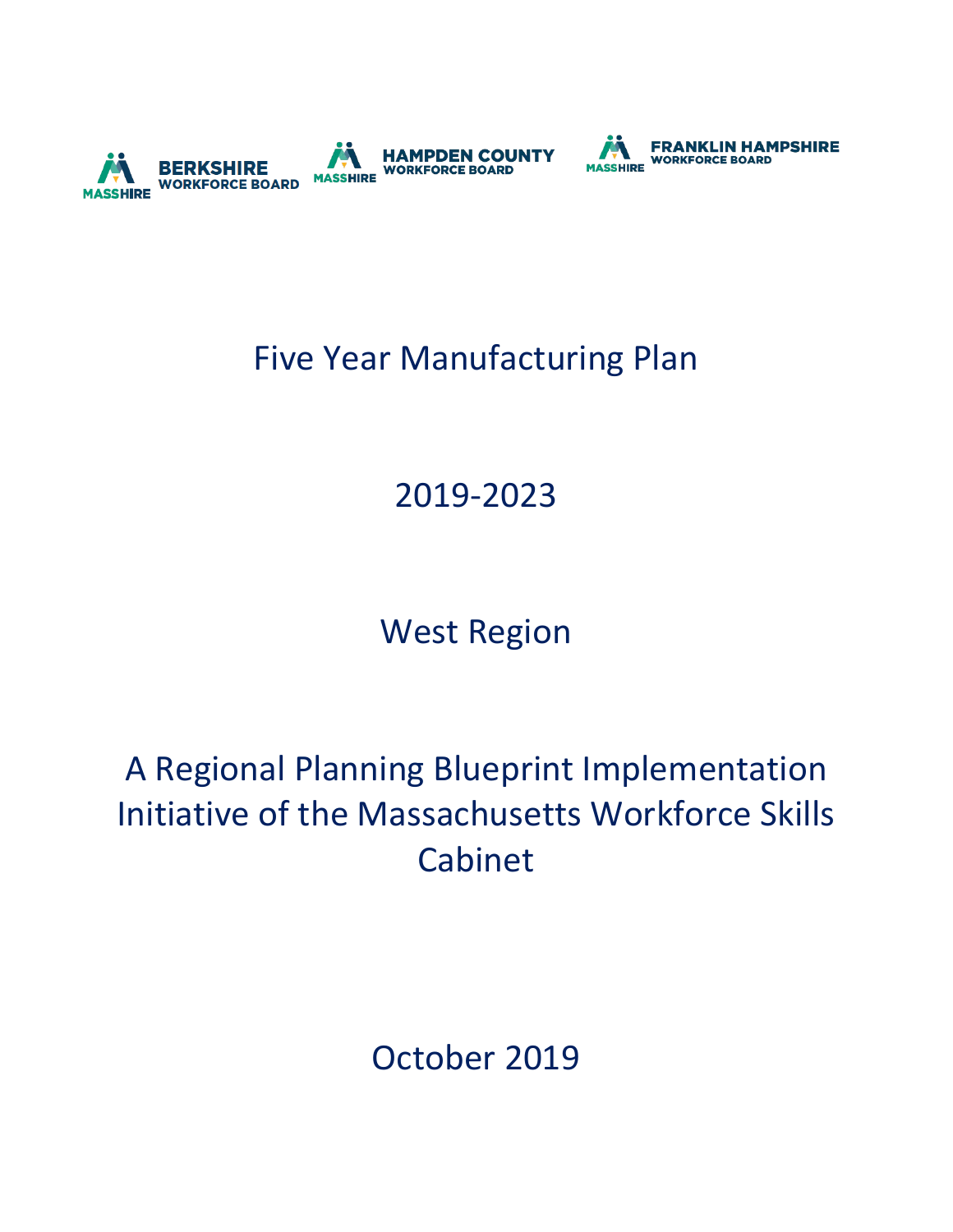## **Table of Contents**

**Introduction**

**Overview** 

**Section One- Demand Deep Dive** 

**Section Two- Supply Deep Dive** 

**Section Three- Gap Analysis** 

**Section Four- S.W.O.T. Analysis** 

**Section Five- Challenges and Priority Setting** 

**Section Six- Strategies and Solutions by Priority Challenges** 

**Section Seven- State Contribution**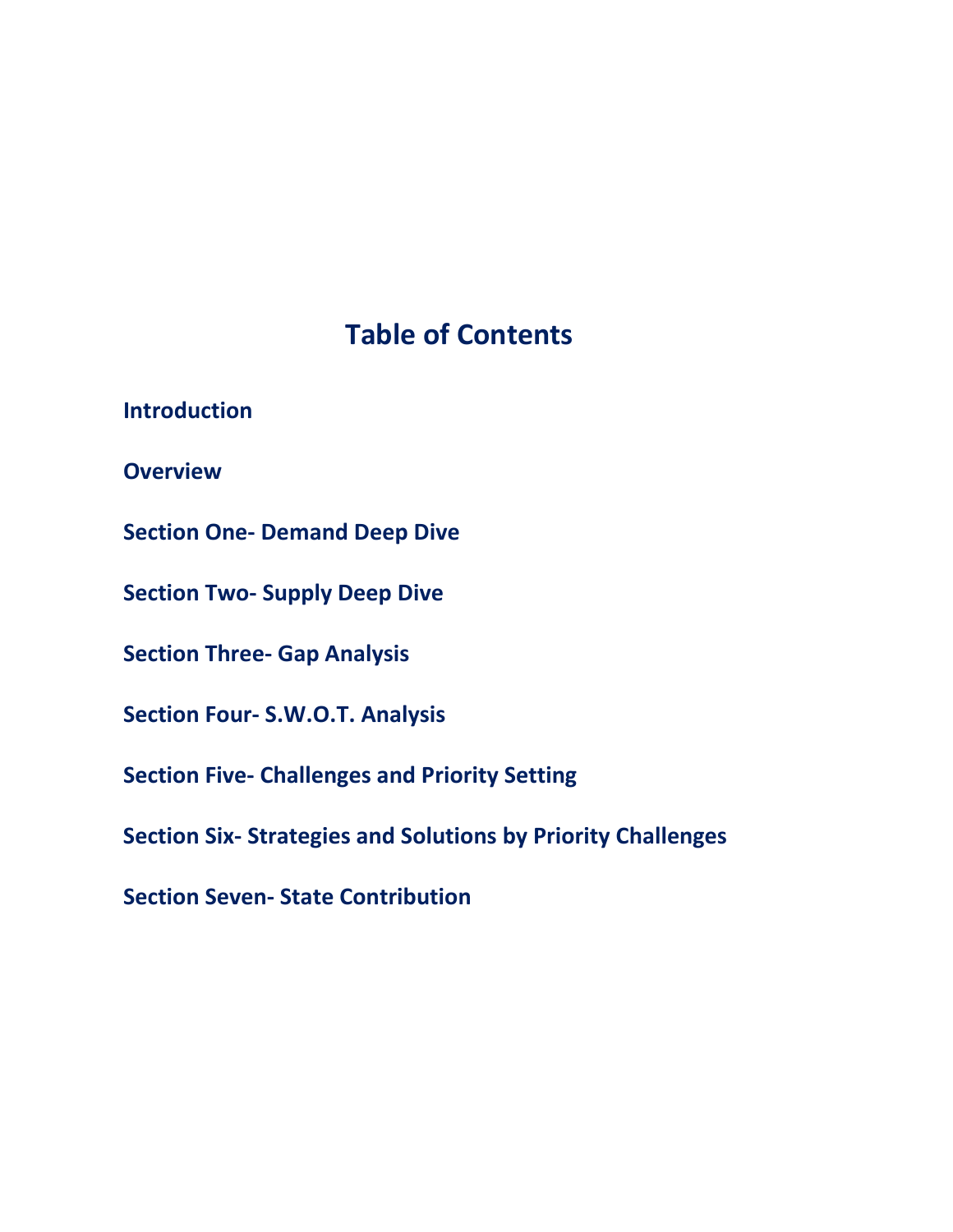#### **INTRODUCTION**

Technology enabled advanced manufacturing is a priority industry in the West Region of Massachusetts. The advanced manufacturing companies in the West Region are primarily supplier small and medium sized enterprises (SMEs) that are part of a supply chain that is primarily engaged in producing precision mechanical parts, components, and sub-assemblies utilizing high technology equipment, lean manufacturing, and world class technology development.

New manufacturing process technologies and competitive pressures within their existing supply chains requires companies to have a technologically relevant incumbent workforce and a sustainable pipeline of new employees. Currently, the companies in the West Region continue to experience a critical shortage of qualified employees in targeted occupational classifications along their employment continuum, and this reality is constraining their future growth and expansion.



In order to respond to this challenge, the West Region has developed the **Five Year Manufacturing Plan- 2019- 2023,** that identifies short-term solutions and long-term strategies that are focused on implementing workforce development programs and activities that will accomplish, in part, the following:

- Increase the utilization of current training capacity in selected manufacturing pathway programs/courses at both the community college and vocational technical high school levels.
- $\ddot{\phantom{1}}$  Create skills enhancement pathway programs for incumbent employees in priority occupations.
- **↓** Develop and implement a recruitment plan that will increase new pipeline program enrollment from broader segments of the population.
- **Expand Registered Apprenticeship as a job creation model and implement MA Registered Apprentice Tax** Credit.
- Increase public and private funding levels to sustain and scale innovative and flexible training programs.

The West Region partnership will design and implement work tasks that will ensure that training curriculum content is aligned with industry needs, employability readiness skills are embedded into the curriculum, and career awareness initiatives that educate individuals on the viability of advanced manufacturing as a personally and financially rewarding career pathway are clearly articulated.

Successful implementation of the Five Year Manufacturing Plan will require continued commitment and engagement, sustainable funding, leveraging of regional assets, and a willingness to be innovative and take prudent risks. Throughout the next five years, economic and business conditions will change and will require on-going dialogue and deliberation to ensure that the Plan reflects current economic and business realities.

Please join us in the exciting work ahead.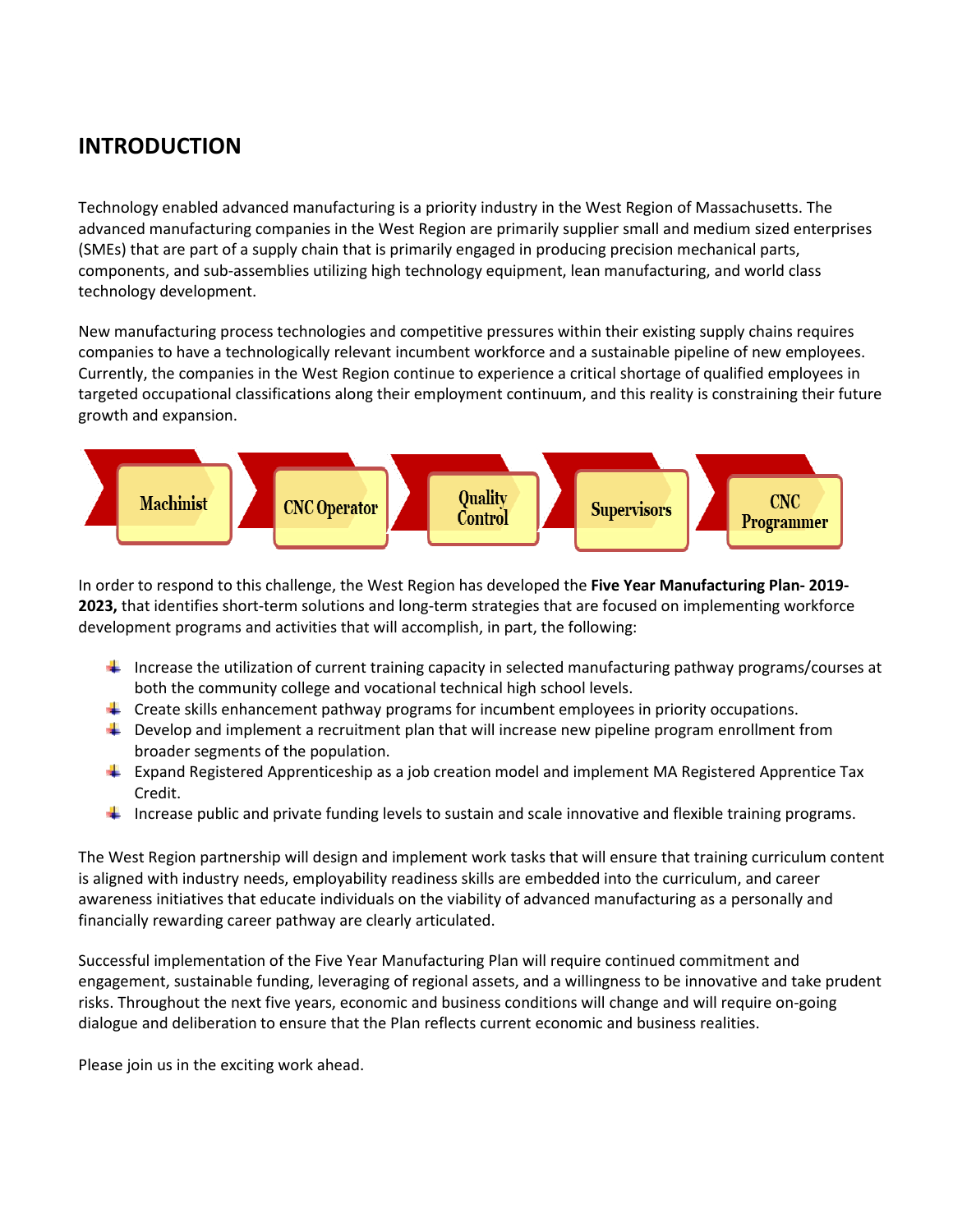#### **OVERVIEW**

The **Five Year Manufacturing Plan- 2019-2023** for the West Region has been developed by the MassHire Hampden, Franklin-Hampshire, and Berkshire Workforce Boards in collaboration and consultation with selected regional advanced manufacturing companies, educational institutions, and state and regional partners.

The Plan is part of the Regional Planning Blueprint Implementation process and is grounded in using real-time labor market data to inform decision making that will result in the implementation of sustainable and innovative workforce development practices and programs.

The Plan is divided into the following seven Sections:

- 1. Demand Deep Dive
- 2. Supply Deep Dive
- 3. Gap Analysis
- 4. S.W.O.T. Analysis
- 5. Challenges and Priority Setting
- 6. Strategies and Solutions by Priority Challenges
- 7. State Contribution

The Plan analyzed regional demand and supply data, assessed the strengths, weaknesses, opportunities, and threats inherent to the regional manufacturing training system, evaluated the present capacity and infrastructure of the regional secondary and post- secondary educational institutions, and developed practical solutions to attract, develop, and retain an appropriately sized workforce in five (5) priority occupational classifications.



The Five Year Manufacturing Plan can be viewed on the respective web sites of the West Region MassHire Workforce Boards. The Plan is also available on the web site of the Western Massachusetts Chapter of the National Tooling and Machining Association at [http://www.wmntma.org](http://www.wmntma.org/)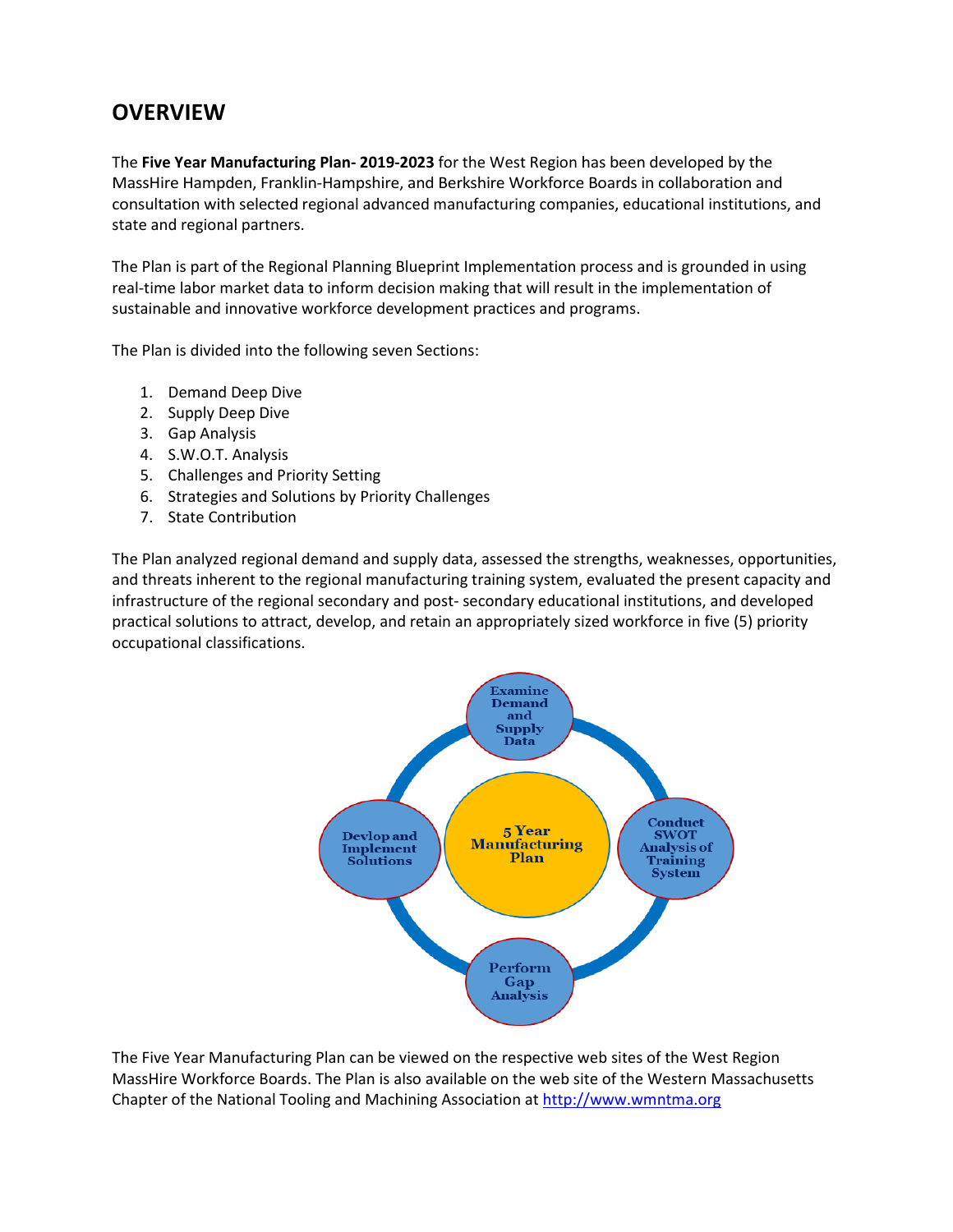### **Section One**

#### **Demand Deep Dive- Sector Detail**

| <b>Manufacturing Sector</b>                       | <b>Business Types</b>                                                                               | <b>Key Regional Employers</b>                                                                                                           |
|---------------------------------------------------|-----------------------------------------------------------------------------------------------------|-----------------------------------------------------------------------------------------------------------------------------------------|
|                                                   | Precision Turned Product Manufacturing (332721)                                                     | <b>Advance Manufacturing</b><br><b>VSS</b><br>Cadence/Tell Tool<br><b>Peerless Precision</b>                                            |
|                                                   |                                                                                                     | Decker Machine Works<br><b>Berkmatics</b>                                                                                               |
|                                                   | Small Arms, Ordnance and Ordnance Accessories<br>(332994)                                           | <b>Troy Industries</b><br>Smith & Wesson<br>Savage Arms<br>Yankee Hill Machine                                                          |
|                                                   | Saw Blade and Hand Tool Manufacturing (332216)                                                      | <b>Stanley Black and Decker</b>                                                                                                         |
| Machine Tool Equipment Manufacturing (333)        | Machine Tool Manufacturing (333517)                                                                 | The du Mont Company-Hassey<br>Savage<br>Kennametal<br>L.S. Starrett                                                                     |
| Transportation Equipment Manufacturing (336)      | Motor Vehicle Gasoline Engine/ Engine Parts (336310)                                                | U.S. Tsubaki Automotive<br>Lenco Armored Vehicles                                                                                       |
| Computer / Electronic Product Manufacturing (334) | Search, Detection, Navigation Guidance (334511)                                                     | L3 KEO<br><b>B&amp;E Group</b><br>Smith's Interconnect<br><b>General Dynamics</b>                                                       |
| Miscellaneous Manufacturing (339)                 | All Other Miscellaneous Manufacturing (33999)<br>Medical Equipment & Supplies Manufacturing (33911) | <b>CRRC</b><br>Mestek<br>Bete Fog Nozzle<br>Marox Corp<br><b>Onyx Specialty</b><br>Interprint<br>Jarvis Surgical                        |
| Plastics Product Manufacturing (3261)             | Plastics Product Manufacturing (3261)                                                               | <b>Pelican Products</b><br><b>Universal Plastics</b><br>Apex Resource Technology<br><b>Boyd Technology</b><br><b>Cavallero Plastics</b> |
| Repair and Maintenance (811)                      | Commercial and Industrial Machinery and Equipment<br>Repair and Maintenance (811310)                | <b>Associated Electro- Mechanics</b><br>GL&V                                                                                            |

**North American Industry Classification System (NAICS) Code**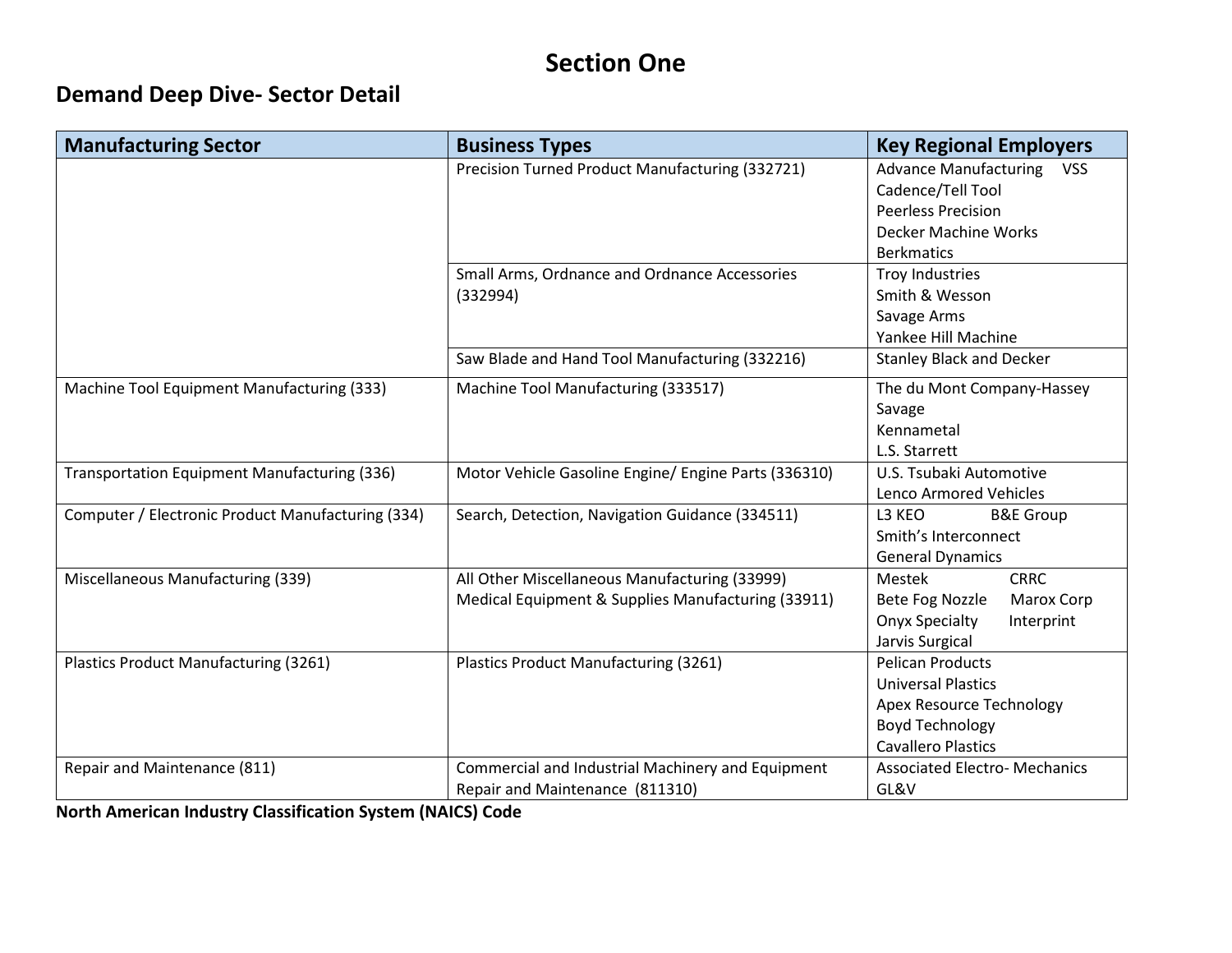#### **Demand Deep Dive**

| <b>Occupation</b><br>Name & SOC<br>Code                           | <b>Educational</b><br><b>Requirements</b>                                                                                                                               | Projected<br><b>Employment</b><br><b>Base</b> | <b>Demand</b><br><b>STAR</b>   | <b>Supply</b><br>Gap<br>(Ratio) | <b>Training Target Based</b><br>on Supply Gap<br>2023<br>Projected<br><b>Training</b><br><b>Target</b><br><b>Enrollment</b><br>(Seats)<br>2023<br>Projected<br><b>Employment</b><br><b>Base</b> | 2023<br><b>Supply</b><br>Gap<br><b>Ratio</b> | <b>Key Regional</b><br><b>Employers</b>                                                 |
|-------------------------------------------------------------------|-------------------------------------------------------------------------------------------------------------------------------------------------------------------------|-----------------------------------------------|--------------------------------|---------------------------------|-------------------------------------------------------------------------------------------------------------------------------------------------------------------------------------------------|----------------------------------------------|-----------------------------------------------------------------------------------------|
| <b>Production</b><br><b>Worker</b><br>(Machinist)<br>SOC: 51-4041 | 区 Less than<br><b>Bachelors</b><br>Associate<br>x Certificate<br>(Credit)<br>Non-Credit<br><b>Training</b><br>x High School<br>$\square$ Bachelors<br>$\square$ Masters | 3                                             | 134<br>$\overline{\mathbf{4}}$ | $-131$<br>(.02)                 | 41<br>39                                                                                                                                                                                        | $-95$<br>(.29)                               | L3 KEO<br>Smith's<br>Interconnect<br><b>B&amp;E Group</b><br>General<br><b>Dynamics</b> |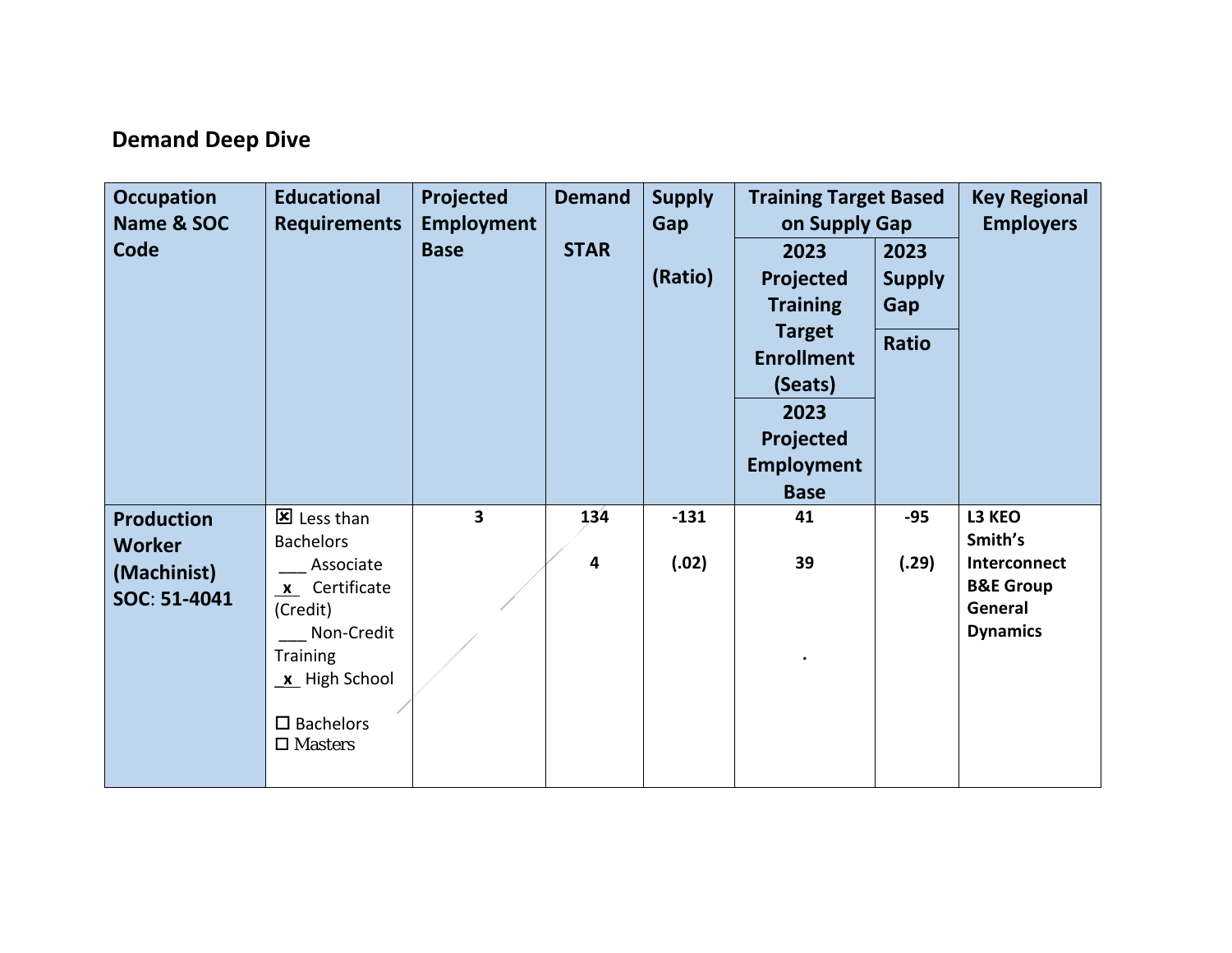| <b>Production</b><br><b>Worker (CNC</b><br>Operator)<br>SOC: 51-4011 | 区 Less than<br><b>Bachelors</b><br>Associate<br>x Certificate<br>(Credit)<br>x Non-Credit<br><b>Training</b><br>$x$ High School                         | 269                     | 329<br>$\overline{\mathbf{4}}$ | $-60$<br>(.81) | 397<br>323 | -6<br>(.98) | Smith &<br>Wesson<br><b>OMG</b><br><b>U.S. Tsubaki</b><br><b>Automotive</b><br><b>The duMont</b><br>Company<br><b>Decker</b><br><b>Machine</b><br><b>Works</b> |
|----------------------------------------------------------------------|---------------------------------------------------------------------------------------------------------------------------------------------------------|-------------------------|--------------------------------|----------------|------------|-------------|----------------------------------------------------------------------------------------------------------------------------------------------------------------|
|                                                                      | $\square$ Bachelors<br>$\square$ Masters +                                                                                                              |                         |                                |                |            |             | <b>TOG</b><br><b>Berkmatics</b>                                                                                                                                |
| Inspectors,                                                          | 区 Less than                                                                                                                                             | 36                      | 85                             | $-49$          | 82         | $-5$        | <b>B&amp;E Group</b><br><b>DFF</b>                                                                                                                             |
| <b>Testers, Quality</b><br><b>Control</b><br>SOC: 51-9061            | <b>Bachelors</b><br>Associate<br>x Certificate<br>(Credit)<br>Non-Credit<br><b>Training</b><br>x High School<br>$\square$ Bachelors<br>$\Box$ Masters + |                         | 3                              | (.42)          | 80         | (.94)       | <b>Ben Franklin</b><br>Design & Mfg.<br>Kennametal<br><b>L.S. Starrett</b>                                                                                     |
| <b>Supervisors</b>                                                   | IS Less than<br><b>Bachelors</b>                                                                                                                        | $\overline{\mathbf{z}}$ | 30                             | $-23$          | 10         | $-18$       | <b>Mestek</b><br><b>CRRC</b>                                                                                                                                   |
| (Manufacturing<br>-Specific)<br>SOC: 51-1011                         | x Associate<br>x Certificate<br>(Credit)<br>Non-Credit<br><b>Training</b><br>High School                                                                |                         | 4                              | (.23)          | 12         | (.40)       | <b>Bete Fog</b><br><b>Nozzle</b>                                                                                                                               |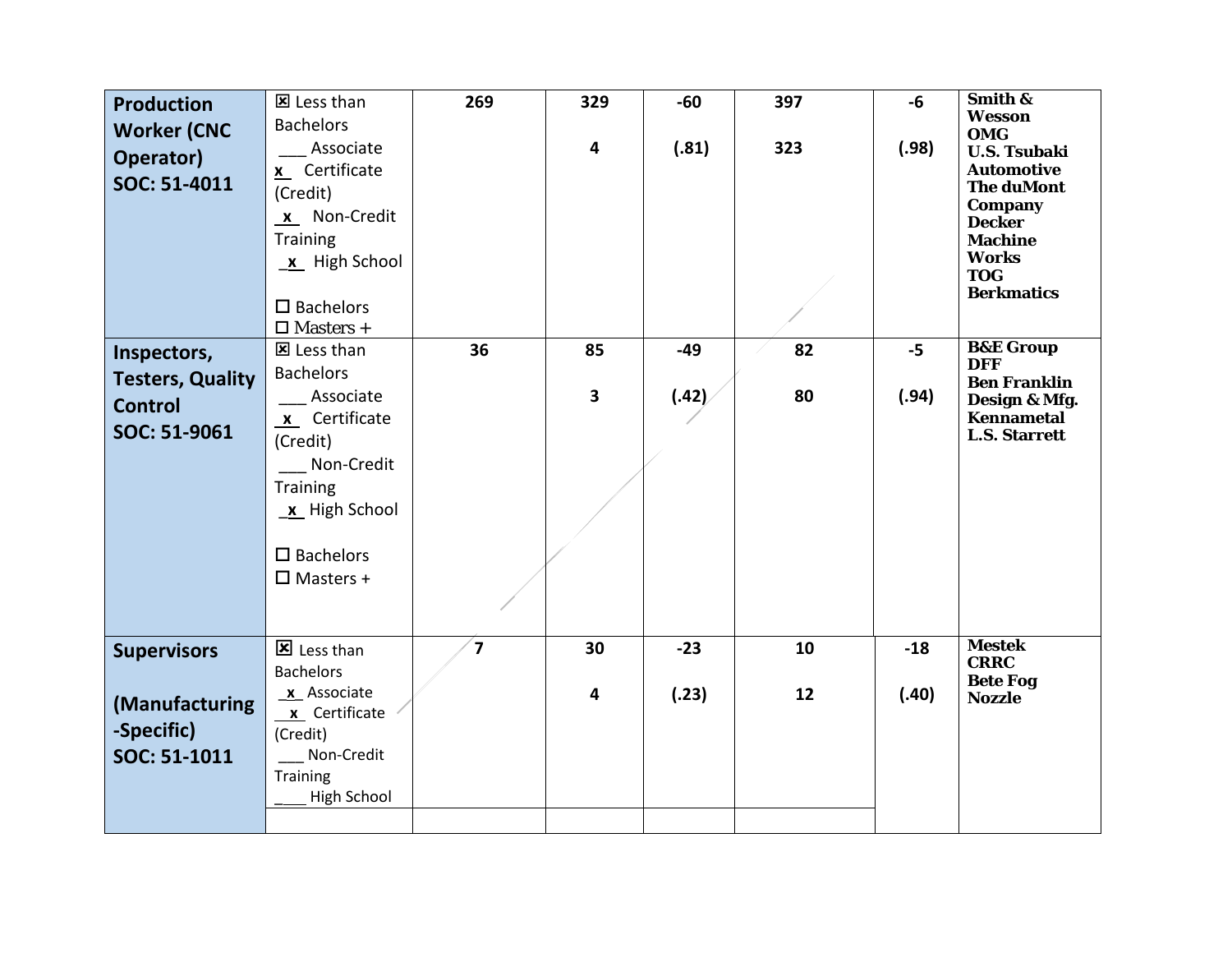| <b>CNC</b><br>Programmer<br>SOC: 51-4012 | $\square$ Bachelors<br>$\Box$ Masters +<br>区 Less than<br><b>Bachelors</b><br>x Associate<br>$x$ Certificate<br>(Credit)<br>Non-Credit<br>Training<br>High School<br>$\square$ Bachelors<br>$\Box$ Masters + | $\overline{\mathbf{2}}$ | 32<br>4 | $-30$<br>(.06)  | 33<br>29   | $-3$<br>(.90)   | <b>Troy Industries</b><br><b>Viant</b><br><b>Jarvis Surgical</b> |
|------------------------------------------|--------------------------------------------------------------------------------------------------------------------------------------------------------------------------------------------------------------|-------------------------|---------|-----------------|------------|-----------------|------------------------------------------------------------------|
| <b>TOTAL</b>                             |                                                                                                                                                                                                              | 317                     | 610     | $-293$<br>(.48) | 563<br>483 | $-127$<br>(.79) |                                                                  |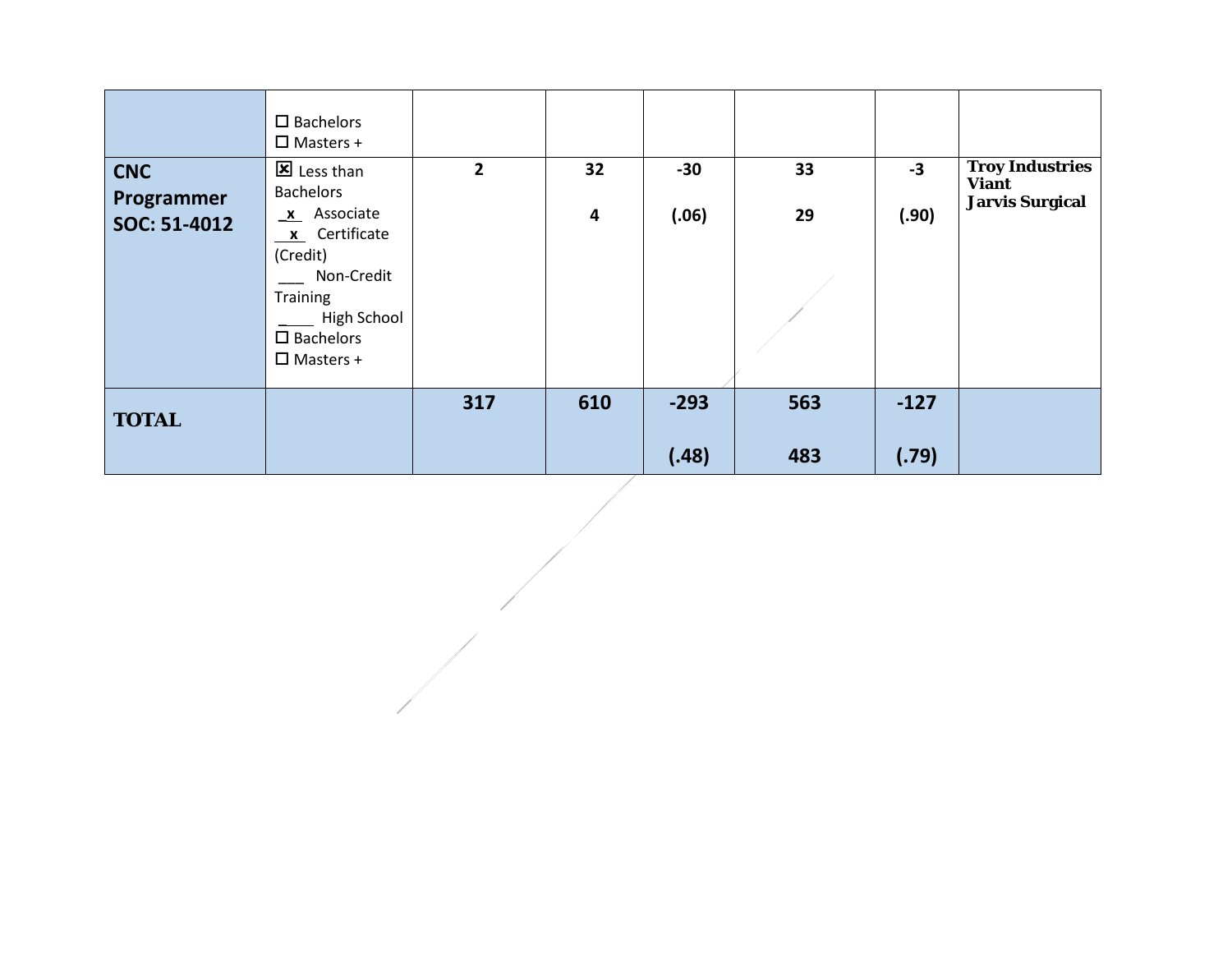### **Section Two**

## **Supply Deep Dive Overview**

| <b>Occupation &amp; SOC Code</b>                            | <b>Training Provider</b>                                                                                                                                                                                                                                                                                                                                                   |
|-------------------------------------------------------------|----------------------------------------------------------------------------------------------------------------------------------------------------------------------------------------------------------------------------------------------------------------------------------------------------------------------------------------------------------------------------|
| <b>Production Worker Machinist</b><br>SOC: 51-4041          | Springfield Technical Community College (Incumbent Employees ONLY)<br>1.<br>Nine (9) West Hub Vocational Technical High Schools with Machine Tool Technology Programs (PM<br>2.<br><b>Programs Only) (Incumbent Employees ONLY)</b><br>Registered Apprenticeship Credential (4,000 Hours)<br>3.                                                                            |
| <b>Production Worker (CNC Operator)</b><br>SOC: 514011      | Springfield Technical Community College<br>1.<br><b>Berkshire Community College</b><br>2.<br><b>Greenfield Community College</b><br>3.<br>Nine (9) West Hub Vocational Technical High Schools with Machine Tool Technology Programs<br>4.                                                                                                                                  |
|                                                             | Registered Apprenticeship Credential (2,000 Hours)<br>5.                                                                                                                                                                                                                                                                                                                   |
| <b>Inspectors, Testers, Quality Control</b><br>SOC: 51-9061 | Springfield Technical Community College<br>1.<br>Berkshire Community College (Incumbent Employees ONLY)<br>2.<br>Greenfield Community College (Incumbent Employees ONLY)<br>3.<br>Nine (9) West Hub Vocational Technical High Schools with Machine Tool Technology Programs (PM<br>4.<br><b>Programs Only)</b><br>Registered Apprenticeship Credential (4,000 Hours)<br>5. |
| <b>Supervisors (Manufacturing)</b>                          | Programs/courses will need to be developed with the Business Departments at either community<br>1.<br>colleges or four year colleges/universities.                                                                                                                                                                                                                         |
| SOC: 51-1011<br><b>CNC Programmer</b>                       | Programs/courses need to be developed at community colleges for incumbent employees. New<br>1.                                                                                                                                                                                                                                                                             |
| SOC: 51-4012                                                | credit granting Certificate program should be developed at one of the region's community colleges.                                                                                                                                                                                                                                                                         |
|                                                             | Registered Apprenticeship Credential (4,000 Hours)                                                                                                                                                                                                                                                                                                                         |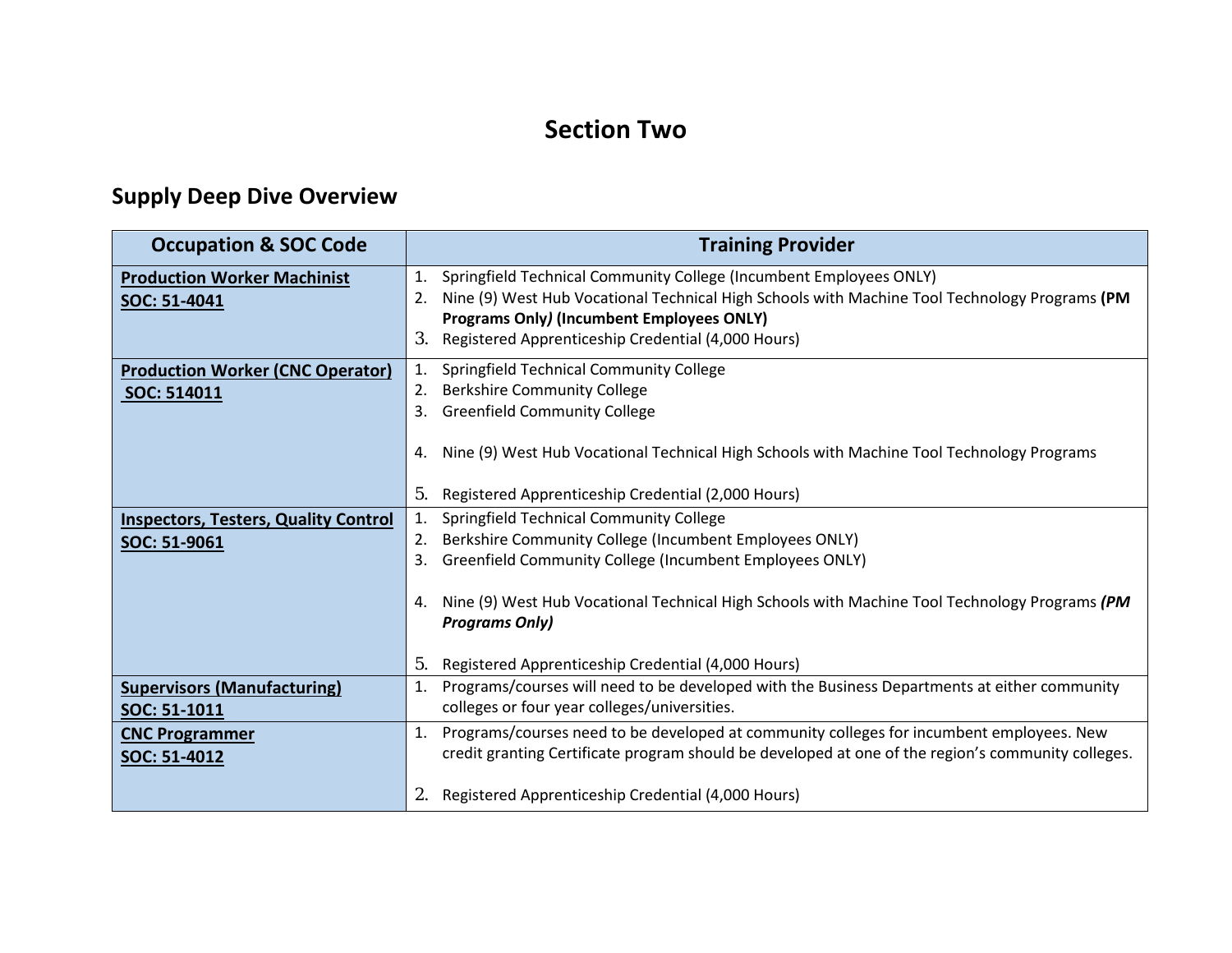|                                            | <b>Credential Asset Map</b>                                                                                                                                                                                                            | <b>NOTES</b>                                                                                                                                                                                                                                     |
|--------------------------------------------|----------------------------------------------------------------------------------------------------------------------------------------------------------------------------------------------------------------------------------------|--------------------------------------------------------------------------------------------------------------------------------------------------------------------------------------------------------------------------------------------------|
| <b>Occupation &amp;</b><br><b>SOC Code</b> | Production Worker (Machinist) SOC: 514041                                                                                                                                                                                              |                                                                                                                                                                                                                                                  |
| <b>Training</b><br><b>Provider</b>         | Springfield Technical Community College (Incumbent Employee<br>1.<br>ONLY)<br>Nine (9) West Hub Vocational Technical High Schools with Machine<br>2.<br>Tool Technology Programs (PM Programs Only) (Incumbent                         | None of the West Region educational<br>institutions/training providers have a<br>manufacturing program that results in a<br>Credential as a Machinist. Competencies<br>that are attributed to a Machinist are<br>embedded into the curriculum in |
|                                            | <b>Employees ONLY)</b><br>Registered Apprenticeship Credential (4,000 Hours)<br>3.                                                                                                                                                     | programs that have CNC Operator as the<br>primary credential focus. STCC Associate<br>degree program may graduate a select<br>few individuals who could qualify at the<br>entry level Machinist level.                                           |
| <b>Type of</b><br><b>Training</b>          | <b>図 Classroom</b><br>区 Hands-on- Laboratory<br>$\Box$ On-Line                                                                                                                                                                         |                                                                                                                                                                                                                                                  |
|                                            | Hands-on-Laboratory (Work Process)<br>×<br><b>Classroom (Related Technical Instruction)</b><br>×<br>$\square$ On-Line                                                                                                                  |                                                                                                                                                                                                                                                  |
| Annual<br><b>Capacity</b>                  | No discreet manufacturing program that results in a Credential as<br>1.<br>a Machinist is currently being conducted by the educational<br>institutions/ training providers in the West Region                                          |                                                                                                                                                                                                                                                  |
|                                            | Data not available on number of Incumbent Employees of regional<br>2.<br>advanced manufacturing companies who may be enrolled in<br>advanced technology courses that are a pathway to Machinist<br>related occupational classification |                                                                                                                                                                                                                                                  |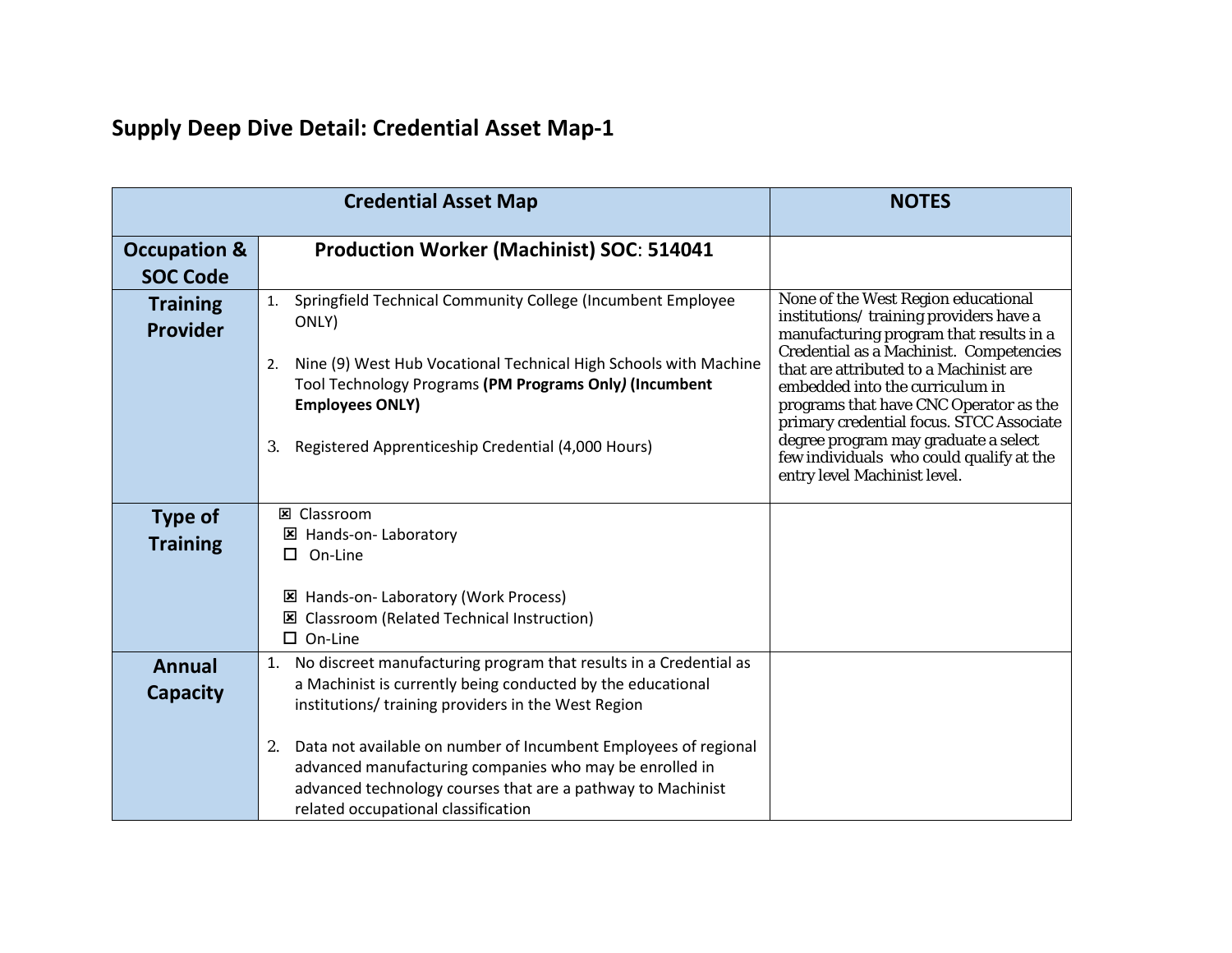|                                                                                   | <b>Credential Asset Map</b>                                                                                                                                                                                                            | <b>NOTES</b>                                                                                                                                                                                                           |
|-----------------------------------------------------------------------------------|----------------------------------------------------------------------------------------------------------------------------------------------------------------------------------------------------------------------------------------|------------------------------------------------------------------------------------------------------------------------------------------------------------------------------------------------------------------------|
| <b>No. of Hours</b>                                                               | Competencies that can be attributed to a Machinist are embedded<br>into the curriculum in programs that have CNC Operator as the<br>primary credential focus. Hours vary and are contingent upon length<br>of the CNC Operator program |                                                                                                                                                                                                                        |
| <b>Type of</b><br><b>Credential &amp;</b><br><b>Title of</b><br><b>Credential</b> | 1. Associate Degree/ Mechanical Engineering Technology<br>Registered Apprenticeship<br>2.                                                                                                                                              |                                                                                                                                                                                                                        |
| <b>Credential</b><br><b>Provider</b>                                              | Springfield Technical Community College<br>1.<br>2.<br>MA Division of Apprenticeship Standards                                                                                                                                         | West Region has no educational and/or<br>workforce training providers that are<br>completing individuals with a Machinist<br>Credential who can be employed<br>immediately in Machinist occupational<br>classification |
| Integrated/<br><b>Accelerated</b>                                                 | Companies hire Machinist by attracting them away from their<br>$\bullet$<br>competitors<br>Registered Apprenticeship has Integrated Related Technical<br>$\bullet$<br>Instruction                                                      |                                                                                                                                                                                                                        |
| Online/<br>Classroom/<br><b>Work-based</b>                                        | <b>STCC</b><br><b>区 Classroom</b><br>区 Hands-on- Laboratory<br>On-Line<br>п<br><b>Registered Apprenticeship</b><br><b>E</b> Hands-on- Laboratory (Work Process)<br>区 Classroom (Related Technical Instruction)<br>$\square$ On-Line    | Currently no-on-line training program<br>exits that will result in credential<br>attainment                                                                                                                            |
| <b>Pell-eligible</b>                                                              | <b>YES</b><br>Mechanical Engineering Technology Associate Degree                                                                                                                                                                       |                                                                                                                                                                                                                        |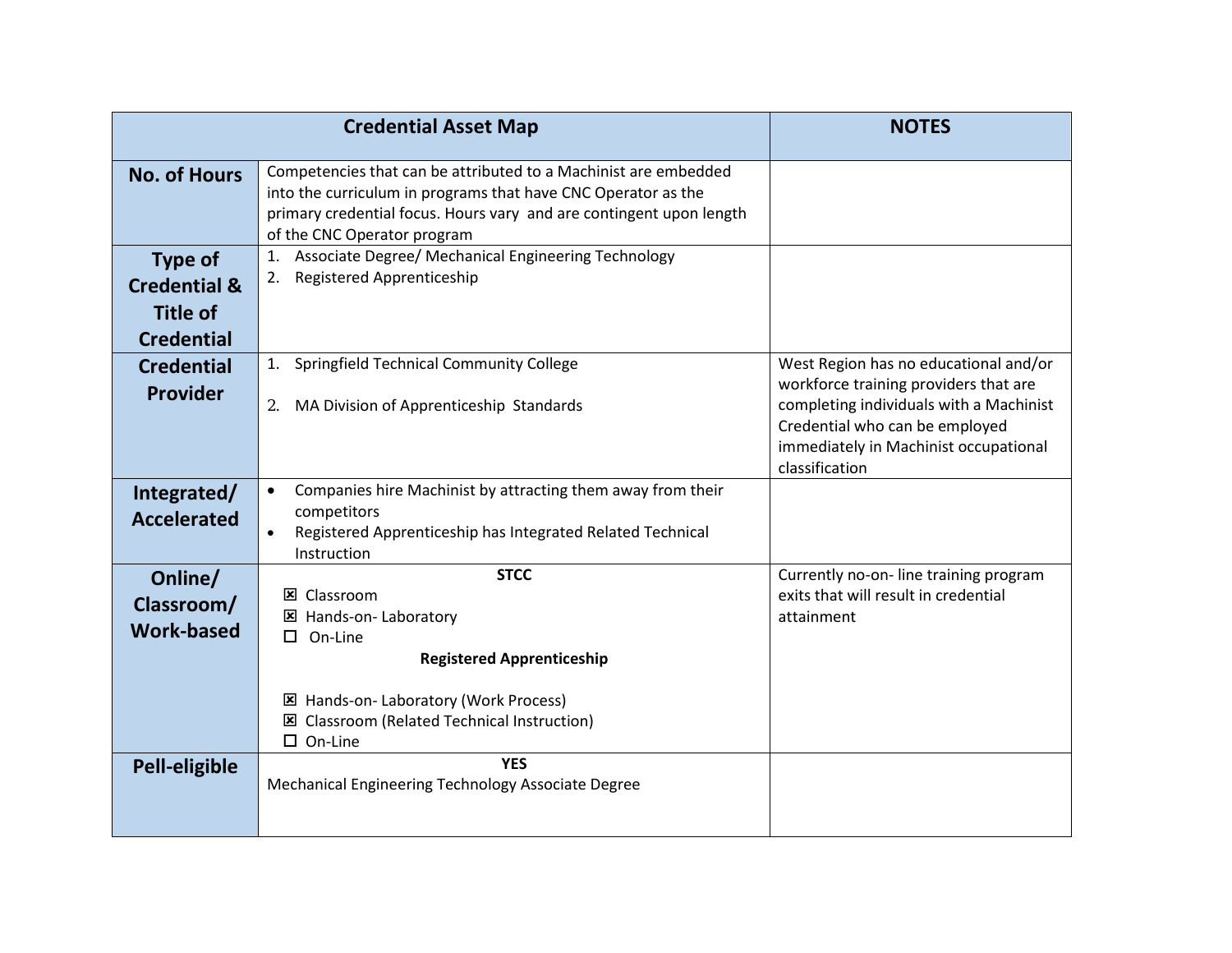|                                     | <b>Credential Asset Map</b>                                                                                                                                                                                                                                                                                                                                                                                                                                                                                                                                                                                                                                                                                                                                                                                            | <b>NOTES</b> |
|-------------------------------------|------------------------------------------------------------------------------------------------------------------------------------------------------------------------------------------------------------------------------------------------------------------------------------------------------------------------------------------------------------------------------------------------------------------------------------------------------------------------------------------------------------------------------------------------------------------------------------------------------------------------------------------------------------------------------------------------------------------------------------------------------------------------------------------------------------------------|--------------|
|                                     | <b>NO</b><br>Registered Apprenticeship                                                                                                                                                                                                                                                                                                                                                                                                                                                                                                                                                                                                                                                                                                                                                                                 |              |
| Fee                                 | Fees Set by Board of Trustees<br><b>Associate Degree</b><br>Fees Contingent Upon Length of Program<br>Registered Apprenticeship                                                                                                                                                                                                                                                                                                                                                                                                                                                                                                                                                                                                                                                                                        |              |
| <b>Employer-</b><br>validated       | Employers Align and Validate Curriculum and Recognize the<br>Credentials                                                                                                                                                                                                                                                                                                                                                                                                                                                                                                                                                                                                                                                                                                                                               |              |
| <b>Stackable</b>                    | Credentials are Stackable- Registered apprenticeship MAY Not Transfer<br>to College Credit                                                                                                                                                                                                                                                                                                                                                                                                                                                                                                                                                                                                                                                                                                                             |              |
| <b>Portable</b>                     | Credentials have Portability but Acceptance may vary by State/<br>employer                                                                                                                                                                                                                                                                                                                                                                                                                                                                                                                                                                                                                                                                                                                                             |              |
| <b>Credit/Non-</b><br><b>Credit</b> | Associate Degree (College Credit)<br>Registered Apprenticeship Certification (Non-Credit/Credit)                                                                                                                                                                                                                                                                                                                                                                                                                                                                                                                                                                                                                                                                                                                       |              |
| <b>Gaps</b>                         | 1. West Region Supply Ratio Gap (.02) is significant and demand for<br>Machinist in high across the West Region.<br>2. West Region educational and/or workforce training programs at all<br>levels are not completing individuals who can be employed<br>immediately in Machinist occupational classification<br>Companies hire experienced Machinists by attracting them away<br>3.<br>from their competitors.<br>The Machinist position is largely achieved through internal<br>4.<br>promotion from CNC Operator to Set Up Operator to skilled<br>Machinist, with proven skills in machine set up, G-Code,<br>Programming and 5-axis or more machining learned on the job. A<br>large training gap exists due to a shortage of skilled machinists<br>able to take time away from production to train new employees. |              |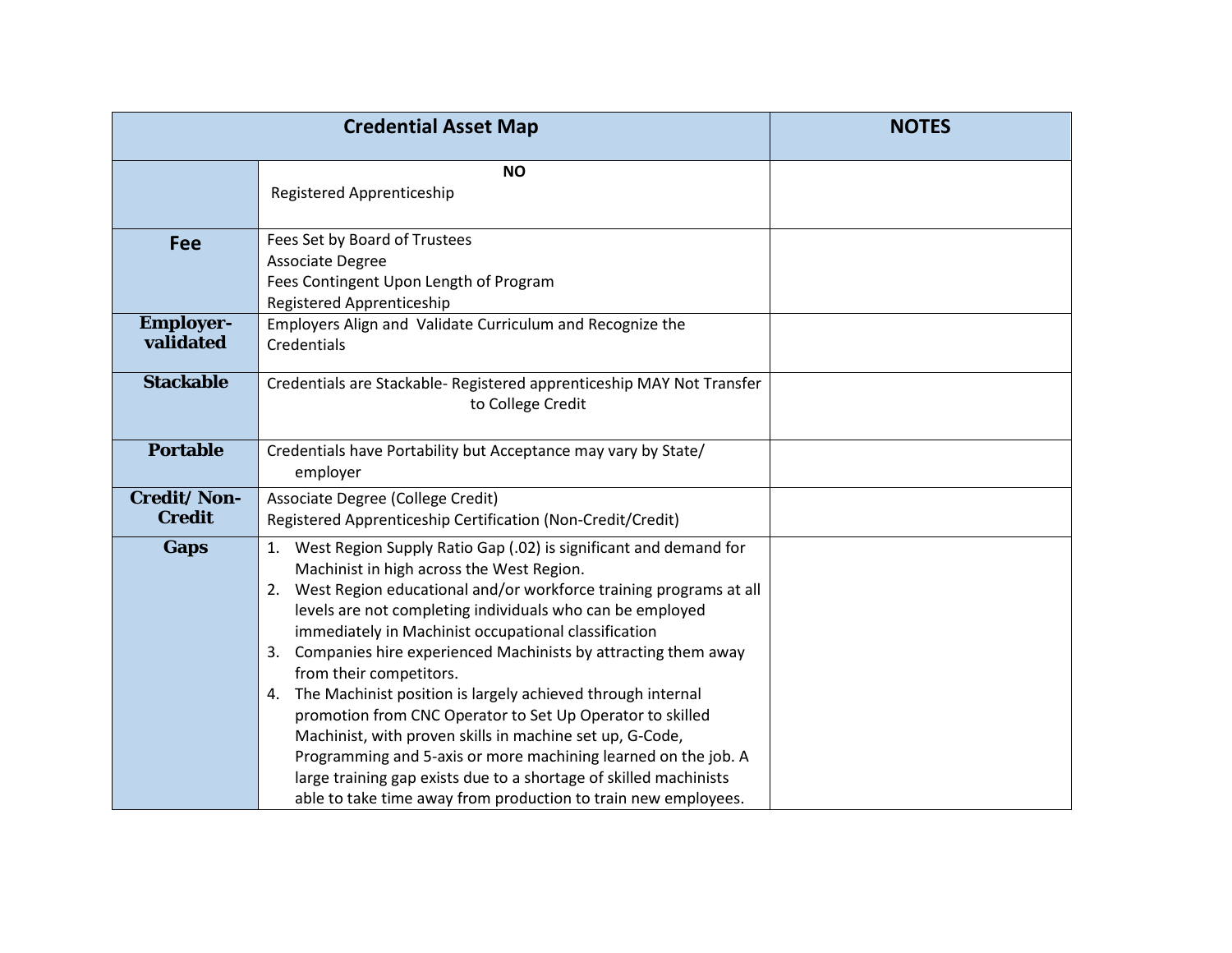|    | <b>NOTES</b>                                                                                                                                  |  |
|----|-----------------------------------------------------------------------------------------------------------------------------------------------|--|
| 5. | Many companies would benefit from support in developing<br>registered Machinist apprenticeships to more formally build this<br>skill pathway. |  |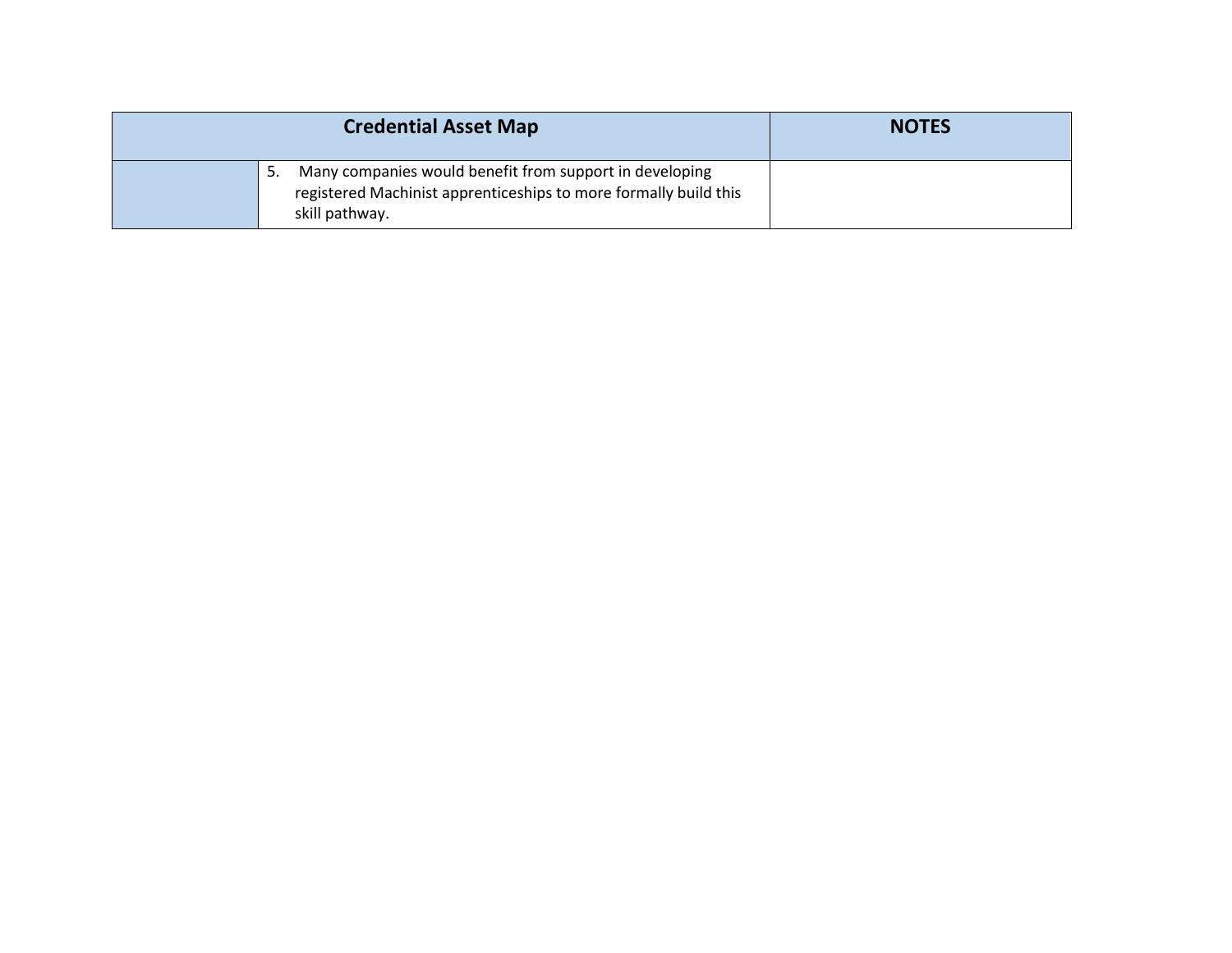|                                    | <b>Credential Asset Map</b>                                                                                                                                                                                                                                                                                                                                  | <b>NOTES</b> |
|------------------------------------|--------------------------------------------------------------------------------------------------------------------------------------------------------------------------------------------------------------------------------------------------------------------------------------------------------------------------------------------------------------|--------------|
| <b>Occupation &amp;</b>            | Production Worker (CNC Operator), SOC: 514011                                                                                                                                                                                                                                                                                                                |              |
| <b>SOC Code</b>                    |                                                                                                                                                                                                                                                                                                                                                              |              |
| <b>Training</b><br><b>Provider</b> | Springfield Technical Community College<br>1.<br><b>Berkshire Community College</b><br>2.<br><b>Greenfield Community College</b><br>3.                                                                                                                                                                                                                       |              |
|                                    | Nine (9) West Hub Vocational Technical High Schools with Machine Tool<br>4.<br><b>Technology Programs</b>                                                                                                                                                                                                                                                    |              |
|                                    | Registered Apprenticeship Credential (2,000 Hours)<br>5.                                                                                                                                                                                                                                                                                                     |              |
| <b>Type of</b><br><b>Training</b>  | <b>図 Classroom</b><br>区 Hands-on- Laboratory<br>On-Line<br>□                                                                                                                                                                                                                                                                                                 |              |
|                                    | 区 Hands-on- Laboratory (Work Process)<br>区 Classroom (Related Technical Instruction)<br>$\square$ On-Line                                                                                                                                                                                                                                                    |              |
| <b>Annual</b><br><b>Capacity</b>   | <b>Reference Training Provider - No. 1</b><br>1-3- Capacity exists at three West Region community colleges to increase<br>enrollment by 20% per year from current levels of approximately 55 graduates<br>each year.                                                                                                                                         |              |
|                                    | 4. Capacity to conduct CNC Operator programs at West Hub Vocational Technical<br>High Schools with Machine Tool Technology Programs (PM Programs Only) is<br>contingent upon funding availability. At FY 2019 level funding going forward,<br>West Region can train between 127-155 NEW pipeline individuals in each of the<br>5 years of the Five Year Plan |              |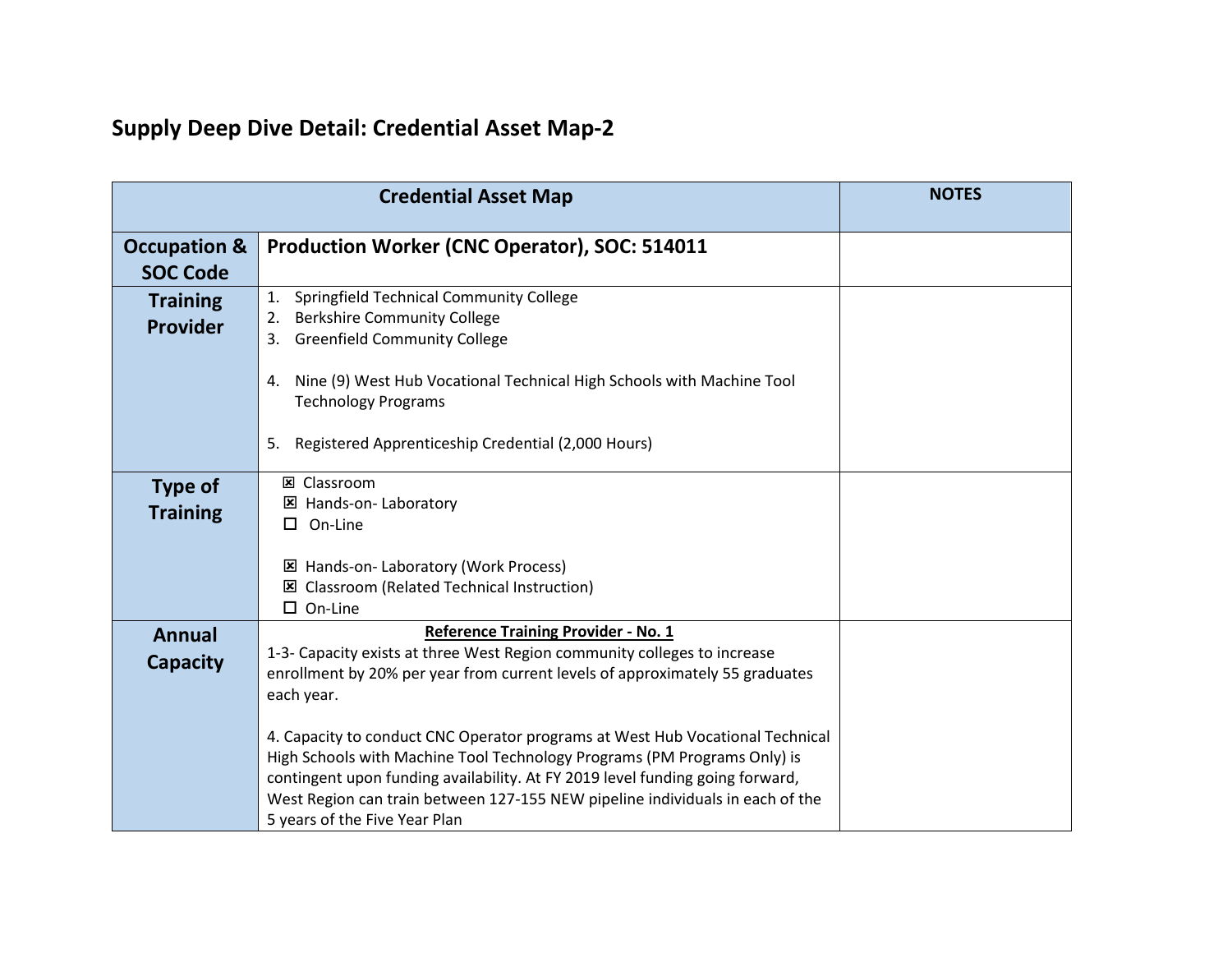|                                                                                                        | <b>Credential Asset Map</b>                                                                                                                                                                                                                                                                   | <b>NOTES</b> |
|--------------------------------------------------------------------------------------------------------|-----------------------------------------------------------------------------------------------------------------------------------------------------------------------------------------------------------------------------------------------------------------------------------------------|--------------|
|                                                                                                        | 5. Registered apprenticeship has capacity in Years 1-2 of the Five Year Plan to<br>increase capacity by up to 25 new apprentices. Grant funding to offset cost of<br>providing Related Technical Instruction sunsets in October 2020 and may impact<br>any increase to capacity in years 3-5. |              |
| <b>No. of Hours</b>                                                                                    | Hours Range from Associate Degree to 2,000-hour Registered Apprenticeship.<br>EOHED funded programs/courses range from 10 hours to 245 hours.                                                                                                                                                 |              |
| <b>Type of</b><br><b>Credential &amp;</b><br><b>Title of</b><br><b>Credential</b><br><b>Credential</b> | Associate Degree/ Mechanical Engineering Technology<br>1.<br>Certificate of Completion / CNC Operator<br>2.<br>Locally Recognized Certificate/ CNC Operator<br>3.<br>Registered Apprenticeship / CNC Operator<br>4.<br>Springfield Technical Community College<br>1.                          |              |
| <b>Provider</b>                                                                                        | Springfield Technical Community College<br>2.<br><b>Berkshire Community College</b><br><b>WEST Region Workforce Boards</b><br>3.<br><b>Greenfield Community College</b><br>MA Division of Apprenticeship Standards<br>4.                                                                      |              |
| Integrated/<br><b>Accelerated</b>                                                                      | Apprenticeship Has Integrated RTI<br>$\bullet$<br>Associate and Certificate of Completion MAY have Internship Component<br>$\bullet$<br>Training Modified and/or Contextualized for Adult Learners<br>$\bullet$                                                                               |              |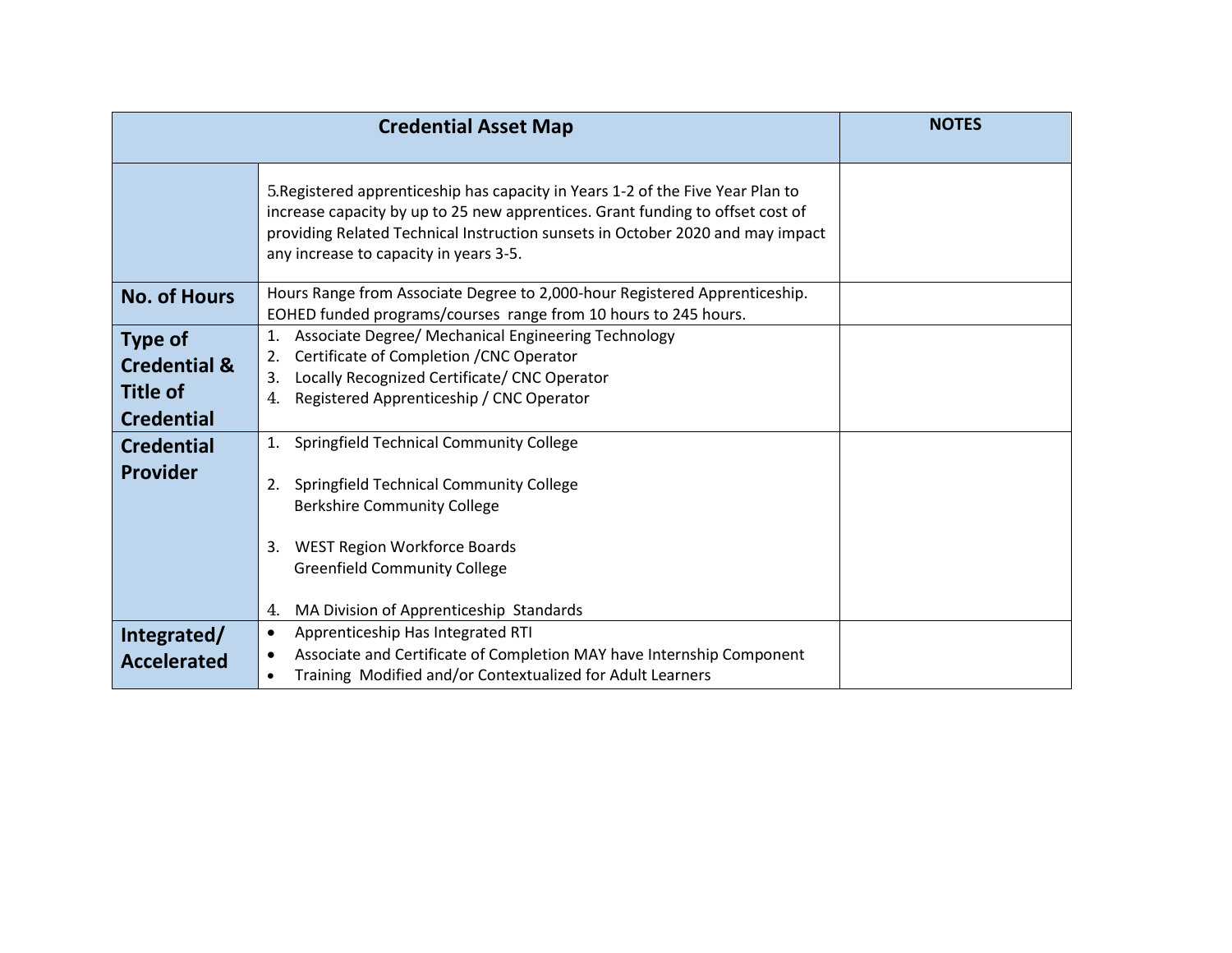|                                            | <b>Credential Asset Map</b>                                                                                                                                                                                                             | <b>NOTES</b>                                                                                                |
|--------------------------------------------|-----------------------------------------------------------------------------------------------------------------------------------------------------------------------------------------------------------------------------------------|-------------------------------------------------------------------------------------------------------------|
| Online/<br>Classroom/<br><b>Work-based</b> | <b>Credential Providers 1-3</b><br><b>図 Classroom</b><br>区 Hands-on- Laboratory<br>On-Line<br>□                                                                                                                                         | Currently no-on-line training<br>program exits that will result<br>in CNC Operator Credential<br>attainment |
|                                            | <b>Credential Provider 4</b><br>区 Hands-on- Laboratory (Work Process)<br>区 Classroom (Related Technical Instruction)<br>$\square$ On-Line                                                                                               |                                                                                                             |
| Pell-eligible                              | <b>YES</b><br>Associate Degree/ Mechanical Engineering Technology<br>Certificate of Completion / CNC Operator<br><b>NO</b><br>Locally Recognized Certificate/ CNC Operator                                                              |                                                                                                             |
|                                            | Registered Apprenticeship / CNC Operator                                                                                                                                                                                                |                                                                                                             |
| <b>Fee</b>                                 | <b>Fees Set by Board of Trustees</b><br><b>Associate Degree</b><br>Certificate of Completion (College Credit)<br><b>Fees Contingent Upon Length of Program</b><br><b>Locally Recognized Certificate</b><br>Apprenticeship Certification |                                                                                                             |
| <b>Employer-</b><br>validated              | Employers Align and Validate Curriculum and Recognize the Credentials                                                                                                                                                                   |                                                                                                             |
| <b>Stackable</b>                           | Credentials are Stackable- Registered apprenticeship MAY Not Transfer to<br><b>College Credit</b>                                                                                                                                       |                                                                                                             |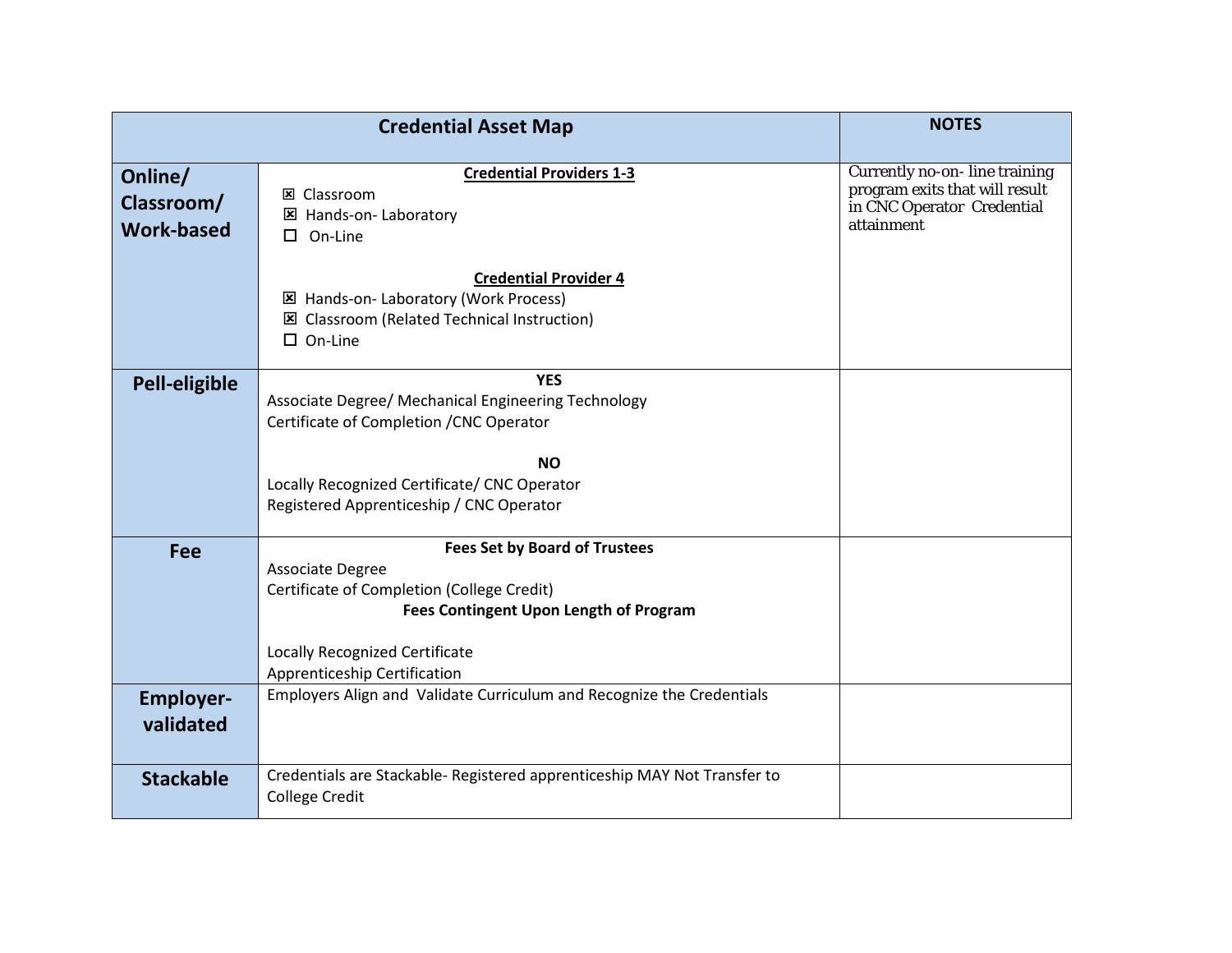|                              | <b>Credential Asset Map</b>                                                                                                                                                                                                                                                                                                                                                                | <b>NOTES</b> |
|------------------------------|--------------------------------------------------------------------------------------------------------------------------------------------------------------------------------------------------------------------------------------------------------------------------------------------------------------------------------------------------------------------------------------------|--------------|
| <b>Portable</b>              | Credentials have Portability but Acceptance may vary by State/employer                                                                                                                                                                                                                                                                                                                     |              |
| Credit/Non-<br><b>Credit</b> | Associate Degree (College Credit)<br>Certificate of Completion (College Credit)<br>Locally Recognized Certificate (Non-Credit)<br>Registered Apprenticeship Certification (Non-Credit/Credit))                                                                                                                                                                                             |              |
| Gaps                         | West Region has capacity to increase the number of slots for CNC Operators.<br>1.<br>Currently there is a (.81) Supply Gap Ratio. Bridge programs may be required<br>to further develop math and manufacturing concepts to increase the labor<br>force pipeline. Will need to continue to assess real-time demand, and look to<br>scale current programs to bring Supply Gap Ratio to 1.0. |              |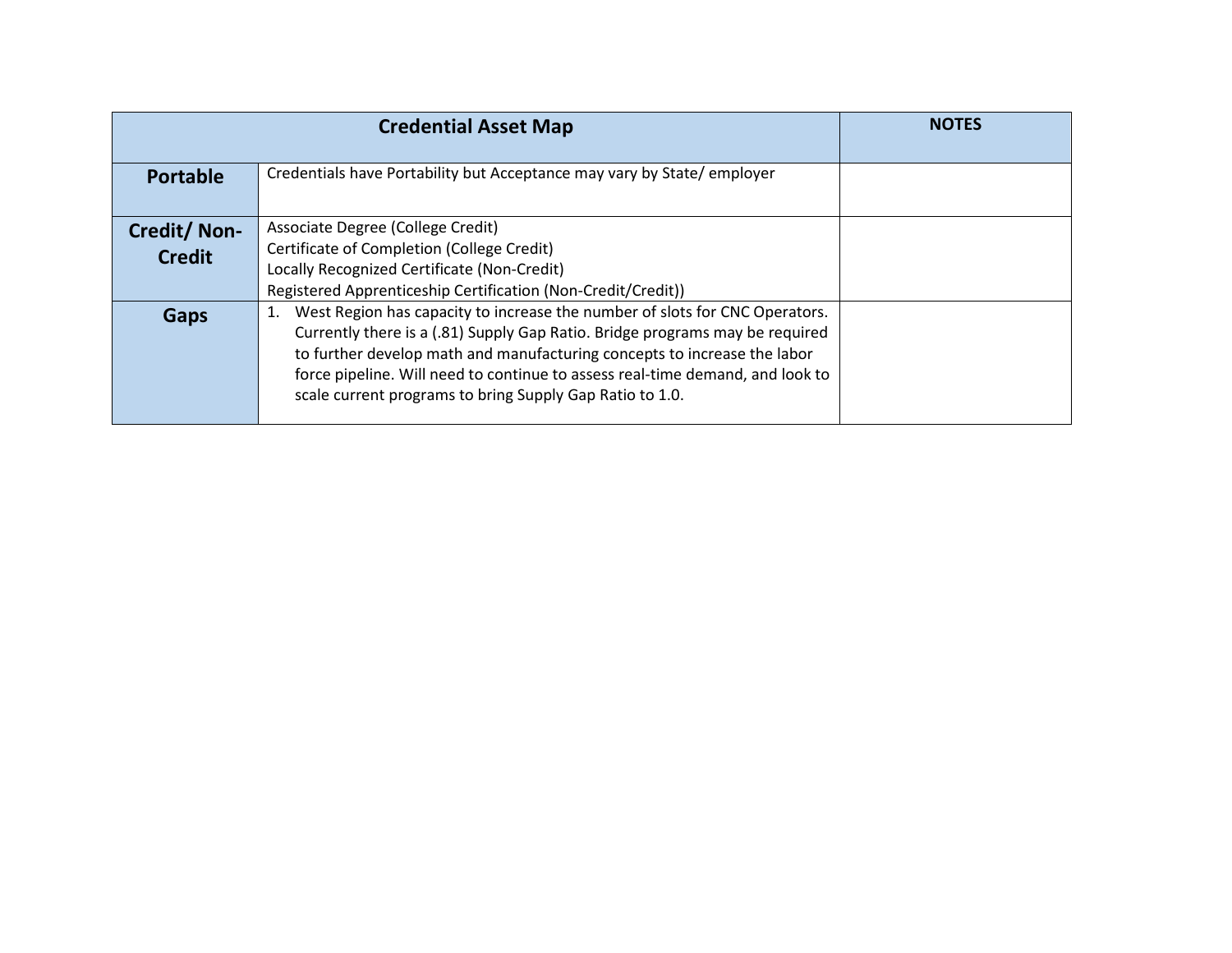|                                            | <b>Credential Asset Map</b>                                                                                                                                                                                                                                                                                                                                         | <b>NOTES</b>                                                                                                                                                                                                                                                                                                                                                                        |
|--------------------------------------------|---------------------------------------------------------------------------------------------------------------------------------------------------------------------------------------------------------------------------------------------------------------------------------------------------------------------------------------------------------------------|-------------------------------------------------------------------------------------------------------------------------------------------------------------------------------------------------------------------------------------------------------------------------------------------------------------------------------------------------------------------------------------|
| <b>Occupation &amp;</b><br><b>SOC Code</b> | <b>Inspectors, Testers, Quality Control SOC: 51-9061</b>                                                                                                                                                                                                                                                                                                            |                                                                                                                                                                                                                                                                                                                                                                                     |
| <b>Training</b><br><b>Provider</b>         | Springfield Technical Community College<br>1.<br>Berkshire Community College (Incumbent Employees ONLY)<br>2.<br>Greenfield Community College (Incumbent Employees ONLY)<br>3.<br>Nine (9) West Hub Vocational Technical High Schools with Machine<br>4.<br>Tool Technology Programs (PM Programs Only)<br>Registered Apprenticeship Credential (4,000 Hours)<br>5. | None of the West Region educational<br>institutions/ training providers have a<br>discrete Quality Control program that<br>results in a Credential as a Quality<br>Control Inspector/Tester. Quality<br>Control competencies, at various levels<br>of complexity, are embedded into the<br>curriculum in some programs that have<br>CNC Operator as the primary credential<br>focus |
| <b>Type of</b><br><b>Training</b>          | <b>図 Classroom</b><br>区 Hands-on- Laboratory<br>On-Line<br>0.<br><b>E</b> Hands-on- Laboratory (Work Process)<br>区 Classroom (Related Technical Instruction)<br>$\Box$ On-Line                                                                                                                                                                                      | Mt. Wachusett Community College<br>offers a Quality Technician Training,<br>which is our closest referral.                                                                                                                                                                                                                                                                          |
| <b>Annual</b><br><b>Capacity</b>           | No discrete Quality Control program that results in a Credential as a<br>1.<br>Quality Control Inspector/Tester is currently being conducted by<br>the educational institutions/ training providers in the West Region<br>Data not available on number of Incumbent Employees of regional<br>2.<br>advanced manufacturing companies who may be enrolled in          |                                                                                                                                                                                                                                                                                                                                                                                     |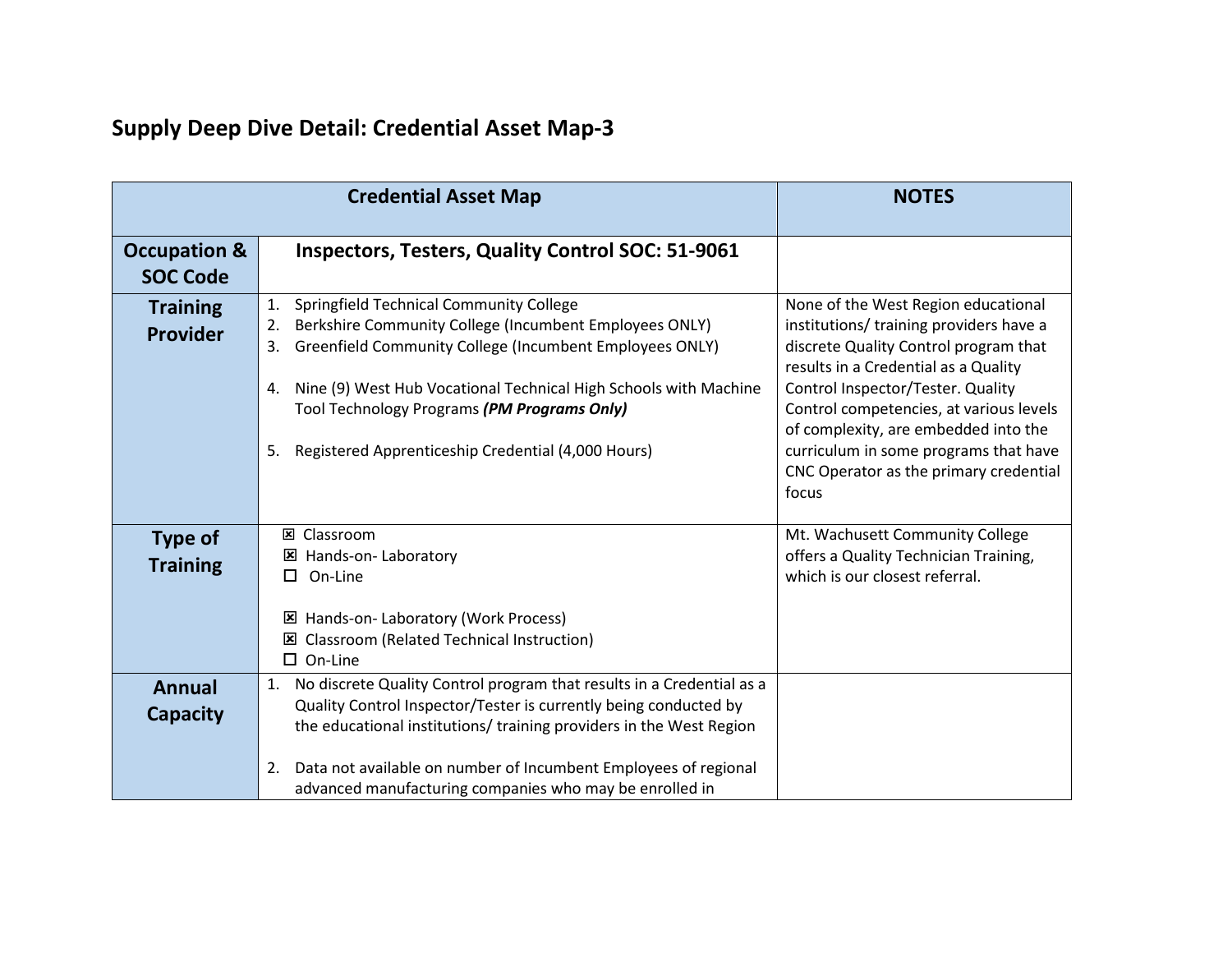|                                                                                   | <b>Credential Asset Map</b>                                                                                                                                                                                                                                                        | <b>NOTES</b>                                                                                                                                                                                                                                                                                                                                                                                                                                                                                                                                  |
|-----------------------------------------------------------------------------------|------------------------------------------------------------------------------------------------------------------------------------------------------------------------------------------------------------------------------------------------------------------------------------|-----------------------------------------------------------------------------------------------------------------------------------------------------------------------------------------------------------------------------------------------------------------------------------------------------------------------------------------------------------------------------------------------------------------------------------------------------------------------------------------------------------------------------------------------|
|                                                                                   | advanced technology courses that are a pathway to Quality Control<br>Inspector/Tester related occupational classification<br>Capacity exists to increase the number of slots in CNC Operator's<br>3.<br>program which includes curriculum in basic Quality Control<br>competencies |                                                                                                                                                                                                                                                                                                                                                                                                                                                                                                                                               |
| <b>No. of Hours</b>                                                               | Quality control related competencies are imbedded into the curriculum<br>of most CNC Operator programs being conducted by the West Region<br>educational institutions/ training providers. Hours vary from 45-90 and<br>are contingent upon length of the CNC operator program.    |                                                                                                                                                                                                                                                                                                                                                                                                                                                                                                                                               |
| <b>Type of</b><br><b>Credential &amp;</b><br><b>Title of</b><br><b>Credential</b> | Associate Degree/ Mechanical Engineering Technology<br>1.<br>Certificate of Completion / CNC Operator<br>2.<br>3.<br>Locally Recognized Certificate/ CNC Operator<br>Registered Apprenticeship / CNC Operator<br>4.                                                                | 1-2. Associate degree and Certificate of<br>Completion programs at community<br>college level MAY be completing<br>individuals who can be employed<br>directly in Quality Control occupational<br>classifications.<br>3. Quality Control Competencies are<br>embedded into the curriculum in the<br>CNC Operator program. Currently,<br>there is No separate Quality Control<br>Credential<br>4. Current West Region Registered<br>Apprenticeship programs are CNC<br><b>Operators. Quality Control</b><br>competencies are embedded into the |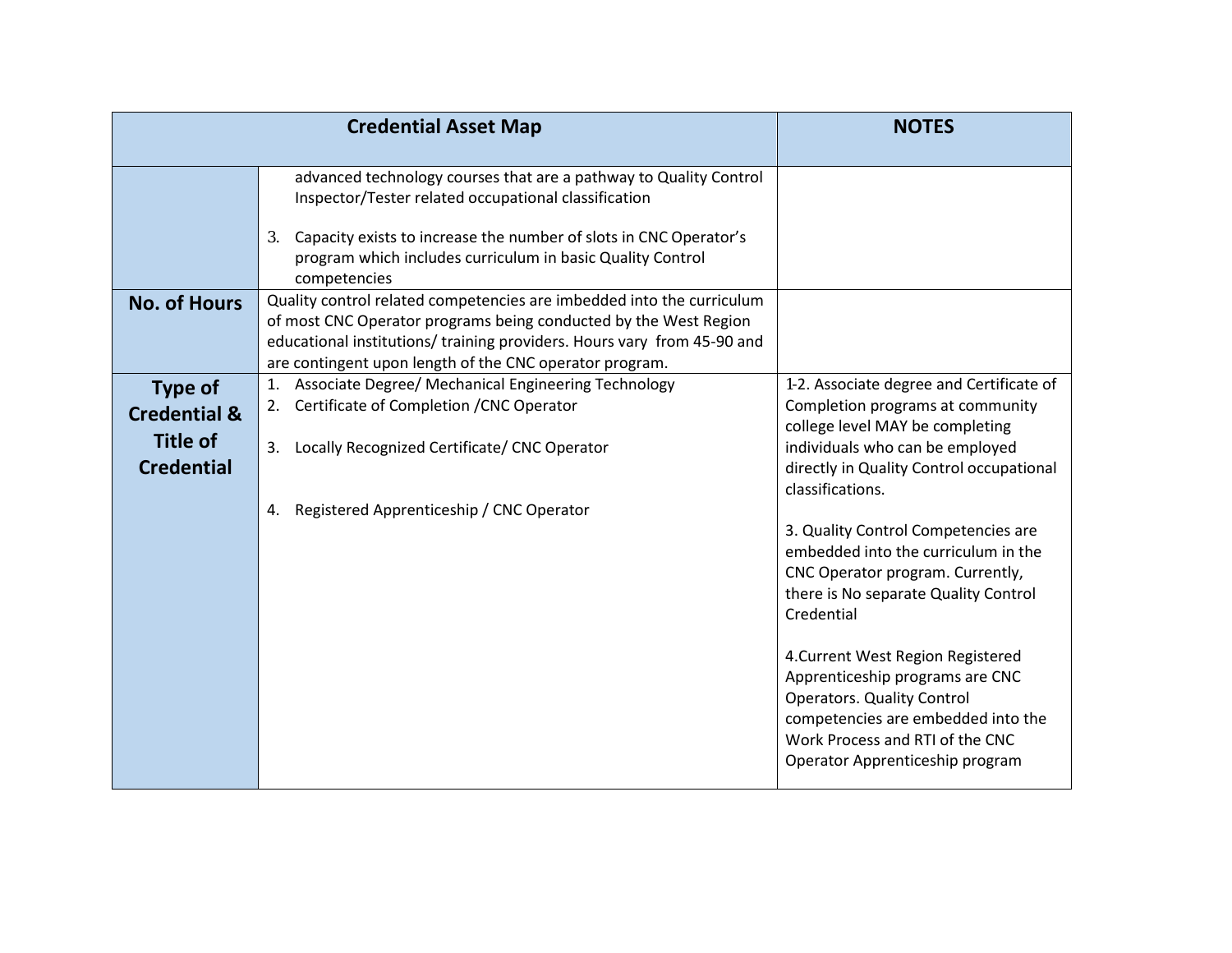|                                            | <b>Credential Asset Map</b>                                                                                                                                                                                        | <b>NOTES</b>                                                                                |
|--------------------------------------------|--------------------------------------------------------------------------------------------------------------------------------------------------------------------------------------------------------------------|---------------------------------------------------------------------------------------------|
| <b>Credential</b><br><b>Provider</b>       | 1. Springfield Technical Community College<br>2. Springfield Technical Community College<br><b>Berkshire Community College</b><br><b>Greenfield Community College</b>                                              |                                                                                             |
|                                            | <b>WEST Hub Workforce Boards</b><br>3.<br>MA Division of Apprenticeship Standards<br>4.                                                                                                                            |                                                                                             |
| Integrated/<br><b>Accelerated</b>          | Apprenticeship has Integrated RTI<br>$\bullet$<br>Associate and Certificate of Completion MAY have Internship<br>$\bullet$<br>Component<br>Training Modified and/or Contextualized for Adult Learners<br>$\bullet$ |                                                                                             |
| Online/<br>Classroom/<br><b>Work-based</b> | <b>Credential Providers 1-3</b><br><b>図 Classroom</b><br>区 Hands-on- Laboratory<br>On-Line<br>□                                                                                                                    | Currently no-on-line training program<br>exits that will result in Credential<br>attainment |
|                                            | <b>Credential Provider 4</b><br>⊠ Hands-on-Laboratory (Work Process)<br><b>E</b> Classroom (Related Technical Instruction)<br>$\square$ On-Line                                                                    |                                                                                             |
| Pell-eligible                              | <b>YES</b><br>Associate Degree/ Mechanical Engineering Technology<br>Certificate of Completion / CNC Operator                                                                                                      |                                                                                             |
|                                            | <b>NO</b><br>Locally Recognized Certificate/ CNC Operator<br>Registered Apprenticeship / CNC Operator                                                                                                              |                                                                                             |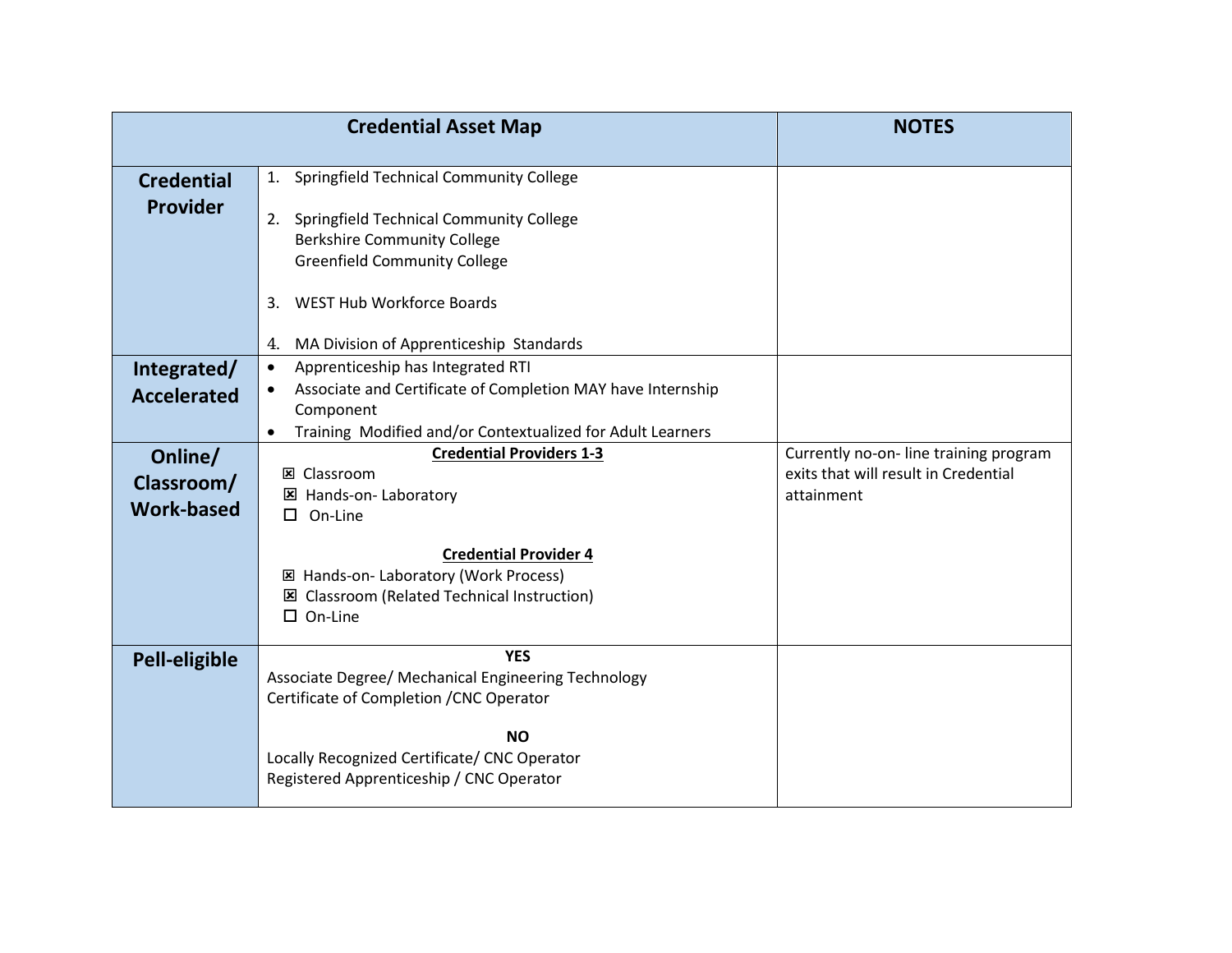|                               | <b>Credential Asset Map</b>                                                                                                                                                                                                                                                                                                                                                                                                                                                                                                                                                                                                                                                                                   | <b>NOTES</b>                                                                                                                                                                      |
|-------------------------------|---------------------------------------------------------------------------------------------------------------------------------------------------------------------------------------------------------------------------------------------------------------------------------------------------------------------------------------------------------------------------------------------------------------------------------------------------------------------------------------------------------------------------------------------------------------------------------------------------------------------------------------------------------------------------------------------------------------|-----------------------------------------------------------------------------------------------------------------------------------------------------------------------------------|
| <b>Fee</b>                    | <b>Fees Set by Board of Trustees</b><br>Associate Degree<br>Certificate of Completion (College Credit)<br><b>Fees Contingent Upon Length of Program</b><br>Locally Recognized Certificate<br>Apprenticeship Certification                                                                                                                                                                                                                                                                                                                                                                                                                                                                                     |                                                                                                                                                                                   |
| <b>Employer-</b><br>validated | Employers Align and Validate Curriculum and Recognize the Credentials                                                                                                                                                                                                                                                                                                                                                                                                                                                                                                                                                                                                                                         |                                                                                                                                                                                   |
| <b>Stackable</b>              | Credentials are Stackable-Registered apprenticeship MAY Not Transfer<br>to College Credit                                                                                                                                                                                                                                                                                                                                                                                                                                                                                                                                                                                                                     |                                                                                                                                                                                   |
| <b>Portable</b>               | Credentials have Portability but Acceptance may vary by State/<br>employer                                                                                                                                                                                                                                                                                                                                                                                                                                                                                                                                                                                                                                    |                                                                                                                                                                                   |
| Credit/Non-<br><b>Credit</b>  | Associate Degree (College Credit)<br>Certificate of Completion (College Credit)<br>Locally Recognized Certificate (Non-Credit)<br>Registered Apprenticeship Certification (Non-Credit/Credit))                                                                                                                                                                                                                                                                                                                                                                                                                                                                                                                |                                                                                                                                                                                   |
| <b>Gaps</b>                   | 1. Current Supply Gap Ratio of (.42) needs to be adjusted to reflect<br>projected demand in this job classification. West Region needs to<br>modify current program curriculum to increase amount of time<br>committed to training in the use and application of handheld and<br>computerized devices that support the quality control operations of<br>companies. Community colleges in particular need to adjust<br>programing to enhance this technology as a part of their course and<br>degree offerings.<br>Lack of training program equipment and instructional capacity in<br>2.<br>the vocational schools in quality assurance/control. Trainees should<br>have manufacturing production experience. | Targeted coursework in Coordinate<br>Measurement Machines (CMM),<br>optical comparators and Geometric<br>Dimensioning and Tolerances is<br>required in addition to QA/QC systems. |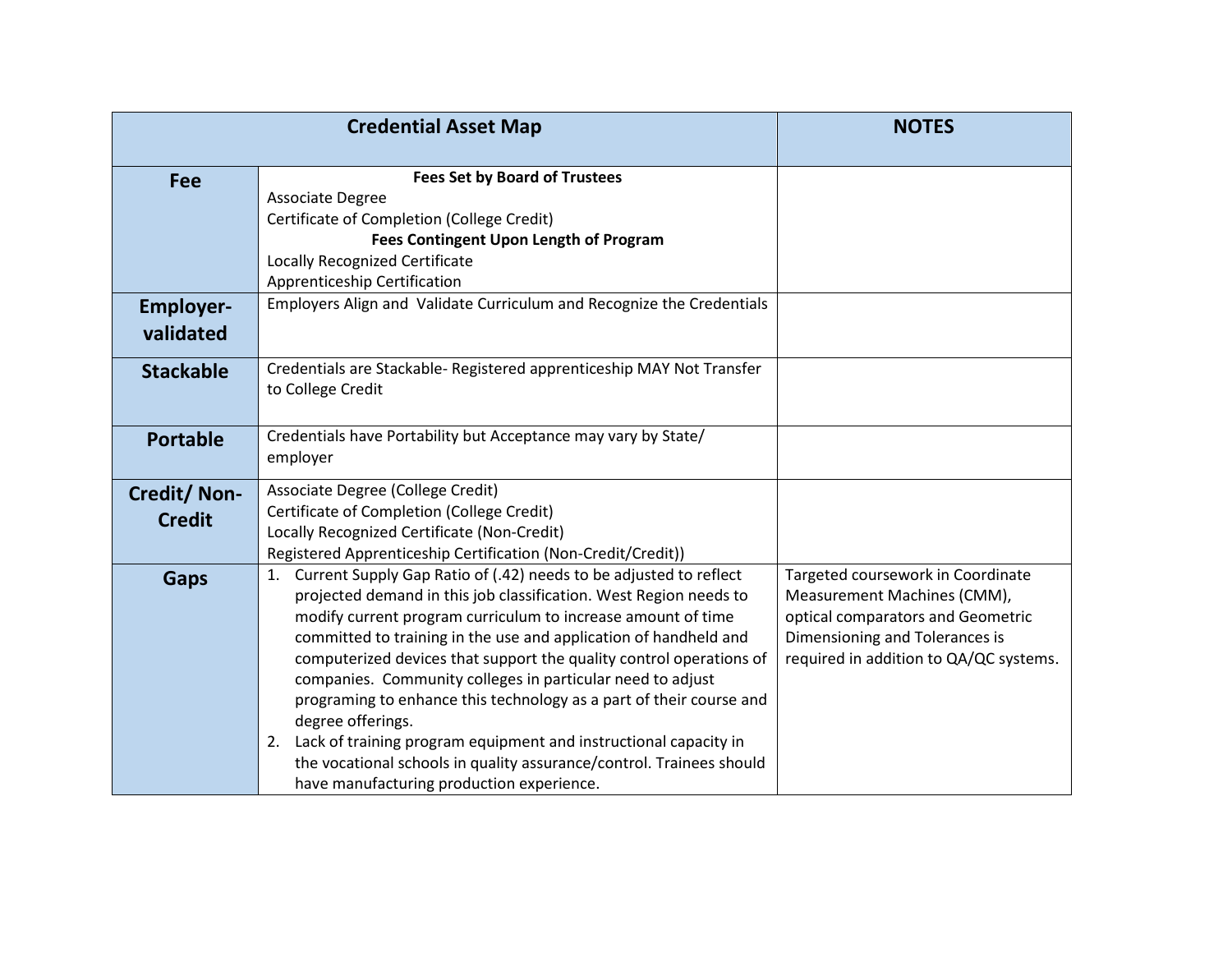|                                            | <b>Credential Asset Map</b>                                                                                                                                                        | <b>NOTES</b>                                                                                                                                                                                                                                                                                                                                                                                                                                                                                                                                                                                                                                     |
|--------------------------------------------|------------------------------------------------------------------------------------------------------------------------------------------------------------------------------------|--------------------------------------------------------------------------------------------------------------------------------------------------------------------------------------------------------------------------------------------------------------------------------------------------------------------------------------------------------------------------------------------------------------------------------------------------------------------------------------------------------------------------------------------------------------------------------------------------------------------------------------------------|
| <b>Occupation &amp;</b><br><b>SOC Code</b> | <b>Supervisors (Manufacturing-Specific)</b><br>SOC: 51-1011                                                                                                                        |                                                                                                                                                                                                                                                                                                                                                                                                                                                                                                                                                                                                                                                  |
| <b>Training</b><br><b>Provider</b>         | <b>Associate Degree</b><br><b>Business Departments/Schools of Business</b><br><b>Community Colleges</b><br>1.<br>Four Year Colleges/Universities<br>2.                             | West Region educational institutions/workforce<br>training programs at all levels are not organized to<br>prepare individuals for Supervisors occupational<br>classification. STCC Associate degree program not<br>designed toward management positions in<br>manufacturing, but modifications could include<br>elective courses focused on management level job<br>classification pathway.<br>Data not available on number of Incumbent<br>Employees of West Region advanced manufacturing<br>companies who may be enrolled in degree<br>granting/advanced technology courses that are a<br>pathway to Supervisors occupational classification. |
| <b>Type of</b><br><b>Training</b>          | <b>図 Classroom</b><br>区 Hands-on- Laboratory<br>On-Line<br>П<br>Hands-on-Laboratory (Work Process)<br>×<br><b>Classroom (Related Technical Instruction)</b><br>⊠<br>$\Box$ On-Line |                                                                                                                                                                                                                                                                                                                                                                                                                                                                                                                                                                                                                                                  |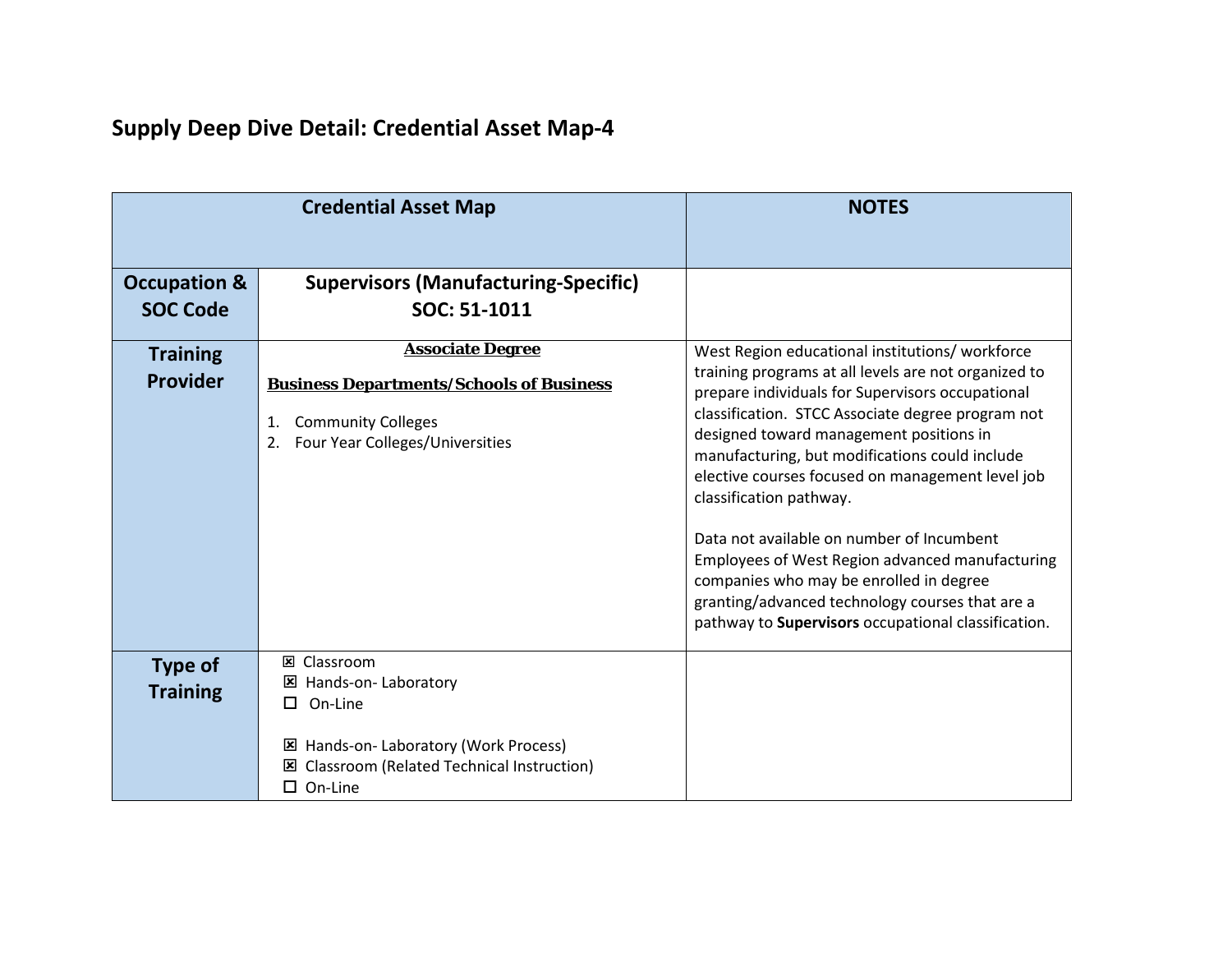|                                                                                   | <b>Credential Asset Map</b>                                                                                                                                                                                                          | <b>NOTES</b>                                                                                                                                                                                                                                                                                             |
|-----------------------------------------------------------------------------------|--------------------------------------------------------------------------------------------------------------------------------------------------------------------------------------------------------------------------------------|----------------------------------------------------------------------------------------------------------------------------------------------------------------------------------------------------------------------------------------------------------------------------------------------------------|
| <b>Annual</b><br><b>Capacity</b>                                                  | No discreet manufacturing program that results in a<br>1.<br>Credential as a Supervisor is currently being conducted<br>by the educational institutions/ training providers in<br>the West Region                                    |                                                                                                                                                                                                                                                                                                          |
|                                                                                   | Data not available on number of Incumbent<br>2.<br>Employees of regional advanced manufacturing<br>companies who may be enrolled in advanced<br>technology courses that are a pathway to Supervisor's<br>occupational classification |                                                                                                                                                                                                                                                                                                          |
| <b>No. of Hours</b>                                                               | N/A                                                                                                                                                                                                                                  |                                                                                                                                                                                                                                                                                                          |
| <b>Type of</b><br><b>Credential &amp;</b><br><b>Title of</b><br><b>Credential</b> | <b>Management Degree</b>                                                                                                                                                                                                             | Associate Degree program at STCC not designed<br>toward management positions in manufacturing, but<br>modifications could include elective courses focused<br>on management level job classification pathway that<br>may prepare individuals for intern level Supervisory<br>positions in manufacturing. |
| <b>Credential</b><br><b>Provider</b>                                              | <b>Business Departments/Schools of Business</b><br>1. Community Colleges<br>Four Year Colleges/Universities<br>2.                                                                                                                    | See Note in Type of Credential                                                                                                                                                                                                                                                                           |
| Integrated/<br><b>Accelerated</b>                                                 | Degree programs MAY have Internship Component                                                                                                                                                                                        |                                                                                                                                                                                                                                                                                                          |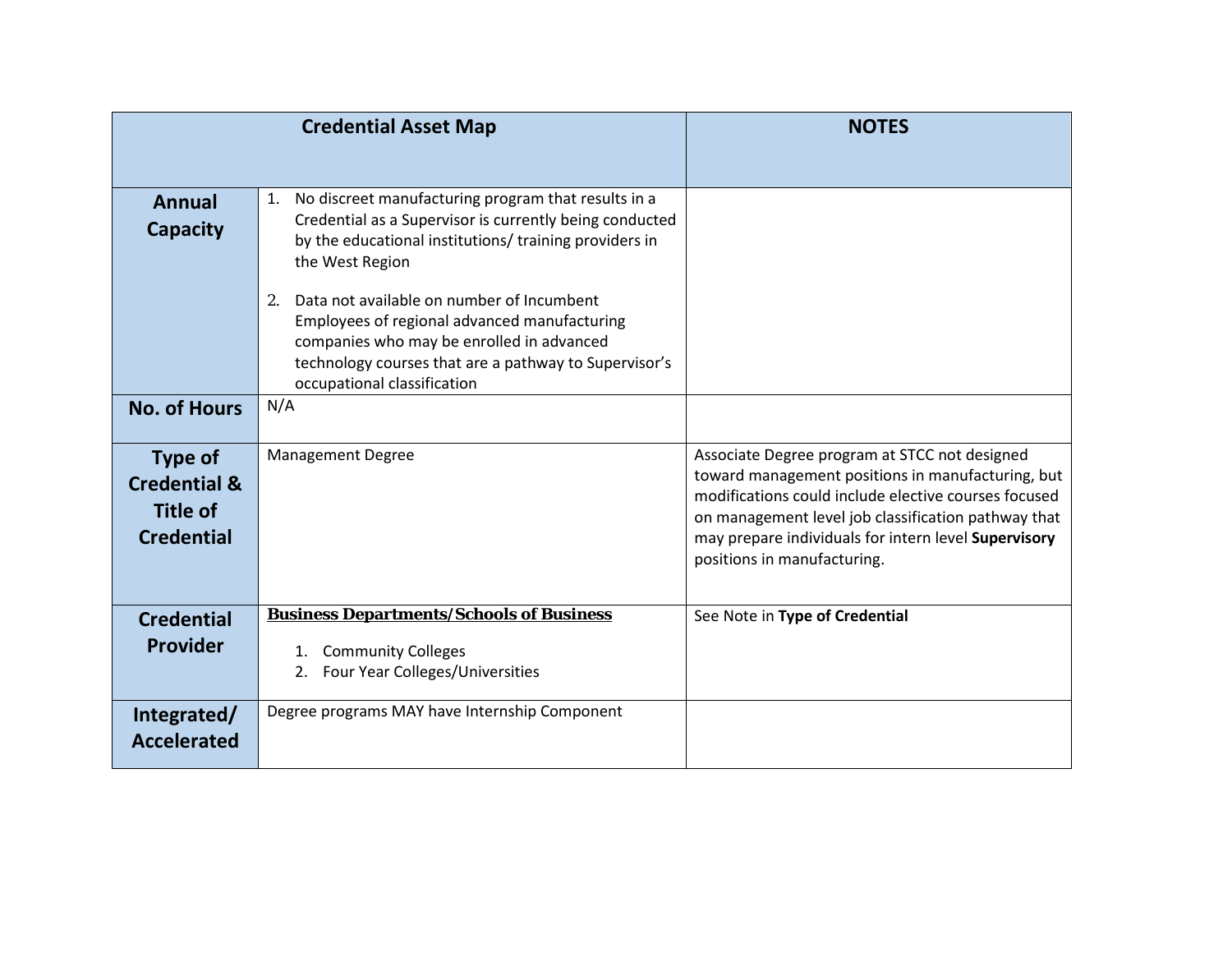|                                            | <b>Credential Asset Map</b>                                                                                                              | <b>NOTES</b>                                                   |
|--------------------------------------------|------------------------------------------------------------------------------------------------------------------------------------------|----------------------------------------------------------------|
| Online/<br>Classroom/<br><b>Work-based</b> | <b>Credential Providers 1-2</b><br><b>区 Classroom</b><br>区 Hands-on- Laboratory<br>On-Line<br>п.                                         | Hands-on Laboratory may be limited to Internship<br>experience |
|                                            | <b>Credential Provider 3</b><br>⊠ Hands-on-Laboratory (Work Process)<br>区 Classroom (Related Technical Instruction)<br>$\square$ On-Line |                                                                |
| <b>Pell-eligible</b>                       | <b>YES</b><br>Management courses/programs will grant college credit.<br>Incumbent employees may not be Pell eligible.                    |                                                                |
| <b>Fee</b>                                 | <b>Fees Set by Board of Trustees</b><br><b>Bachelors or Associate Degree</b>                                                             |                                                                |
| <b>Employer-</b><br>validated              | Employers Align and Validate Curriculum and Recognize<br>the Credentials                                                                 |                                                                |
| <b>Stackable</b>                           | Credentials are Stackable                                                                                                                |                                                                |
| <b>Portable</b>                            | Credentials have Portability and should be accepted by<br>other States/ and out of West Region employers                                 |                                                                |
| Credit/Non-<br><b>Credit</b>               | <b>College Credit</b>                                                                                                                    |                                                                |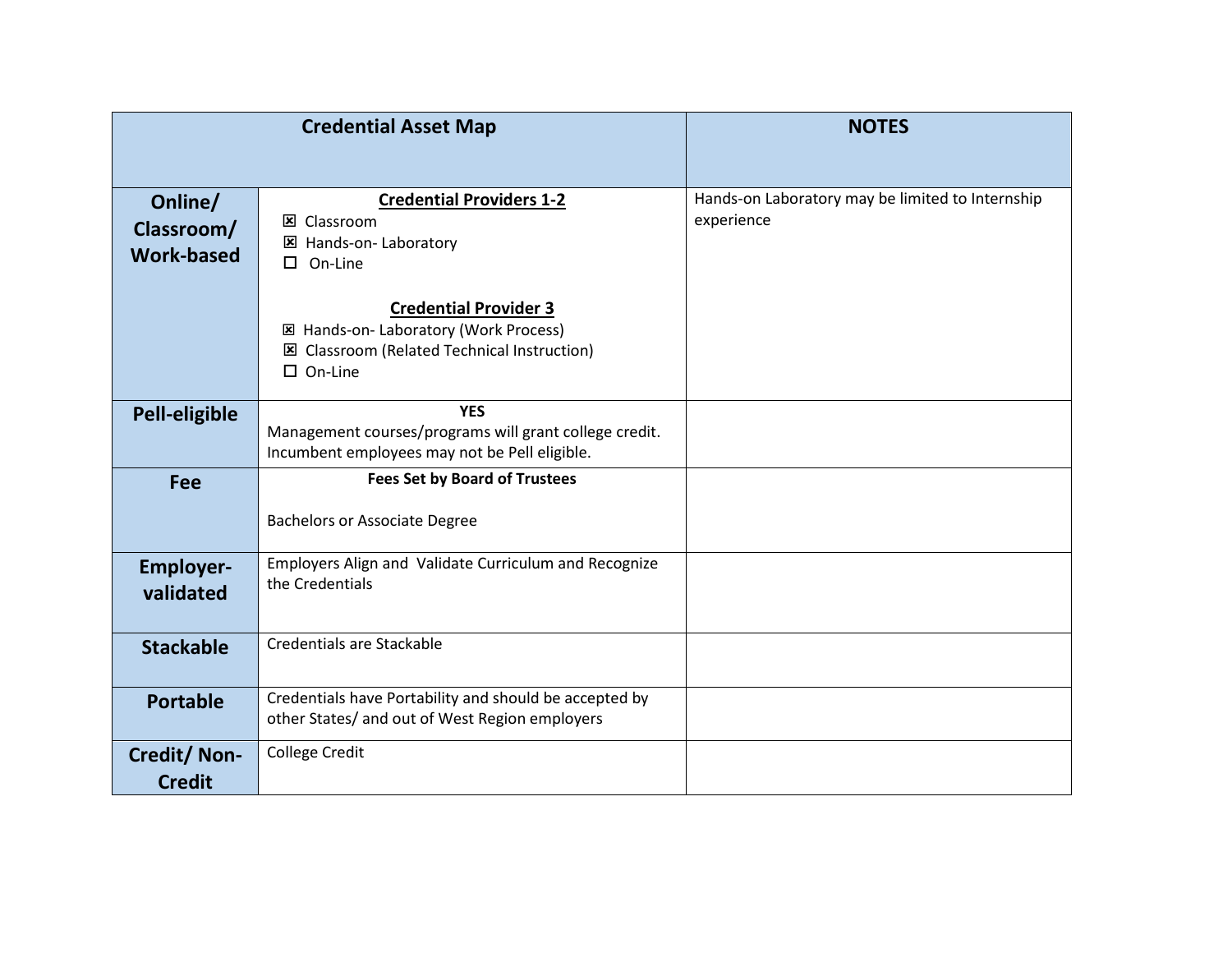|      | <b>Credential Asset Map</b>                                                                                                                                                                                                                                                                                                                                                                                                                                                                                                                                                   | <b>NOTES</b> |
|------|-------------------------------------------------------------------------------------------------------------------------------------------------------------------------------------------------------------------------------------------------------------------------------------------------------------------------------------------------------------------------------------------------------------------------------------------------------------------------------------------------------------------------------------------------------------------------------|--------------|
| Gaps | Current Supply Gap Ratio (.23) will be difficult to<br>1.<br>adjust upward. West Region educational institutions/<br>workforce training programs at all levels are not<br>organized to prepare individuals for Supervisors<br>occupational classification.<br>Must develop partnership with Business<br>2.<br>Schools/Departments at the West Region community<br>colleges and/or four-year public institutions to<br>align/develop courses/ programs that create pathways<br>for incumbent employees seeking to transition into<br>supervisory/management related positions. |              |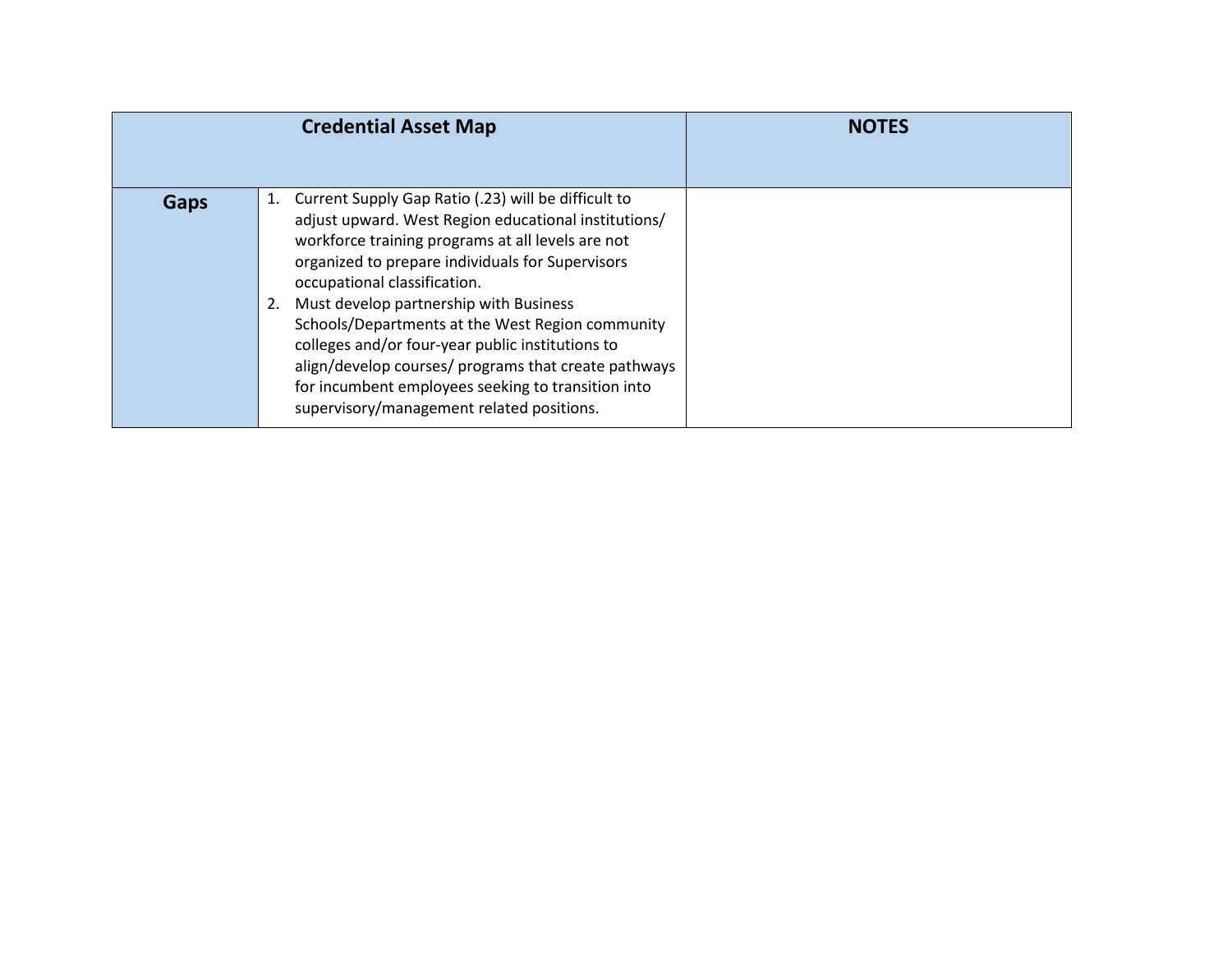|                                            | <b>Credential Asset Map</b>                                                                                                                                                                                                                                                                                                                                                                                                                 | <b>NOTES</b>                                                                                                                                                                                                                                                                                                                                                      |
|--------------------------------------------|---------------------------------------------------------------------------------------------------------------------------------------------------------------------------------------------------------------------------------------------------------------------------------------------------------------------------------------------------------------------------------------------------------------------------------------------|-------------------------------------------------------------------------------------------------------------------------------------------------------------------------------------------------------------------------------------------------------------------------------------------------------------------------------------------------------------------|
| <b>Occupation &amp;</b><br><b>SOC Code</b> | <b>CNC Programmer SOC: 51-4012</b>                                                                                                                                                                                                                                                                                                                                                                                                          |                                                                                                                                                                                                                                                                                                                                                                   |
| <b>Training</b><br>Provider                | Programs/courses need to be developed at community colleges for<br>1.<br>incumbent employees. New credit granting Certificate program<br>should be developed at one of the region's community colleges.<br>Registered Apprenticeship Credential (4,000 Hours)<br>2.                                                                                                                                                                         | None of the West Region educational<br>institutions/ training providers have a<br>discrete CNC Programming program<br>that results in a Credential as a CNC<br>Programmer. CNC Programming<br>competencies, at various levels of<br>complexity, are embedded into the<br>curriculum in some programs that have<br>CNC Operator as the primary credential<br>focus |
| <b>Type of</b><br><b>Training</b>          | <b>図 Classroom</b><br>区 Hands-on- Laboratory<br>On-Line<br>$\Box$<br>区 Hands-on- Laboratory (Work Process)<br><b>Classroom (Related Technical Instruction)</b><br>⊠<br>$\Box$ On-Line                                                                                                                                                                                                                                                       |                                                                                                                                                                                                                                                                                                                                                                   |
| <b>Annual</b><br><b>Capacity</b>           | No discreet CNC Programming program that results in a Credential<br>1.<br>as a CNC Programmer is currently being conducted by the<br>educational institutions/ training providers in the West Region<br>Data not available on number of Incumbent Employees of regional<br>2.<br>advanced manufacturing companies who may be enrolled in<br>advanced technology courses that are a pathway to CNC<br>Programmer occupational classification |                                                                                                                                                                                                                                                                                                                                                                   |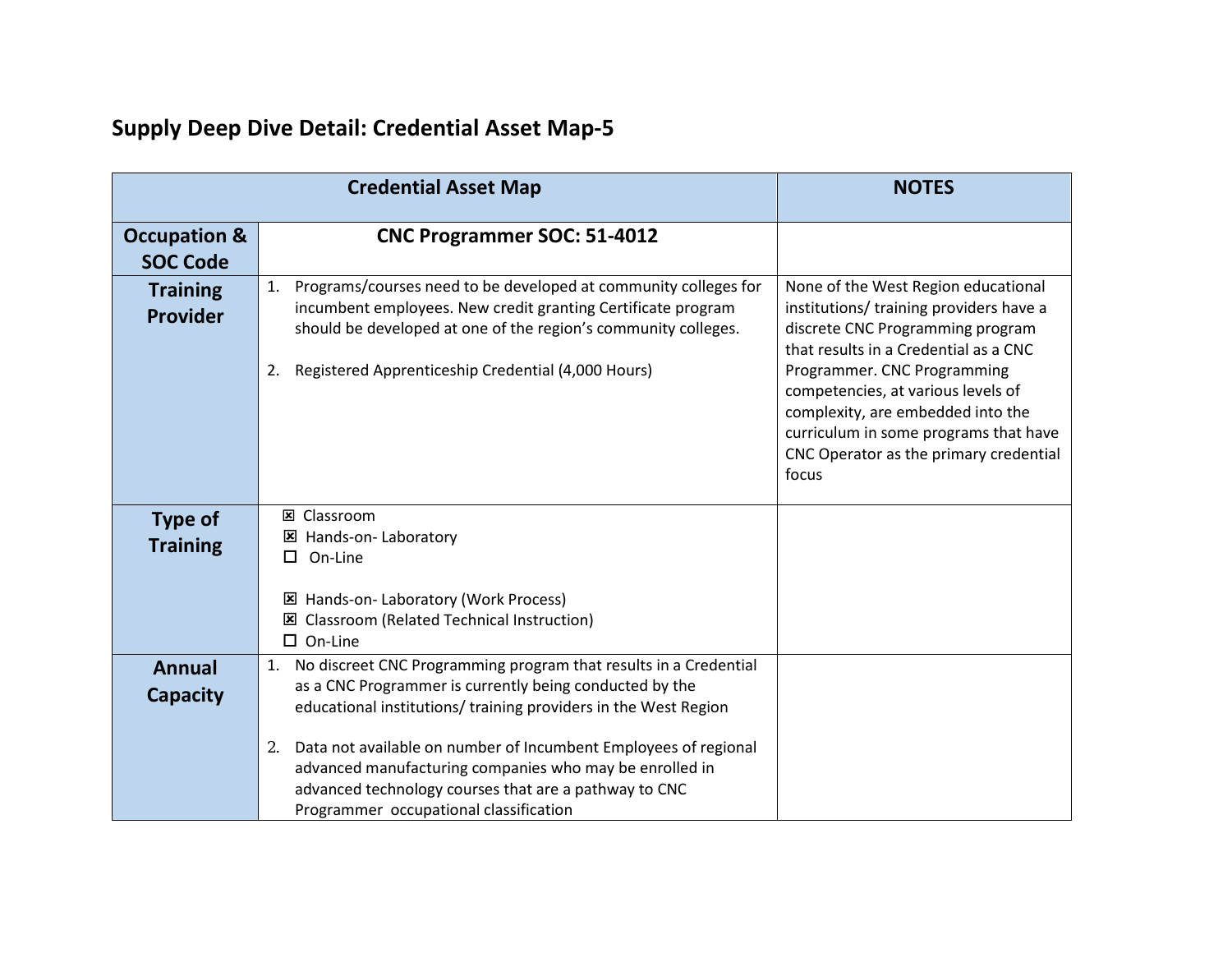|                                                                                   | <b>Credential Asset Map</b>                                                                                                                                                                                                                                         | <b>NOTES</b>                                                                                                                                                                                                                                                                                                                                                                                                                                                                                                                                                                                                                                            |
|-----------------------------------------------------------------------------------|---------------------------------------------------------------------------------------------------------------------------------------------------------------------------------------------------------------------------------------------------------------------|---------------------------------------------------------------------------------------------------------------------------------------------------------------------------------------------------------------------------------------------------------------------------------------------------------------------------------------------------------------------------------------------------------------------------------------------------------------------------------------------------------------------------------------------------------------------------------------------------------------------------------------------------------|
| <b>No. of Hours</b>                                                               | N/A                                                                                                                                                                                                                                                                 |                                                                                                                                                                                                                                                                                                                                                                                                                                                                                                                                                                                                                                                         |
| <b>Type of</b><br><b>Credential &amp;</b><br><b>Title of</b><br><b>Credential</b> | Programs/courses need to be developed at community colleges for<br>1.<br>incumbent employees. New credit granting Certificate program<br>should be developed at one of the region's community colleges.<br>Registered Apprenticeship Credential (4,000 Hours)<br>2. | 1-2. Associate degree and Certificate of<br>Completion programs at the<br>community college level MAY be<br>completing individuals who can be<br>employed directly in entry level CNC<br>Programmer occupational<br>classification.<br>CNC Programming competencies are<br>embedded into the curriculum in<br>selected CNC Operator programs.<br>Currently, there is No separate CNC<br><b>Programmer Credential</b><br>3. Current West Region Registered<br>Apprenticeship programs are CNC<br>Operators. CNC Programming<br>competencies are not currently<br>embedded into the Work Process and<br>RTI of the CNC Operator Apprenticeship<br>program |
| <b>Credential</b><br><b>Provider</b>                                              | Programs/courses need to be developed at community colleges for<br>1.<br>incumbent employees. New credit granting Certificate program<br>should be developed at one of the region's community colleges.<br>MA Division of Apprenticeship Standards<br>2.            |                                                                                                                                                                                                                                                                                                                                                                                                                                                                                                                                                                                                                                                         |
| Integrated/<br><b>Accelerated</b>                                                 | <b>Apprenticeship Has Integrated RTI</b><br>$\bullet$<br>Associate and Certificate of Completion MAY have Internship<br>$\bullet$<br>Component                                                                                                                      |                                                                                                                                                                                                                                                                                                                                                                                                                                                                                                                                                                                                                                                         |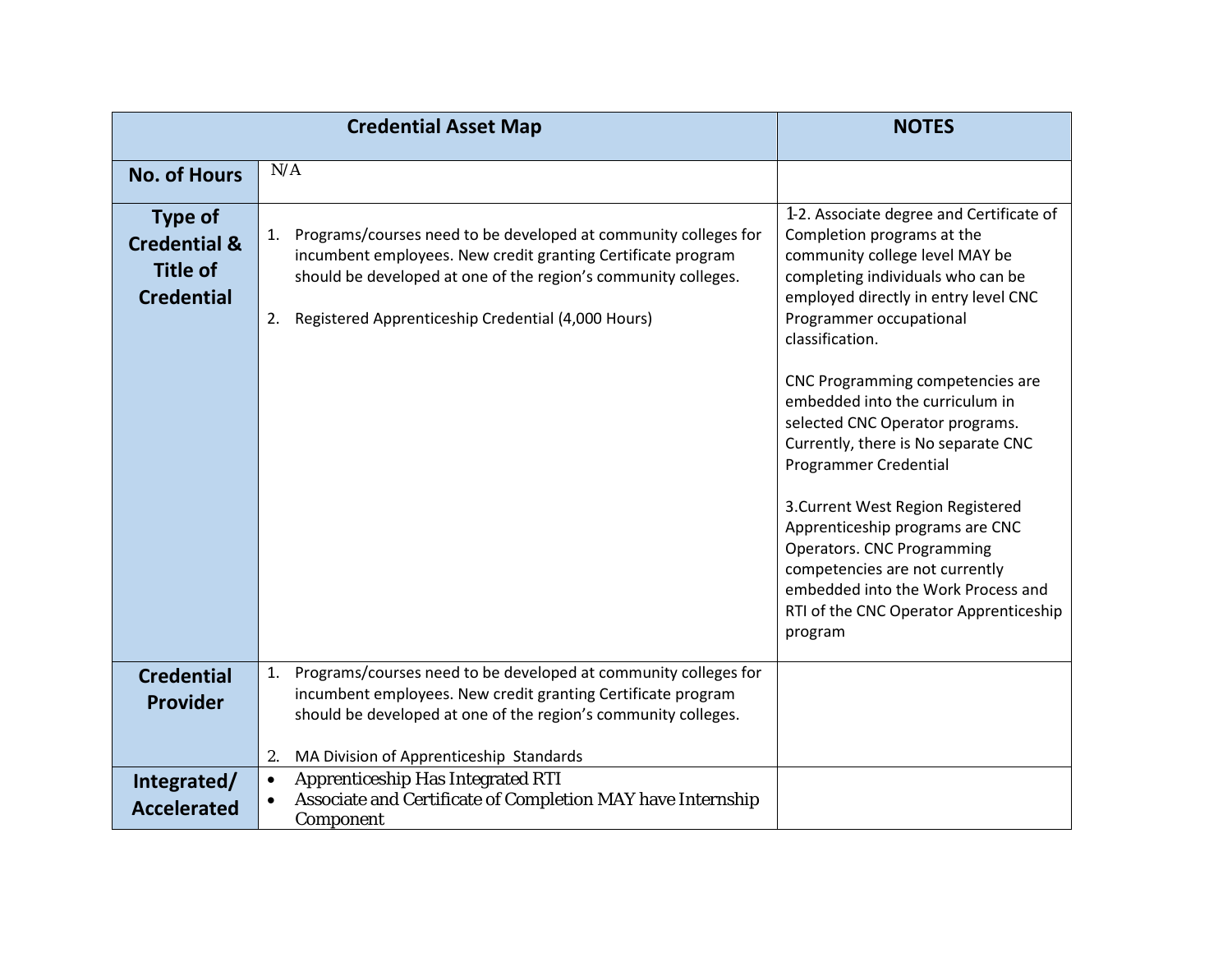|                                            | <b>Credential Asset Map</b>                                                                                                                                                                        | <b>NOTES</b>                                                                                                    |
|--------------------------------------------|----------------------------------------------------------------------------------------------------------------------------------------------------------------------------------------------------|-----------------------------------------------------------------------------------------------------------------|
|                                            | Training Modified and/or Contextualized for Adult Learners<br>$\bullet$                                                                                                                            |                                                                                                                 |
| Online/<br>Classroom/<br><b>Work-based</b> | <b>Credential Providers 1-3</b><br><b>図 Classroom</b><br>区 Hands-on- Laboratory<br>$\Box$ On-Line                                                                                                  | Currently there are no-on-line training<br>programs that will result in CNC<br>Programmer Credential attainment |
|                                            | <b>Credential Provider 4</b><br>⊠ Hands-on-Laboratory (Work Process)<br>区 Classroom (Related Technical Instruction)<br>$\square$ On-Line                                                           |                                                                                                                 |
| Pell-eligible                              | <b>YES</b><br>Associate Degree/ Mechanical Engineering Technology<br>Certificate of Completion / CNC Operator<br><b>NO</b>                                                                         |                                                                                                                 |
|                                            | Registered Apprenticeship / CNC Operator                                                                                                                                                           |                                                                                                                 |
| <b>Fee</b>                                 | <b>Fees Set by Board of Trustees</b><br><b>Associate Degree</b><br>Certificate of Completion (College Credit)<br>Fees Contingent Upon Length of Program<br>Registered Apprenticeship Certification |                                                                                                                 |
| <b>Employer-</b><br>validated              | Employers Align and Validate Curriculum and Recognize the Credentials                                                                                                                              |                                                                                                                 |
| <b>Stackable</b>                           | Credentials are Stackable-Registered Apprenticeship MAY Not Transfer<br>to College Credit                                                                                                          |                                                                                                                 |
| <b>Portable</b>                            | Credentials have Portability but Acceptance may vary by State/<br>employer                                                                                                                         |                                                                                                                 |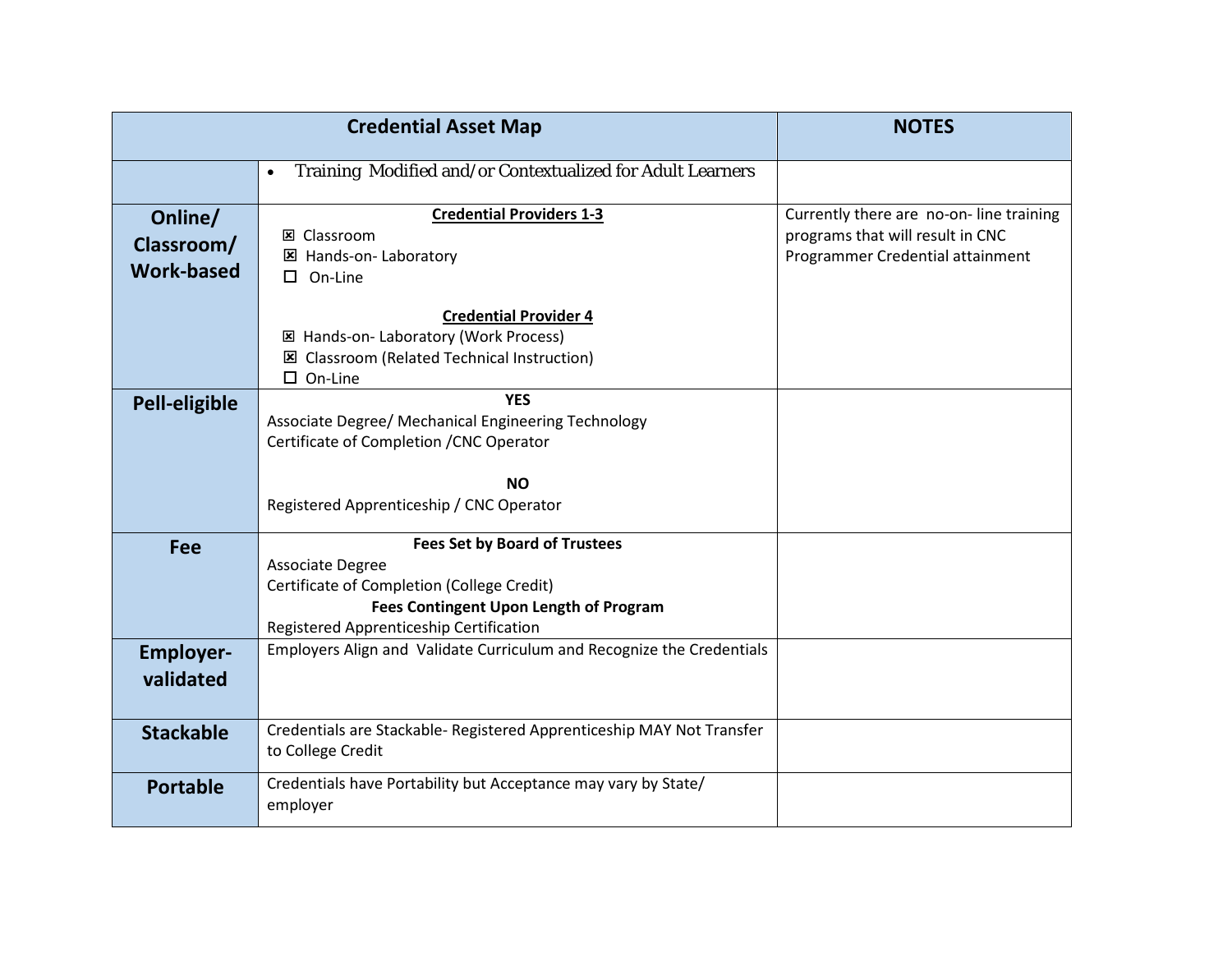|                              | <b>Credential Asset Map</b>                                                                                                                                                                                                                                                                                                                                                                                                                                                                                                                                                                                                | <b>NOTES</b>                                                                                                                                                                                                                                                                                               |
|------------------------------|----------------------------------------------------------------------------------------------------------------------------------------------------------------------------------------------------------------------------------------------------------------------------------------------------------------------------------------------------------------------------------------------------------------------------------------------------------------------------------------------------------------------------------------------------------------------------------------------------------------------------|------------------------------------------------------------------------------------------------------------------------------------------------------------------------------------------------------------------------------------------------------------------------------------------------------------|
| Credit/Non-<br><b>Credit</b> | Associate Degree (College Credit)<br>Certificate of Completion (College Credit)<br>Registered Apprenticeship Certification (Non-Credit/Credit))                                                                                                                                                                                                                                                                                                                                                                                                                                                                            |                                                                                                                                                                                                                                                                                                            |
| Gaps                         | Current Supply Gap Ratio (.06) must be adjusted upward.<br>1.<br>Community colleges should take the lead in increasing<br>course/program options focused on CNC programming. Resources<br>in State grant funded programs need to be repurposed to include<br>training programs/ courses in this occupational classification for<br>current Incumbent employees of advanced manufacturing<br>companies.<br>Adult trainees in grant funded evening programs conducted at West<br>Region vocational schools would require two years' minimum<br>experience in CNC milling and turning setup in rough and finish<br>machining. | Many of the skills and competencies for<br>this occupation crossover to<br>applications, process and<br>manufacturing engineering. In addition,<br>course work in Solidworks, Mastercam,<br>computer-aided design and project<br>management is required. Increased<br>opportunities for incumbent workers. |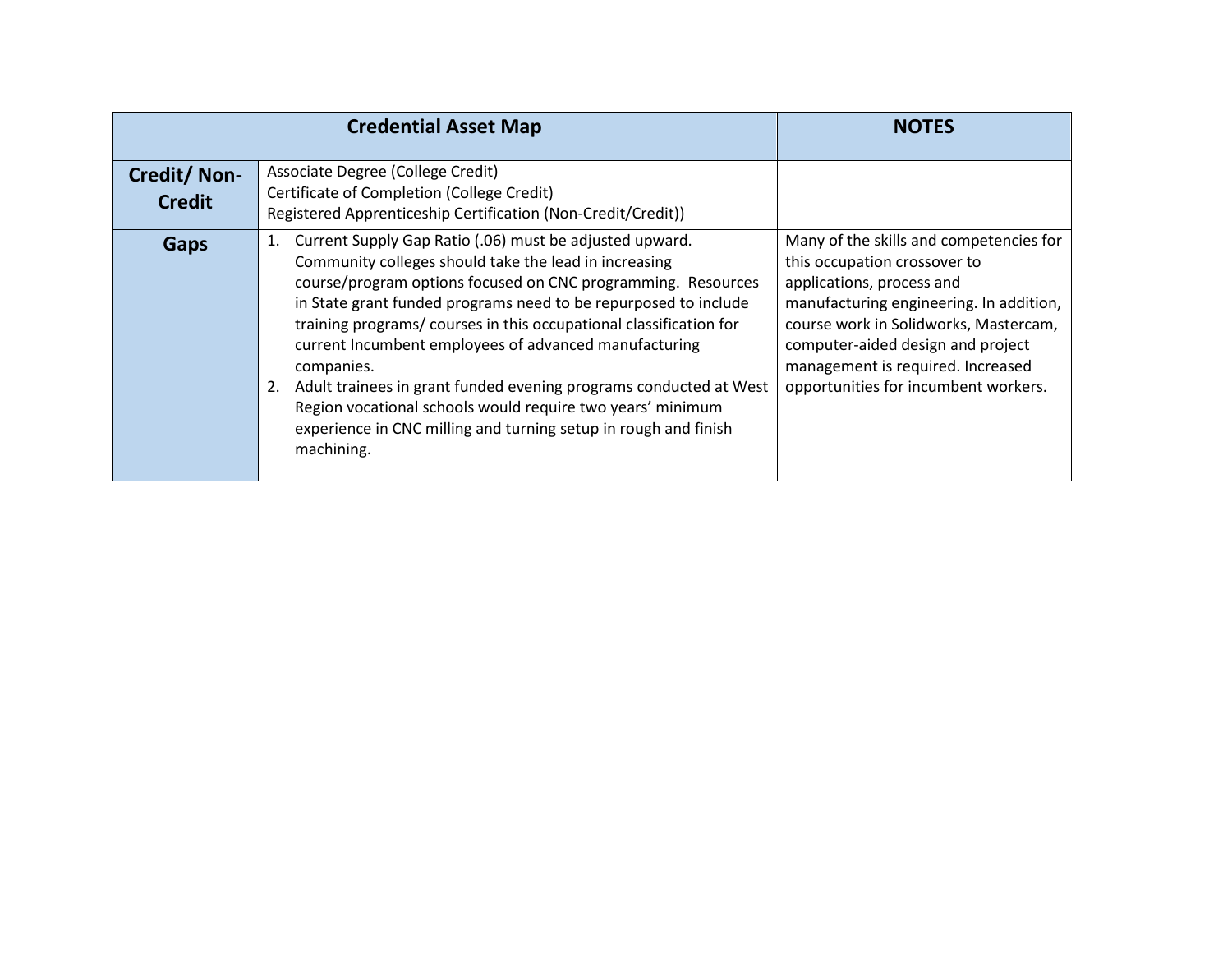### **Section Three**

## **Gap Analysis- Overview**

| <b>Occupation</b>                           | <b>Supply Gap (Ratio) Projection</b> |        |  |  |
|---------------------------------------------|--------------------------------------|--------|--|--|
|                                             | 2019                                 | 2023   |  |  |
| <b>Production Worker Machinist</b>          | $-131$                               | $-95$  |  |  |
| SOC: 51-4041                                |                                      |        |  |  |
| (22%)                                       | (.02)                                | (.29)  |  |  |
| <b>Production Worker CNC Operator</b>       | -60                                  | -6     |  |  |
| SOC: 51-4011                                |                                      |        |  |  |
| (54%)                                       | (.81)                                | (.98)  |  |  |
| <b>Inspectors, Testers, Quality Control</b> | -49                                  | $-5$   |  |  |
| SOC: 51-9061                                |                                      |        |  |  |
| (14%)                                       | (.42)                                | (.94)  |  |  |
| <b>Supervisors (Manufacturing-Specific)</b> | $-23$                                | $-18$  |  |  |
| SOC: 51-1011                                |                                      |        |  |  |
| (5%)                                        | (.23)                                | (.40)  |  |  |
| <b>CNC Programmer</b>                       | $-30$                                | $-3$   |  |  |
| SOC: 51-4012                                |                                      |        |  |  |
| (5%)                                        | (.06)                                | (.90)  |  |  |
|                                             |                                      |        |  |  |
| <b>TOTAL</b>                                | $-293$                               | $-127$ |  |  |
|                                             | (.48)                                | (.79)  |  |  |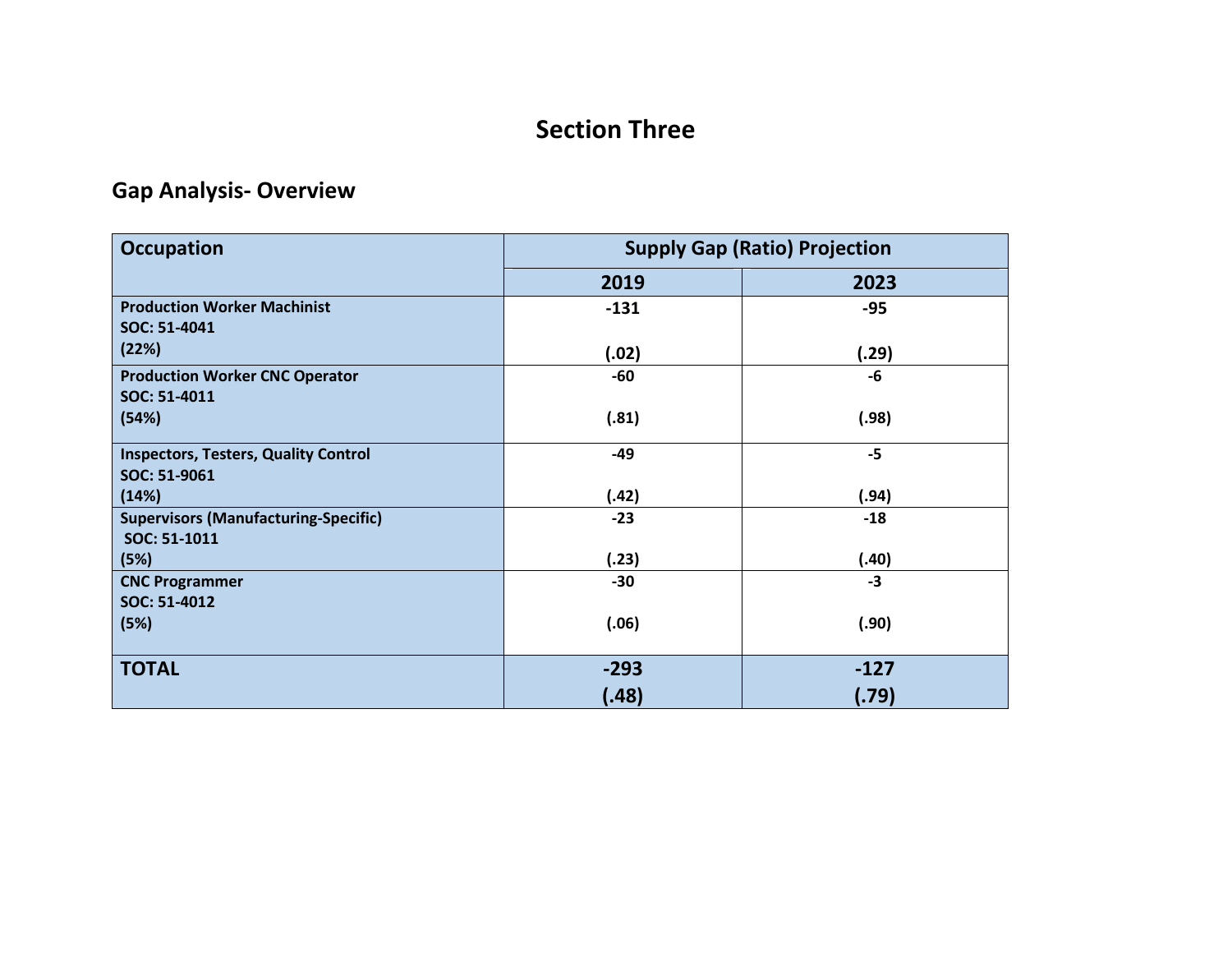## **Gap Analysis Detail**

| <b>Occupation &amp;</b><br><b>SOC Code</b><br>(% of<br>Demand)           | <b>Demand</b><br><b>Target</b><br><b>Annual</b><br>610 | <b>Training Target</b><br><b>Based on Supply Gap</b>                                                                                                                                           |                                                                     | Projected<br><b>Employment</b><br><b>Base</b>                                 | <b>Supply Gap</b><br>(Ratio)<br>By<br>2023 | <b>Notes to</b><br><b>Supply Gap</b>                                                                                                                                                                                                                   |
|--------------------------------------------------------------------------|--------------------------------------------------------|------------------------------------------------------------------------------------------------------------------------------------------------------------------------------------------------|---------------------------------------------------------------------|-------------------------------------------------------------------------------|--------------------------------------------|--------------------------------------------------------------------------------------------------------------------------------------------------------------------------------------------------------------------------------------------------------|
| <b>Production</b><br>Worker<br><b>Machinist</b><br>SOC: 51-4041<br>(22%) | 134                                                    | <b>Training</b><br>Level                                                                                                                                                                       | <b>Total</b><br>Projected<br><b>Annual FTE</b><br><b>Enrollment</b> | <b>Total</b><br>Projected<br><b>Annual</b><br>Graduates/<br><b>Completers</b> | $-95$<br>(.29)                             | The West Region<br>educational<br>institutions/<br>training providers<br>do not have a<br>manufacturing<br>program that                                                                                                                                |
|                                                                          |                                                        | <b>Community</b><br><b>Colleges (NEW)</b><br><b>Community</b><br><b>Colleges (INC.)</b><br>Company<br>Sponsored<br>(Internal) (INC.)<br>Registered<br>Apprenticeship<br>(INC.)<br><b>TOTAL</b> | 6<br>15<br>$\overline{7}$<br>13<br>41                               | 5<br>15<br>$\overline{7}$<br>$\overline{12}$<br>39                            |                                            | results in a<br>Credential as a<br>Machinist.<br>Competencies that<br>are attributed to a<br>Machinist are<br>embedded into the<br>curriculum in<br>programs that have<br>CNC Operator as<br>the primary<br>credential focus.<br><b>STCC Associate</b> |
|                                                                          |                                                        |                                                                                                                                                                                                |                                                                     |                                                                               |                                            | degree program<br>may graduate a                                                                                                                                                                                                                       |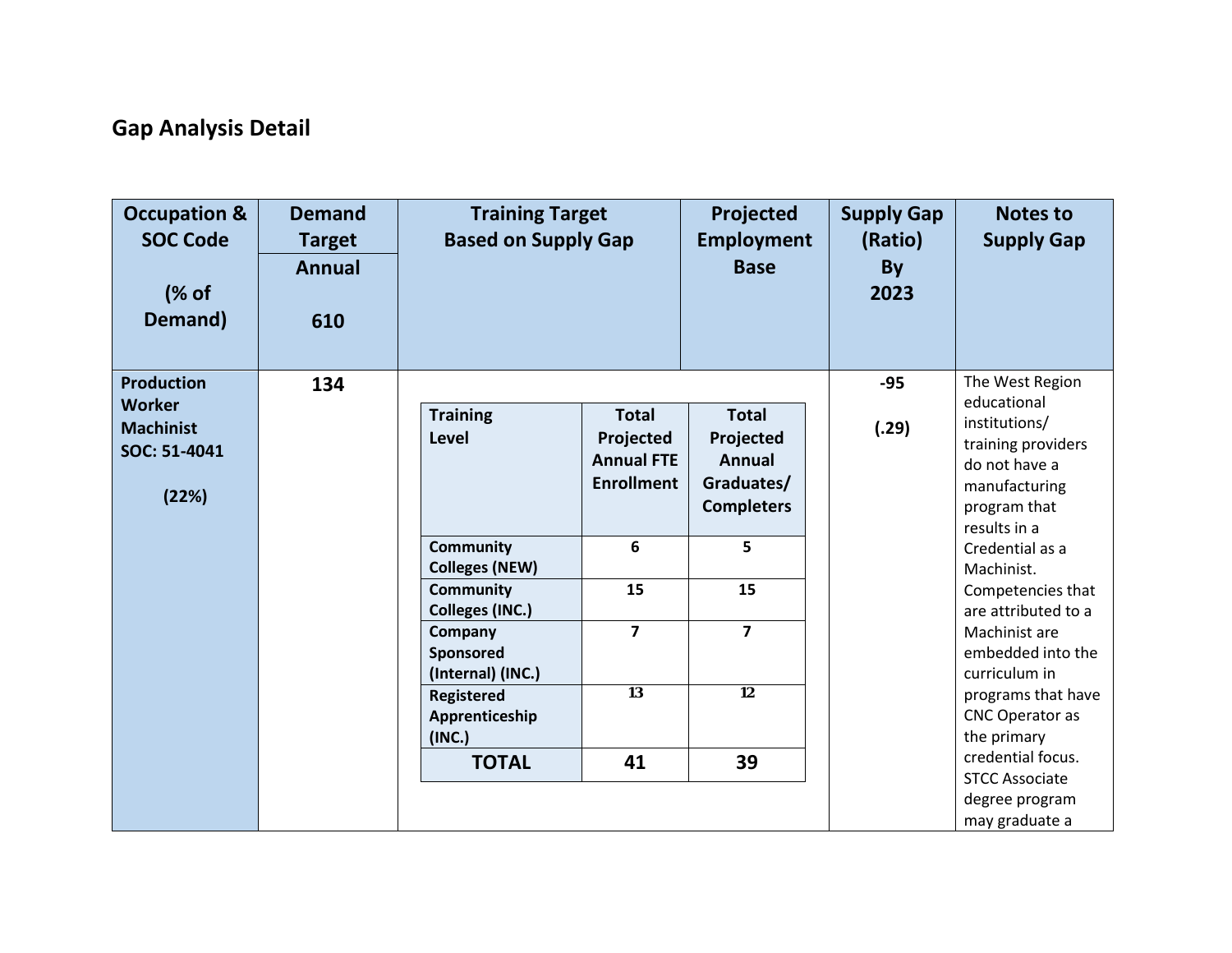| <b>Production</b>                                             | 329 |                                                         |                                                                     |                                                                               | $-6$          | select few<br>individuals who<br>could qualify as an<br>entry level<br>Machinist.<br>The West Region            |
|---------------------------------------------------------------|-----|---------------------------------------------------------|---------------------------------------------------------------------|-------------------------------------------------------------------------------|---------------|-----------------------------------------------------------------------------------------------------------------|
| <b>Worker CNC</b><br><b>Operator SOC:</b><br>51-4011<br>(54%) |     | <b>Training Level</b>                                   | <b>Total</b><br>Projected<br><b>Annual FTE</b><br><b>Enrollment</b> | <b>Total</b><br>Projected<br><b>Annual</b><br>Graduates/<br><b>Completers</b> | (.98)         | educational<br>institutions/<br>training providers<br>are conducting<br>training programs<br>that result in the |
|                                                               |     | <b>Community</b><br><b>Colleges</b><br><b>Secondary</b> | $\overline{90}$<br><b>119</b>                                       | 60<br>73                                                                      |               | graduate/completer<br>attaining a CNC<br>Operator<br>credential.                                                |
|                                                               |     | (Grade 12)<br><b>Grant Funded</b><br>OSCC (UI)          | 158                                                                 | 142<br>$\overline{20}$                                                        |               |                                                                                                                 |
|                                                               |     | <b>Registered</b><br>Apprenticeship<br>(NEW)            | $\overline{18}$                                                     | 16                                                                            |               |                                                                                                                 |
|                                                               |     | <b>Registered</b><br>Apprenticeship<br>(INC.)           | 12                                                                  | 12                                                                            |               |                                                                                                                 |
|                                                               |     | <b>TOTAL</b>                                            | 397                                                                 | 323                                                                           |               |                                                                                                                 |
| Inspectors,<br><b>Testers, Quality</b><br><b>Control</b>      | 85  | <b>Training Level</b>                                   | <b>Total</b><br>Projected                                           | <b>Total</b><br>Projected                                                     | $-5$<br>(.94) | The West Region<br>educational<br>institutions/                                                                 |
| SOC: 51-9061                                                  |     |                                                         | <b>Annual FTE</b><br><b>Enrollment</b>                              | <b>Annual</b><br>Graduates/<br><b>Completers</b>                              |               | training providers<br>do not have a<br>discreet Quality                                                         |
| (14%)                                                         |     | <b>Community</b><br><b>Colleges NEW</b>                 | 22                                                                  | $\overline{14}$                                                               |               | Control program<br>that results in a                                                                            |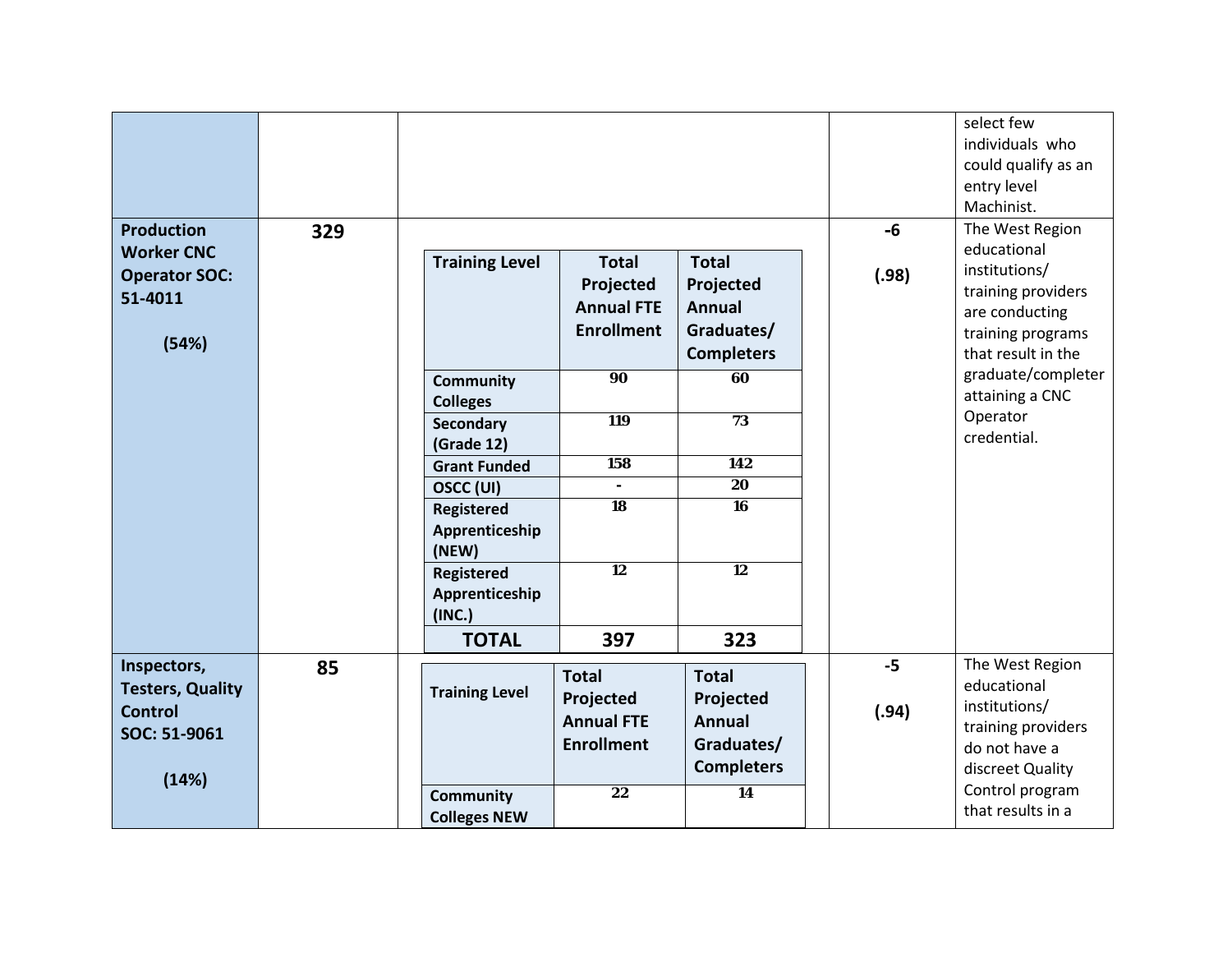|                    |    | Secondary              | <b>16</b>               | $\overline{\mathbf{9}}$ |       | Credential as a                         |
|--------------------|----|------------------------|-------------------------|-------------------------|-------|-----------------------------------------|
|                    |    | Grade 12               |                         |                         |       | <b>Quality Control</b>                  |
|                    |    | <b>Grant Funded</b>    | $\overline{20}$         | $\overline{15}$         |       | Inspector/Tester.                       |
|                    |    | (NEW)                  |                         |                         |       | <b>Quality Control</b>                  |
|                    |    | Registered             | $\boldsymbol{4}$        | $\overline{\mathbf{4}}$ |       | competencies, at                        |
|                    |    | Apprenticeship         |                         |                         |       | various levels of                       |
|                    |    | (NEW)                  |                         |                         |       | complexity, are                         |
|                    |    | <b>Community</b>       | $\overline{\mathbf{9}}$ | $\overline{9}$          |       | embedded into the<br>curriculum in some |
|                    |    | <b>Colleges (INC.)</b> |                         |                         |       |                                         |
|                    |    | <b>Grant Funded</b>    | 6                       | 6                       |       | programs that have<br>CNC Operator as   |
|                    |    | (INC.)                 |                         |                         |       | the primary                             |
|                    |    | Registered             | $\overline{5}$          | $\overline{5}$          |       | credential focus.                       |
|                    |    | Apprenticeship         |                         |                         |       | Employees in this                       |
|                    |    | (INC.)                 |                         |                         |       | occupational                            |
|                    |    | OSCC (UI)              | $\mathbf{r}$            | $\overline{18}$         |       | grouping tend to be                     |
|                    |    |                        |                         |                         |       | experienced                             |
|                    |    | <b>TOTAL</b>           | 82                      | 80                      |       | production machine                      |
|                    |    |                        |                         |                         |       | operators' whose                        |
|                    |    |                        |                         |                         |       | technical skills and                    |
|                    |    |                        |                         |                         |       | attention to detail                     |
|                    |    |                        |                         |                         |       | prepared them to                        |
|                    |    |                        |                         |                         |       | transition into QC                      |
|                    |    |                        |                         |                         |       | related positions.                      |
| <b>Supervisors</b> | 30 |                        |                         |                         | $-18$ | <b>West Region</b>                      |
|                    |    | <b>Training</b>        |                         |                         |       | educational                             |
| (Manufacturing-    |    | <b>Level</b>           | <b>Total Projected</b>  | <b>Total Projected</b>  | (.40) | institutions/                           |
| Specific)          |    |                        | <b>Annual FTE</b>       | <b>Annual</b>           |       | workforce training                      |
| SOC: 51-1011       |    |                        | <b>Enrollment</b>       | Graduates/              |       | programs at all                         |
|                    |    |                        |                         | <b>Completers</b>       |       | levels are not                          |
| (5%)               |    | <b>Community</b>       | $\overline{10}$         | $\overline{\mathbf{8}}$ |       | organized to                            |
|                    |    | Colleges/4             |                         |                         |       | prepare individuals                     |
|                    |    | Year                   |                         |                         |       | for Supervisors                         |
|                    |    | <b>OSCC (UI)</b>       |                         | $\overline{\mathbf{4}}$ |       | occupational                            |
|                    |    |                        |                         |                         |       |                                         |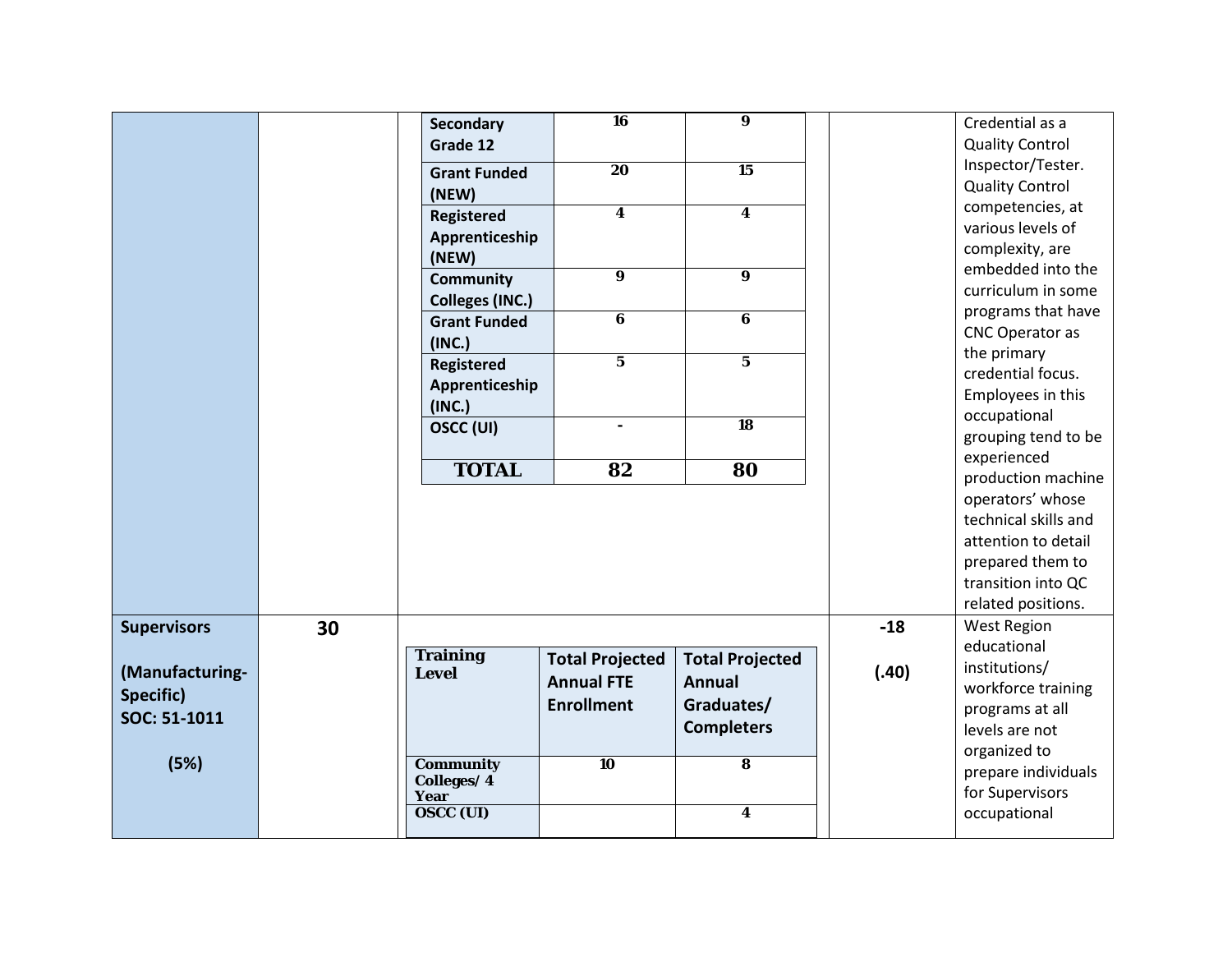|  | <b>TOTAL</b> | 10 | 12 | classification.    |
|--|--------------|----|----|--------------------|
|  |              |    |    | Degree granting    |
|  |              |    |    | programs at        |
|  |              |    |    | community college  |
|  |              |    |    | level are not      |
|  |              |    |    | designed toward    |
|  |              |    |    | management         |
|  |              |    |    | positions in       |
|  |              |    |    | manufacturing.     |
|  |              |    |    | Data not available |
|  |              |    |    | on number of       |
|  |              |    |    | incumbent          |
|  |              |    |    | employees of West  |
|  |              |    |    | Region advanced    |
|  |              |    |    | manufacturing      |
|  |              |    |    | companies who      |
|  |              |    |    | may be enrolled in |
|  |              |    |    | degree             |
|  |              |    |    | granting/advanced  |
|  |              |    |    | technology courses |
|  |              |    |    | that are a pathway |
|  |              |    |    | to Supervisors     |
|  |              |    |    | occupational       |
|  |              |    |    | classification.    |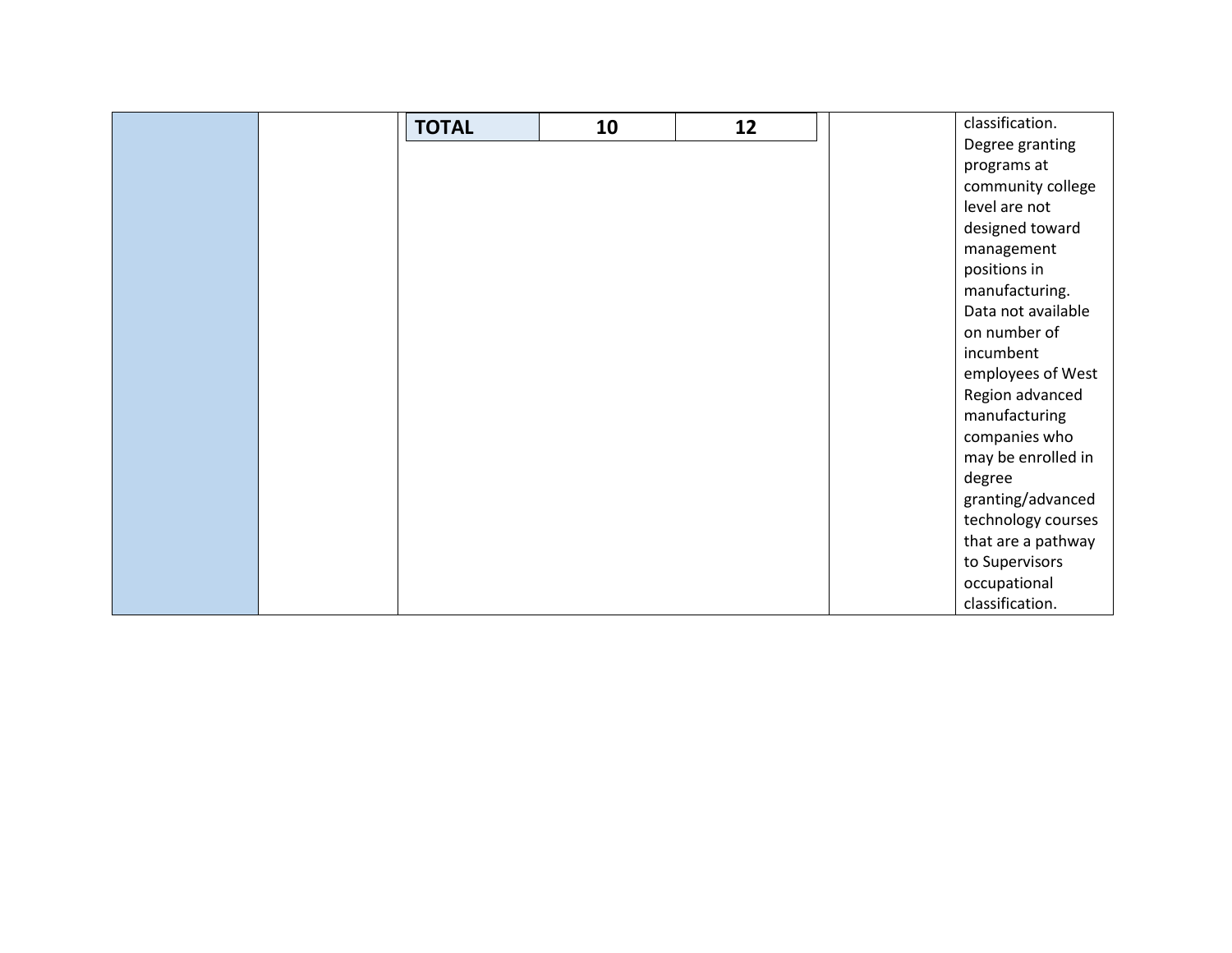| <b>Occupation</b><br><b>CNC</b><br>Programmer<br>SOC: 51-4012<br>(5%) | 32  | <b>Training</b><br>Level                     | <b>Total</b><br>Projected<br><b>Annual FTE</b><br><b>Enrollment</b> | <b>Total</b><br>Projected<br><b>Annual</b><br>Graduates/<br><b>Completers</b> | $-3$<br>(.90) | None of the West<br>Region training<br>providers have a<br>discreet CNC<br>Programming<br>program that<br>results in a<br>Credential as a CNC<br>Programmer. CNC |
|-----------------------------------------------------------------------|-----|----------------------------------------------|---------------------------------------------------------------------|-------------------------------------------------------------------------------|---------------|------------------------------------------------------------------------------------------------------------------------------------------------------------------|
|                                                                       |     | <b>Community</b><br><b>Colleges (NEW)</b>    | 15                                                                  | 12                                                                            |               | Programming<br>competencies, at                                                                                                                                  |
|                                                                       |     | <b>Registered</b><br>Apprenticeship<br>(NEW) | $\overline{\mathbf{3}}$                                             | 3                                                                             |               | various levels of<br>complexity, are<br>embedded into the                                                                                                        |
|                                                                       |     | <b>Community</b><br><b>Colleges (INC.)</b>   | 12                                                                  | 11                                                                            |               | curriculum in some<br>programs that have                                                                                                                         |
|                                                                       |     | Company<br>Sponsored<br>(Internal)           | $\overline{\mathbf{3}}$                                             |                                                                               |               | CNC Operator as<br>the primary<br>credential focus                                                                                                               |
|                                                                       |     | <b>TOTAL</b>                                 | 33                                                                  | 29                                                                            |               |                                                                                                                                                                  |
| <b>TOTAL</b>                                                          | 610 | <b>TOTAL</b>                                 | 563                                                                 | 483                                                                           | $-127$        |                                                                                                                                                                  |
|                                                                       |     |                                              |                                                                     |                                                                               | (.79)         |                                                                                                                                                                  |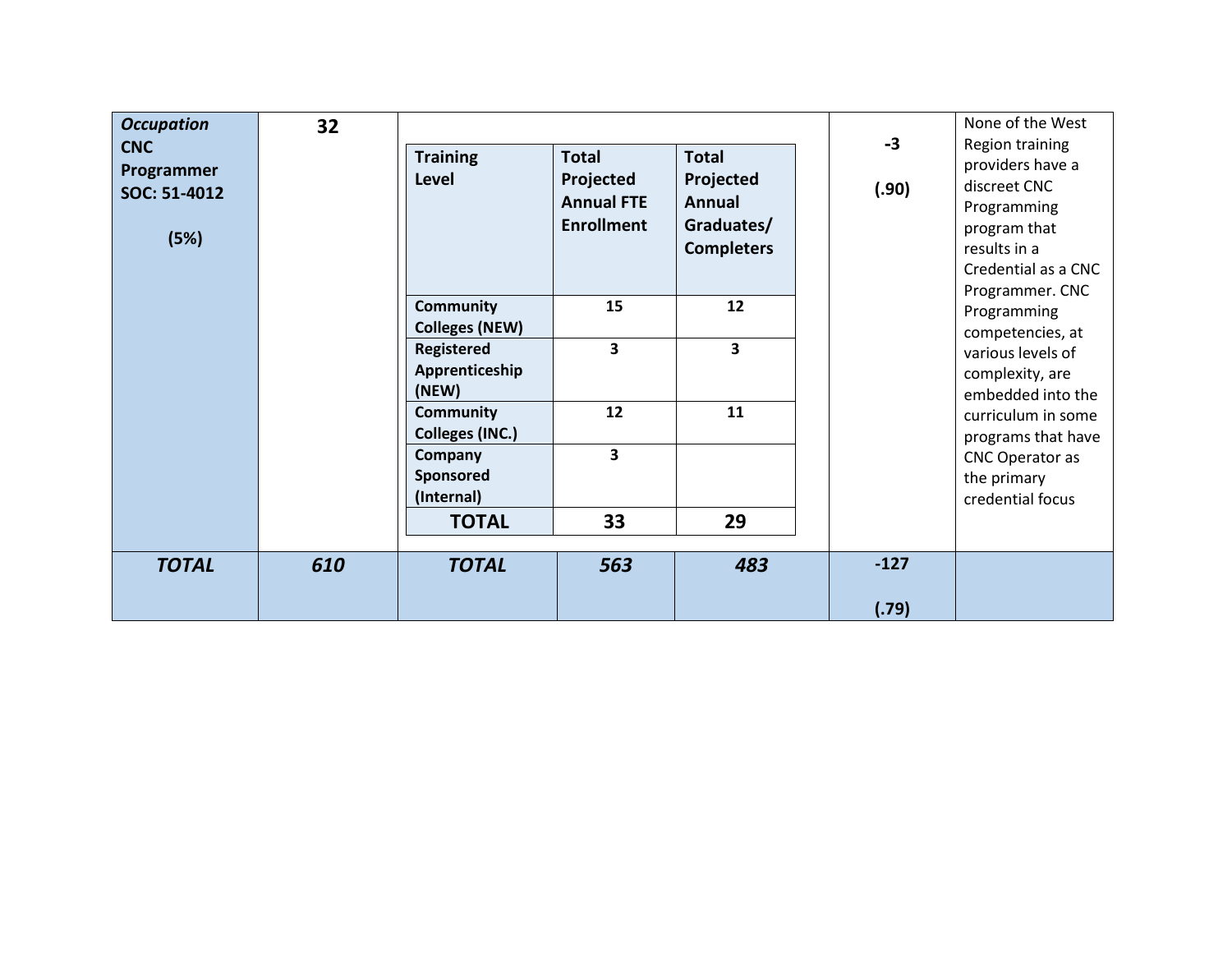#### **Section Four**

#### **Strategy- SWOT Analysis**

#### **Strengths of the Manufacturing Training System**

- 1. Broad industry- education partnerships led by committed business owners resulting in a small number of sector-developed training programs for selected high demand occupations.
- 2. Systemic strategic planning and program implementation based on real- time regional industry demand vs. supply data.
- 3. Geographically balanced regional educational/training infrastructure of vocational technical high schools and community colleges that offer credentialed manufacturing pathway programs and/or courses and have capacity to deliver high quality and industry aligned training to both new pipeline AND incumbent employees in priority occupational classifications.
- 4. Continued investment by the State and educational institutions in instructional equipment and tooling that is aligned with industry needs and requirements.
- 5. Competent and sufficient instructional staff to deliver programs/courses.
- 6. Companies with long standing, positive relationships with West Region workforce boards and economic development entities.

#### **Weaknesses of the Manufacturing Training System**

- 1. Capacity underutilization in selected manufacturing technology pathway programs at West Region community colleges.
- 2. Varied levels of flexibility within regional educational institutions to adapt training and schedules to respond to future industry conditions and requirements.
- 3. Lack of career pathway programs/ training for entry-level Supervisory and mid-level management positions.
- 4. Curriculum for training in new and diverse manufacturing skills is not widely available.
- 5. Absence of long-term, comprehensive recruitment plan and shortage of sustainable resources to implement a marketing plan to attract young individuals and women to both training and careers in advanced manufacturing.
- 6. Public transportation system with limited routes and off-shift and weekend work schedules limiting job seeker access to employment opportunities.
- 7. Lack of structured internal training pathways and mentoring at some companies impacts ability to retain existing employees over time.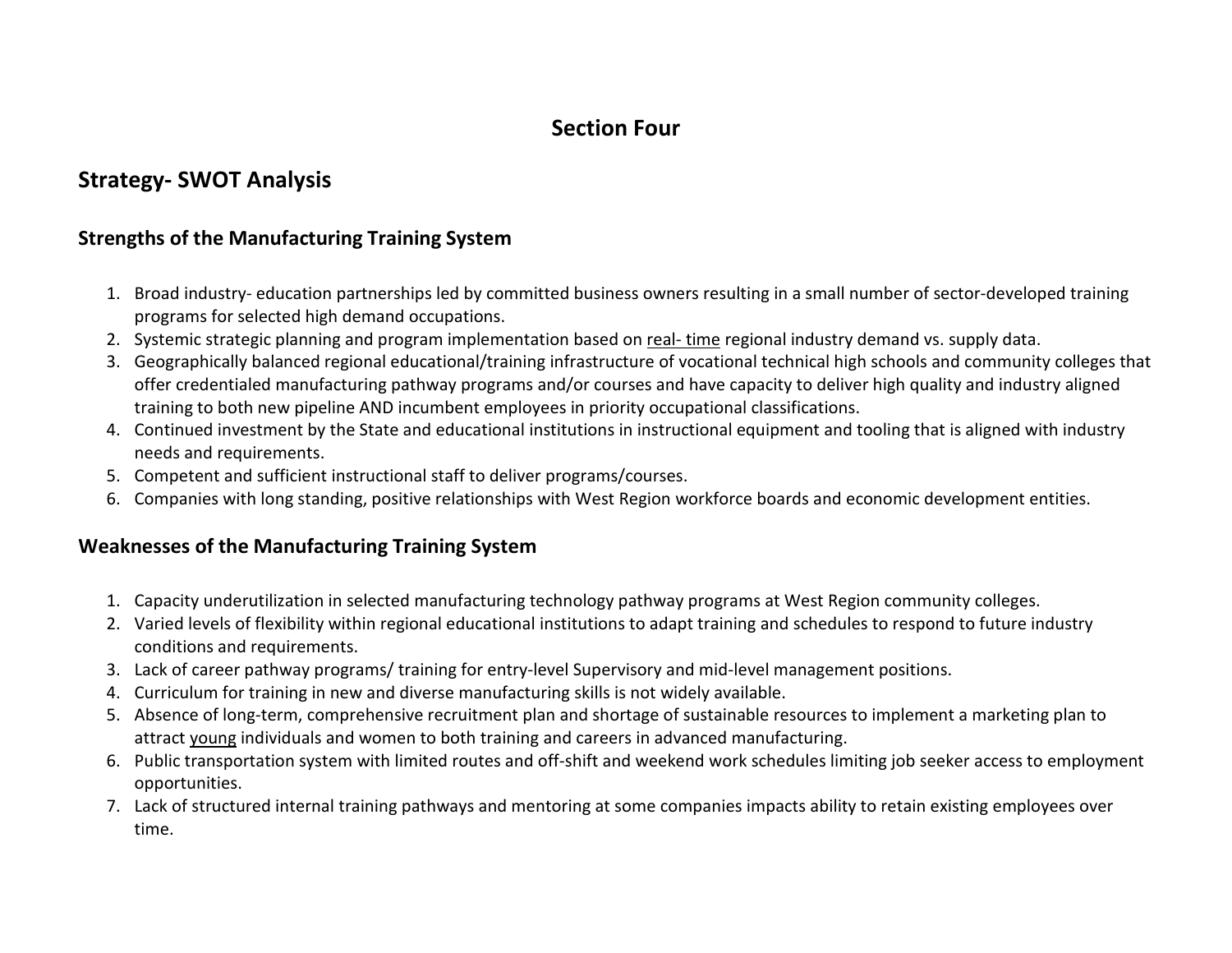8. Wage differentials between southern and northern areas of the Pioneer Valley impact placement activity in companies conducting business in the northern tier.

#### **Opportunities for the Manufacturing Training System**

- 1. Existing partnerships between West Region educational institutions and employers provide opportunity to develop innovative approaches to creating a more coordinated and regional training eco-system.
- 2. Disruptive technologies may create new occupational groupings and different competencies necessitating new training programs/courses for new pipeline and incumbent employees.

#### **Threats to the Manufacturing Training System**

- 1. Uncertainties in sustaining public funding for training create challenges to mitigating current and projected supply gap in all priority occupations.
- 2. Federal immigration policies may limit supply of available adults for training for new pipeline positions.
- 3. Aging workforce resulting in loss of institutional knowledge and advanced technical skills.
- 4. Strong economy and shrinking supply pool of available and qualified individuals for new pipeline training programs will require development of comprehensive marketing and outreach and recruitment plan.
- 5. Geo-political forces that cause disruption in companies supply chains may result in production issues that impact pace of hiring and require re-setting of focus, direction, and timing of training programs.
- 6. Planned retirement of faculty/ instructors over the next 5 years may threaten capacity to maintain or scale training programs.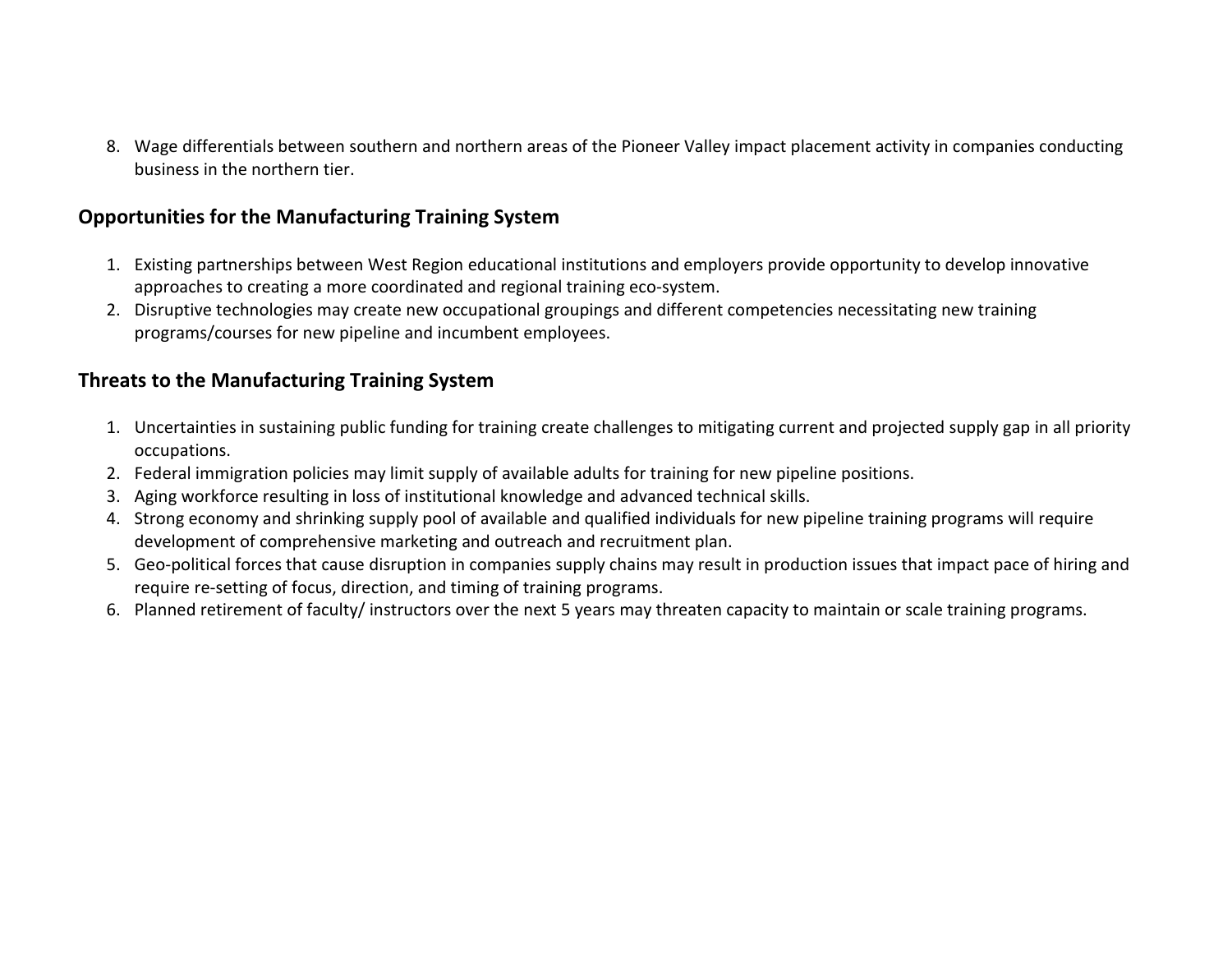#### **Section Five**

## **Challenges and Priority Setting**

| <b>Challenge</b> | <b>Priority</b> | <b>Description of Challenge</b>                                                                                                                                                         | Impact                                                                                                                                                                           |  |  |
|------------------|-----------------|-----------------------------------------------------------------------------------------------------------------------------------------------------------------------------------------|----------------------------------------------------------------------------------------------------------------------------------------------------------------------------------|--|--|
| <b>Training</b>  | 1.              | Significant current Supply Gap Ratios (.02-.81) in five West<br>1.<br>Region priority occupational groupings.                                                                           | Preventing companies from<br>1.<br>growing current book of<br>business and competing for<br>more value- added work.                                                              |  |  |
|                  |                 | Underutilization of current training capacity in selected<br>2.<br>manufacturing pathway programs/courses at both the<br>community college and vocational technical high school levels. | Unused training capacity<br>2.<br>negatively impacting supply<br>of new employees.                                                                                               |  |  |
|                  |                 | Varied levels of flexibility within regional educational<br>3.<br>institutions to adapt training and schedules to respond to<br>future industry conditions and requirements.            | Skills Gaps in middle skills<br>3.<br>occupational positions<br>impacting companies' ability<br>to efficiently perform more<br>value-added work within<br>existing supply chains |  |  |
|                  |                 | Lack of a coordinated and integrated training plan to provide<br>4.<br>continuous improvement programs or courses for incumbent<br>employees.                                           | Creating a barrier for<br>4.<br>incumbent employees to<br>access career pathways to<br>higher technical and better<br>paying employment<br>positions.                            |  |  |
|                  |                 | Curriculum for training in new manufacturing occupational<br>5.<br>skills is under development and not widely available.                                                                | Slowing ability of<br>5.<br>educational                                                                                                                                          |  |  |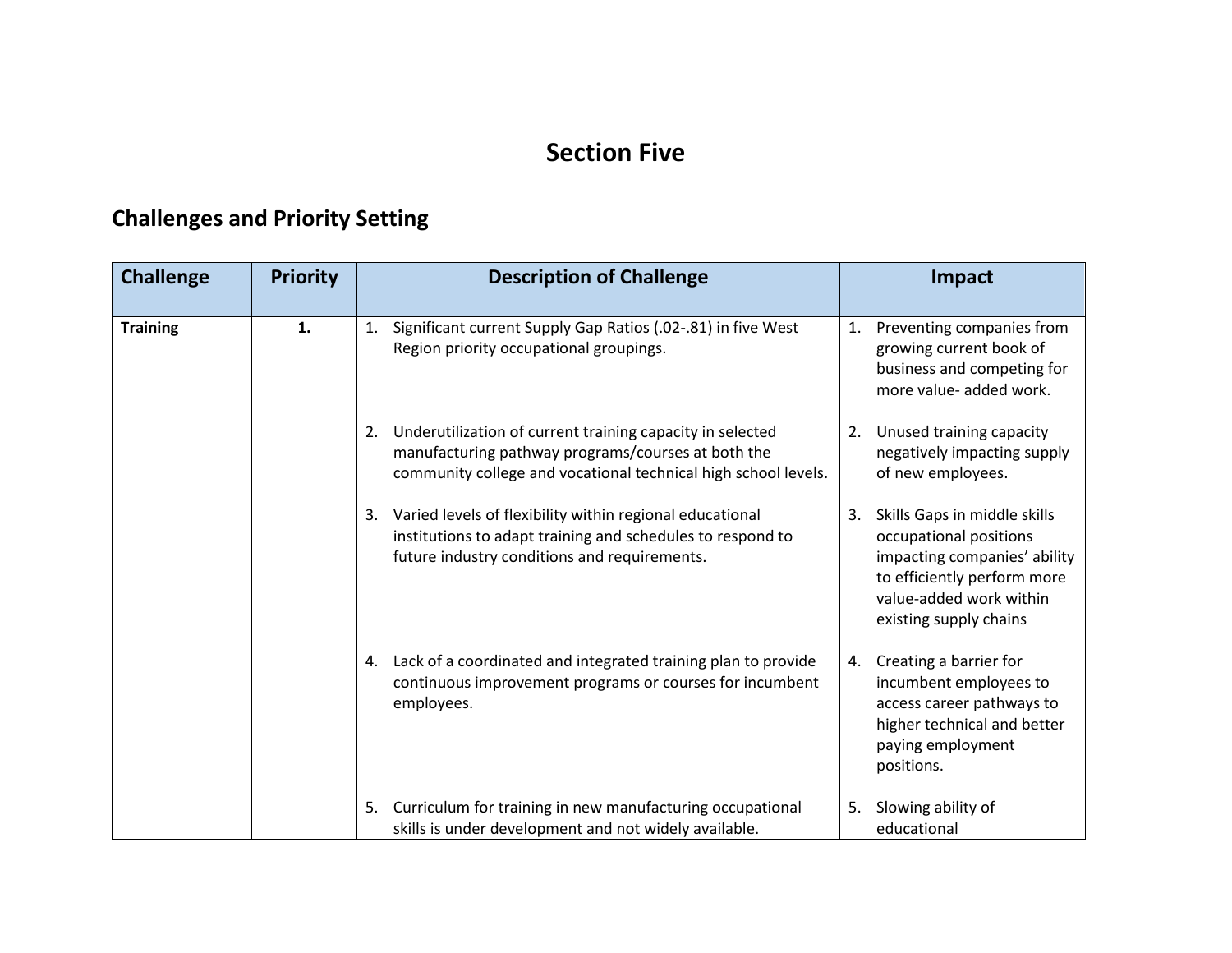| <b>Challenge</b>                     | <b>Priority</b> | <b>Description of Challenge</b>                                                                                                                                                                                           | Impact                                                                                                                                                                                     |
|--------------------------------------|-----------------|---------------------------------------------------------------------------------------------------------------------------------------------------------------------------------------------------------------------------|--------------------------------------------------------------------------------------------------------------------------------------------------------------------------------------------|
|                                      |                 |                                                                                                                                                                                                                           | institutions/training<br>providers to design and<br>implement training courses<br>and programs                                                                                             |
|                                      |                 | 6. Absence of career pathway programs/training for Supervisory<br>and mid-level management positions. Companies and<br>workforce boards are not currently in active partnerships with<br>college-level business programs. | Shortage of supervisory<br>6.<br>positions on the factory<br>floor impacts manufacturing<br>process flow and ability to<br>professionally develop and<br>retain new pipeline<br>employees. |
|                                      |                 | 7. Second language learners experiencing difficulty bridging from<br>ESOL programs into manufacturing training programs.                                                                                                  | Language barriers shrinking<br>7.<br>supply of applicants for<br>manufacturing training<br>programs.                                                                                       |
| <b>Sustainable</b><br><b>Funding</b> | 2.              | 1. Uncertainties in sustaining public funding for training and<br>delayed timing in actual operationalizing funding creates<br>challenges to mitigating current and projected supply gap in all<br>priority occupations   | Restricts ability to sustain 5<br>1.<br>Year Plan and compromises<br>regional efforts to sustain<br>meaningful employer<br>engagement over time.                                           |
| <b>Employer</b><br><b>Commitment</b> | 3.              | Supplier SME's currently lack internal resources and structures<br>1.<br>to develop internal training activities/programs for incumbent<br>employees in selected priority occupational classifications.                   | Creates barriers to<br>1.<br>developing internal<br>company specific<br>interventions to mitigate<br>current supply gap in<br><b>Machinist and CNC</b><br>Programmer classifications.      |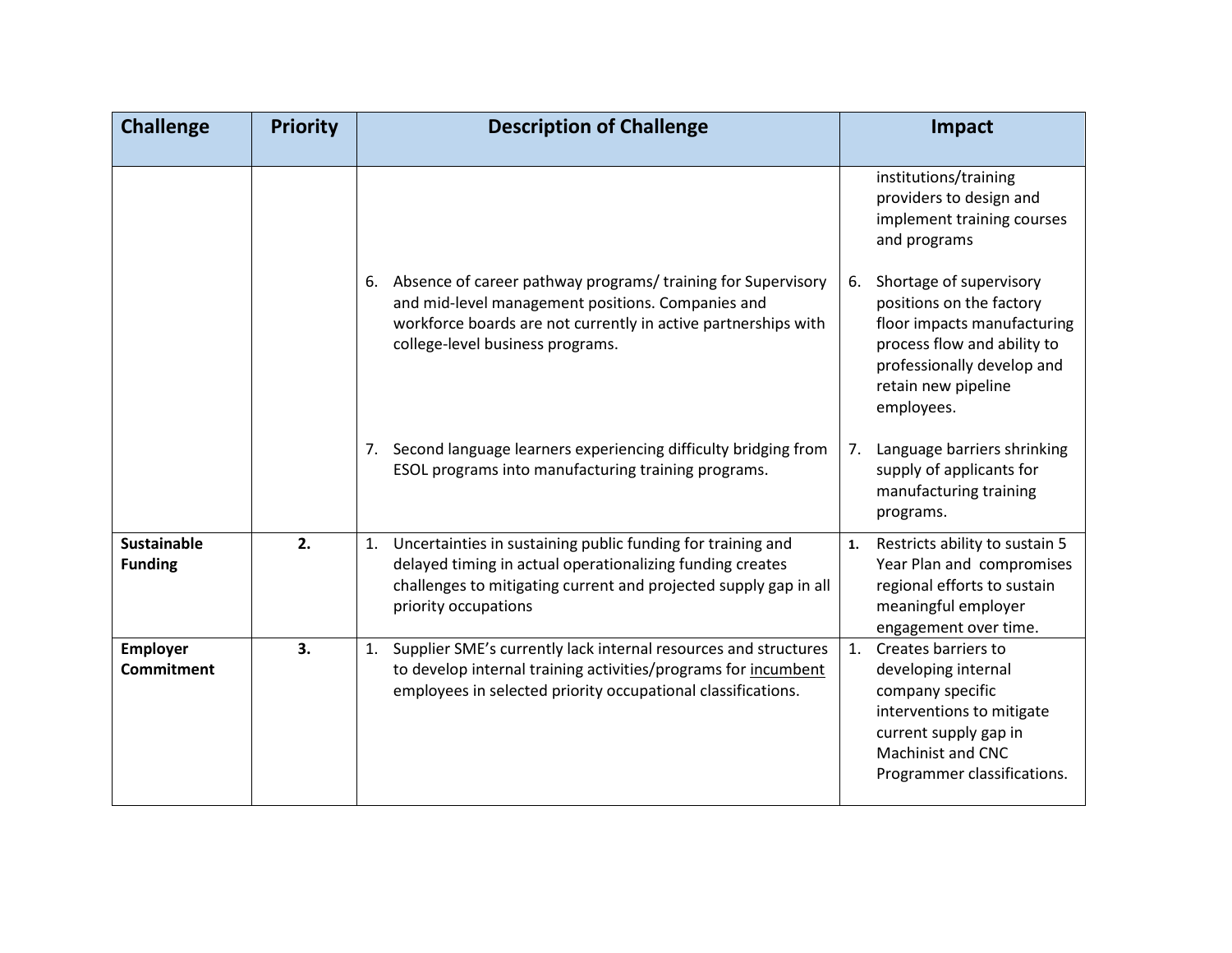| <b>Challenge</b> | <b>Priority</b> | <b>Description of Challenge</b>                                                                                                                                                                                                                                        | Impact                                                                                                     |
|------------------|-----------------|------------------------------------------------------------------------------------------------------------------------------------------------------------------------------------------------------------------------------------------------------------------------|------------------------------------------------------------------------------------------------------------|
|                  |                 | Absence of clearly defined internal training pathways and<br>2.<br>mentoring for new employees at some West Region<br>companies impacting incumbent employee retention.                                                                                                | Impacts ability to retain<br>2.<br>employees over time.                                                    |
|                  |                 | Coordination and scheduling barriers exist for smaller West<br>3.<br>Region companies seeking to effectively utilize the Workforce<br>Training Fund Program (WTFP).                                                                                                    | Limits SME's ability to<br>3.<br>upgrade competencies of<br>incumbent employees.                           |
| Recruitment      | 4.              | Strong economy and a flat unemployment rate creating a<br>1.<br>shrinking supply of available and qualified individuals for new<br>pipeline training programs.                                                                                                         | 1.<br>Increases the Supply Gap<br>Ratios in priority<br>occupations and limits the<br>regional labor force |
|                  |                 | Applicants for employment/ training have significant<br>2.<br>factors/issues that are barriers to hiring and subsequent<br>employment retention.                                                                                                                       | participation rate.                                                                                        |
|                  |                 | Absence of long-term, comprehensive outreach and<br>3.<br>recruitment plan, and shortage of sustained marketing<br>resources to implement a marketing plan to attract individuals<br>in particular, youth and women, to both training and careers in<br>manufacturing. |                                                                                                            |
|                  |                 | 4. Federal immigration policies may constrain supply of<br>individuals, some with manufacturing experience, available for<br>training for new pipeline positions.                                                                                                      |                                                                                                            |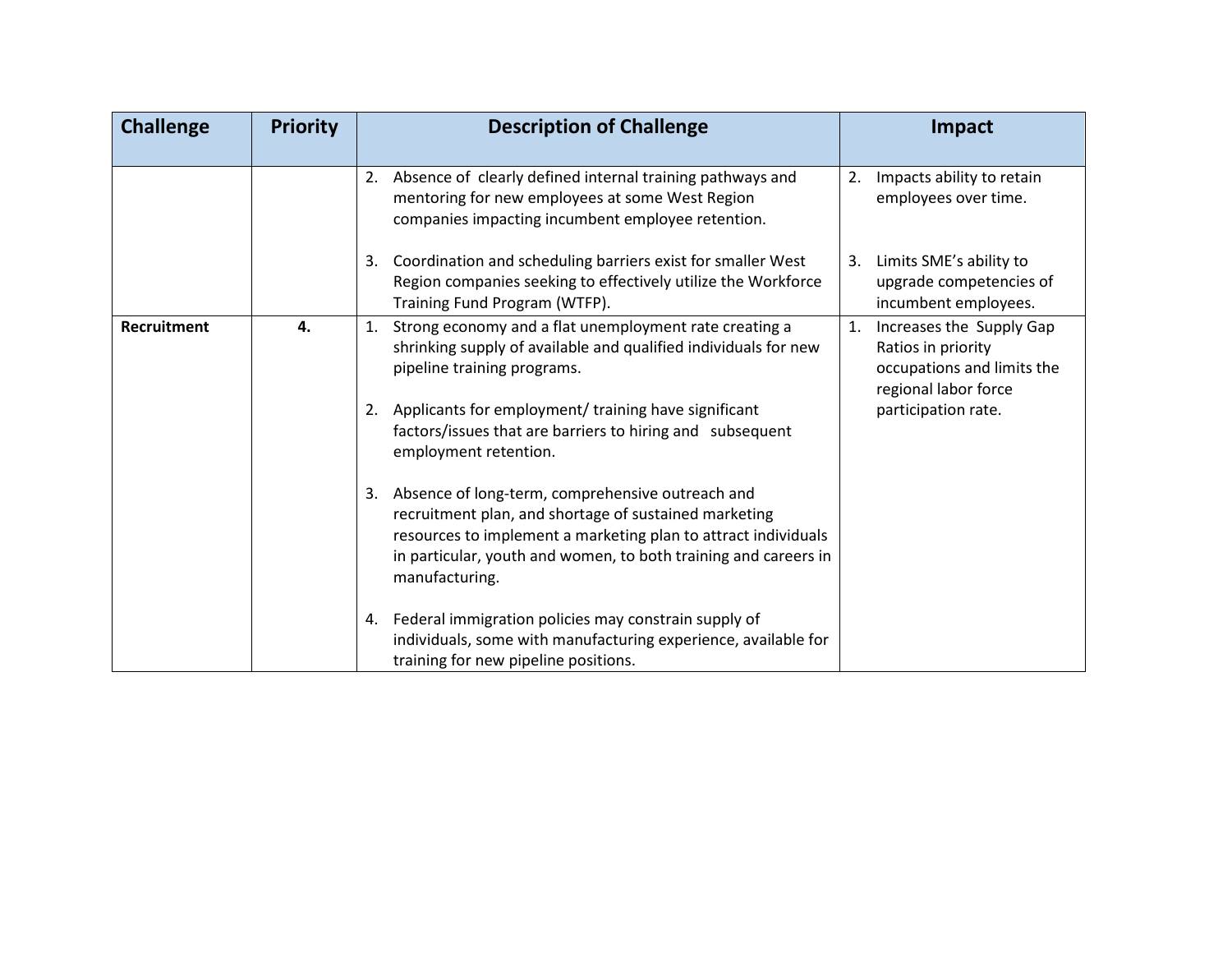| <b>Challenge</b>                   | <b>Priority</b> | <b>Description of Challenge</b>                                                                                                                                                                      | Impact                                                                                                                                                                                                            |
|------------------------------------|-----------------|------------------------------------------------------------------------------------------------------------------------------------------------------------------------------------------------------|-------------------------------------------------------------------------------------------------------------------------------------------------------------------------------------------------------------------|
| <b>Placement</b>                   | 5.              | 1. Public transportation systems not constructed to respond to<br>flexible industry shifts and weekend work schedules.                                                                               | Limits job seeker access to<br>1.<br>employment opportunities.                                                                                                                                                    |
|                                    |                 | Geo-political forces may cause disruption in supply chains that,<br>2.<br>in time, could negatively impact selected company's<br>manufacturing operations.                                           | Impacts production levels,<br>2.<br>and pace of hiring requiring<br>re-setting of training<br>programs scope, direction,<br>and timing.                                                                           |
|                                    |                 | 3. Hiring timelines and needs of West Region employers not<br>always aligned with standard academic/training program<br>calendars and schedules.                                                     | Results in mismatch in<br>3.<br>responding to skills gaps<br>particularly in CNC Operator<br>classification                                                                                                       |
|                                    |                 | Employer needs and requirements to hire individuals with<br>4.<br>prior machining experience limiting access to employment for<br>new pipeline training program completers.                          |                                                                                                                                                                                                                   |
| Regional<br><b>Training System</b> | 6.              | Embedding the 5 Year Manufacturing Plan into the<br>1.<br>implementation of the 5 Year Labor Market Blueprints of<br>Regions 1 and 2 will require strategic collaboration and<br>ongoing evaluation. | Manufacturing Plan must be<br>1.<br>seen as part of 5-year Labor<br>Market Blueprint<br>Implementation strategy or<br>both Regions 1 and 2 in<br>order to obtain broad-based<br>acceptance and<br>implementation. |
|                                    |                 | Massachusetts Training Opportunities Program (TOP, Section<br>2.<br>30) must be approved and operationalized at the vocational<br>school level.                                                      |                                                                                                                                                                                                                   |
| <b>Instructors</b>                 | 7.              | Projected faculty/teacher retirements may threaten capacity<br>1.<br>to maintain or scale pathway programs for both new pipeline<br>and incumbent employees.                                         | Implementation of 5 Year<br>1.<br>Plan and efforts to scale<br>plan over time dependent<br>upon ability to retain and                                                                                             |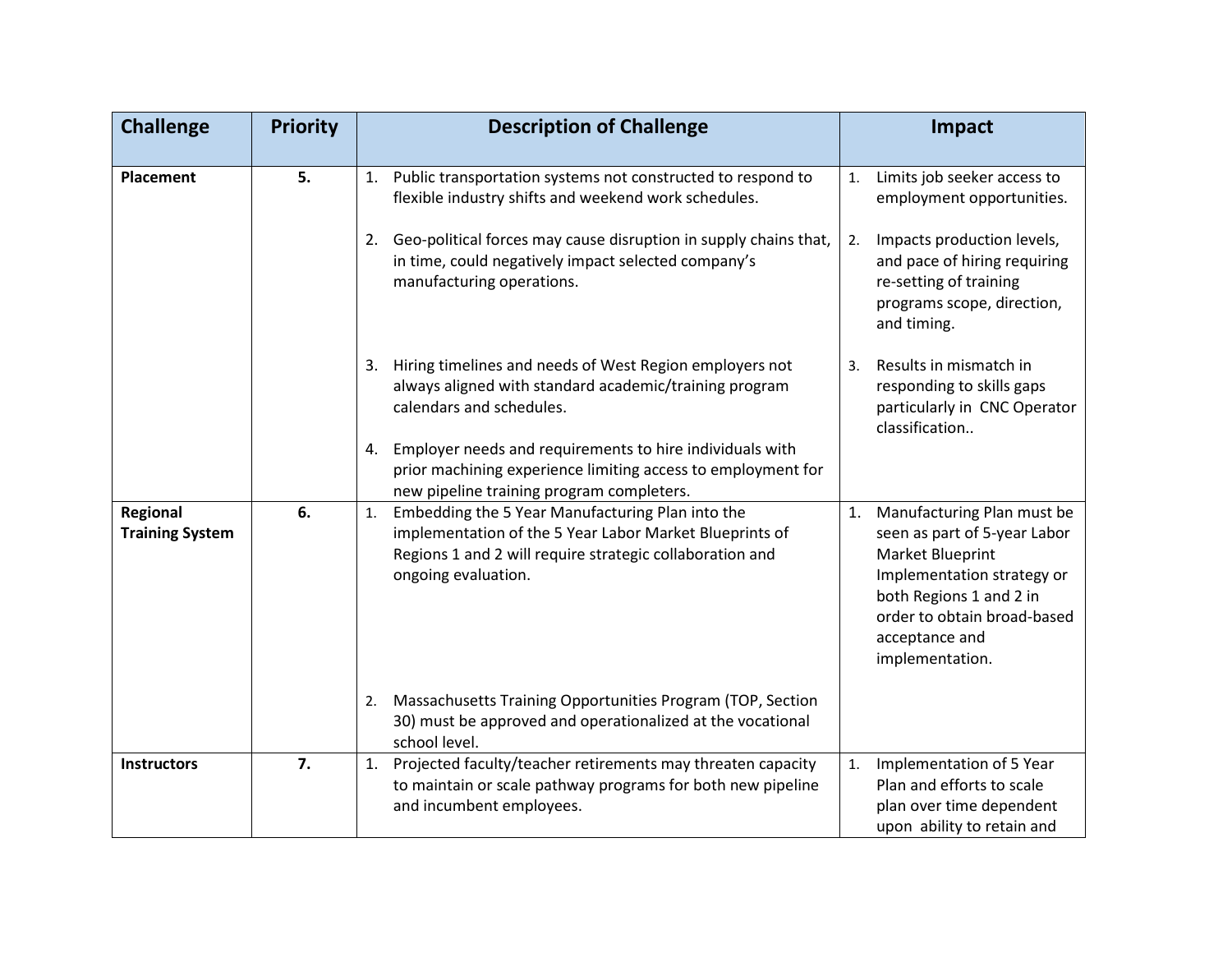| <b>Challenge</b>                           | <b>Priority</b> | <b>Description of Challenge</b>                                                                                                                                                                                                                 | <b>Impact</b>                                                                                                                                |
|--------------------------------------------|-----------------|-------------------------------------------------------------------------------------------------------------------------------------------------------------------------------------------------------------------------------------------------|----------------------------------------------------------------------------------------------------------------------------------------------|
|                                            |                 | Using experienced incumbent employees as instructors for<br>2.<br>new pipeline evening training programs is not a sustainable or<br>practical training delivery model.<br>Lack of sustainable and predictable funding impedes the ability<br>3. | attract an appropriate level<br>of faculty/ teachers with<br>required technical<br>competencies aligned to<br>skill requirements in priority |
|                                            |                 | to recruit, develop and retain skilled instructors to anchor<br>training programs and develop long-term pipeline<br>relationships with employers.                                                                                               | occupations.                                                                                                                                 |
| <b>Statewide</b><br><b>Training System</b> | 8.              | Lack of consistent and current state-wide demand-supply data.<br>1.                                                                                                                                                                             | Availability of real time<br>1.<br>data critical part of<br>planning and<br>implementation process                                           |
|                                            |                 | Uncertainties of sustained public funding for training.<br>2.                                                                                                                                                                                   | over the 5-year life of the<br>Plan.                                                                                                         |
|                                            |                 | Absence of coordinated state-wide curriculum for new<br>3.<br>pipeline training programs.                                                                                                                                                       | Barrier to mitigating<br>2.<br>current and projected<br>supply gaps in all priority                                                          |
|                                            |                 | Absence of long-term strategic vision for advanced<br>4.<br>manufacturing.                                                                                                                                                                      | occupations.                                                                                                                                 |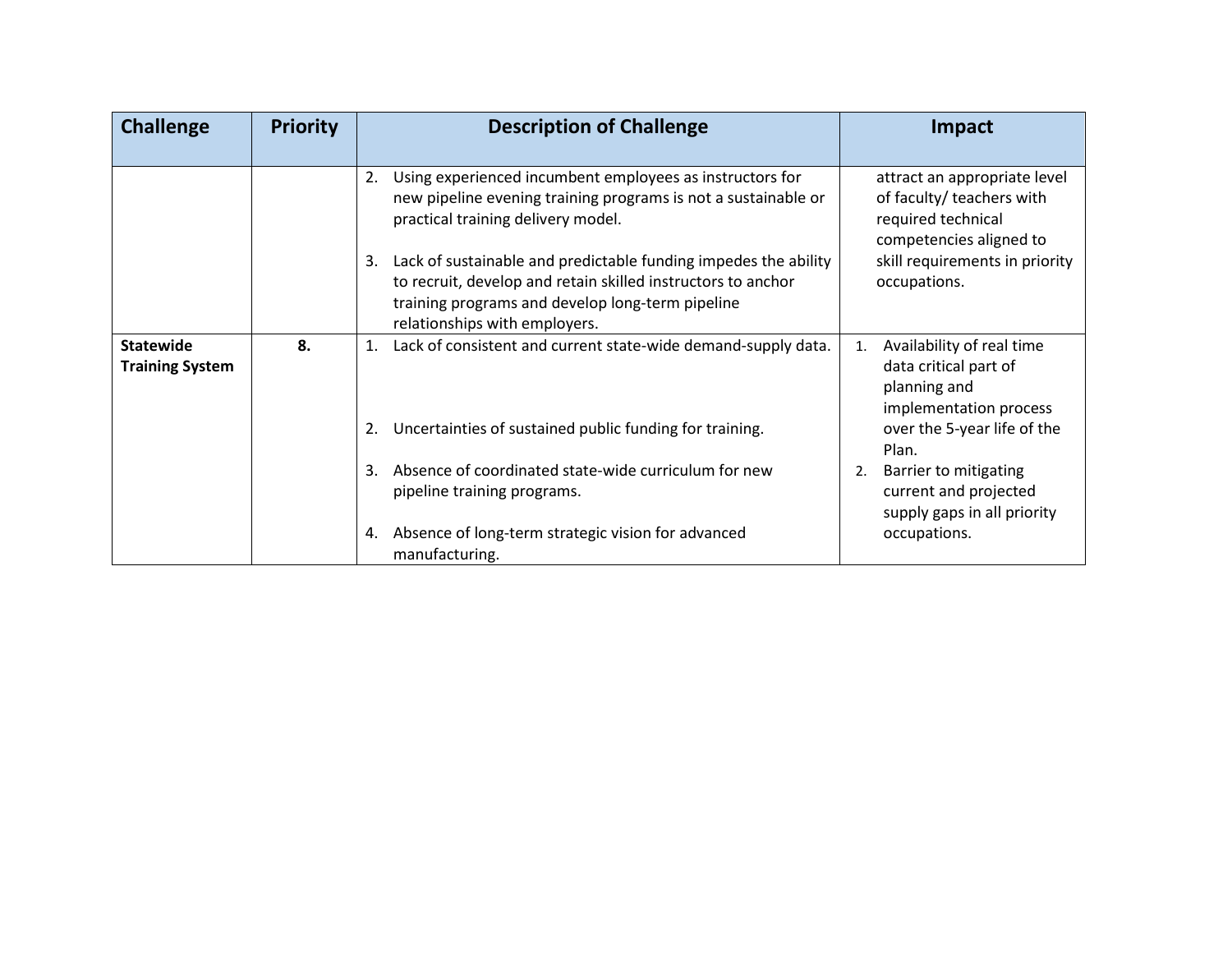#### **Section Six**

## **Strategies and Solutions by Priority Challenges**

| <b>Challenges</b> | <b>Priority of</b><br><b>Challenges</b>      | <b>Strategies and Solutions</b>                                                                                                                                                                               | <b>Strategies</b><br>and<br><b>Solutions</b>                       |                                                            |             |            |  |
|-------------------|----------------------------------------------|---------------------------------------------------------------------------------------------------------------------------------------------------------------------------------------------------------------|--------------------------------------------------------------------|------------------------------------------------------------|-------------|------------|--|
| <b>Training</b>   | 1.                                           | The following Supply Gap Matrix summarizes the Supply Gap in the West<br>1.<br>Regions priority occupations. Solutions and Strategies to mitigate the<br>Supply Gap are detailed in Priority Items 2-8 below: | <b>Milestone</b><br>Years 1-5                                      |                                                            |             |            |  |
|                   |                                              | <b>Priority Occupations</b>                                                                                                                                                                                   | <b>Supply Gap</b><br>(Ratio)<br>2019<br><b>Base Year 1</b>         | <b>Supply Gap</b><br>(Ratio)<br>2023<br><b>Plan Year 5</b> |             |            |  |
|                   |                                              | <b>Production Worker Machinist</b><br>SOC: 51-4041                                                                                                                                                            | $-131(02)$                                                         | $-95(0.29)$                                                |             |            |  |
|                   |                                              | SOC: 51-4011                                                                                                                                                                                                  | $-60(0.81)$<br>$-6(0.98)$<br><b>Production Worker CNC Operator</b> |                                                            |             |            |  |
|                   |                                              | <b>Inspectors, Testers, Quality Control</b><br>SOC: 51-9061                                                                                                                                                   | $-49(0.42)$                                                        | $-5(0.94)$                                                 |             |            |  |
|                   |                                              | <b>Supervisors (Manufacturing)</b><br>SOC: 51-1011                                                                                                                                                            | $-23(.23)$                                                         | $-18(0.40)$                                                |             |            |  |
|                   |                                              |                                                                                                                                                                                                               |                                                                    | <b>CNC Programmer</b><br>SOC: 51-4012                      | $-30(0.06)$ | $-3(0.90)$ |  |
|                   | $-127(0.79)$<br>$-293(0.48)$<br><b>TOTAL</b> |                                                                                                                                                                                                               |                                                                    |                                                            |             |            |  |
|                   |                                              | Increase West Region's Annual Enrollment Capacity to conduct New<br>2.<br>Pipeline Training programs by end of Year 5. (Reference Gap Analysis<br>section for specific details).                              | Years 2-5                                                          |                                                            |             |            |  |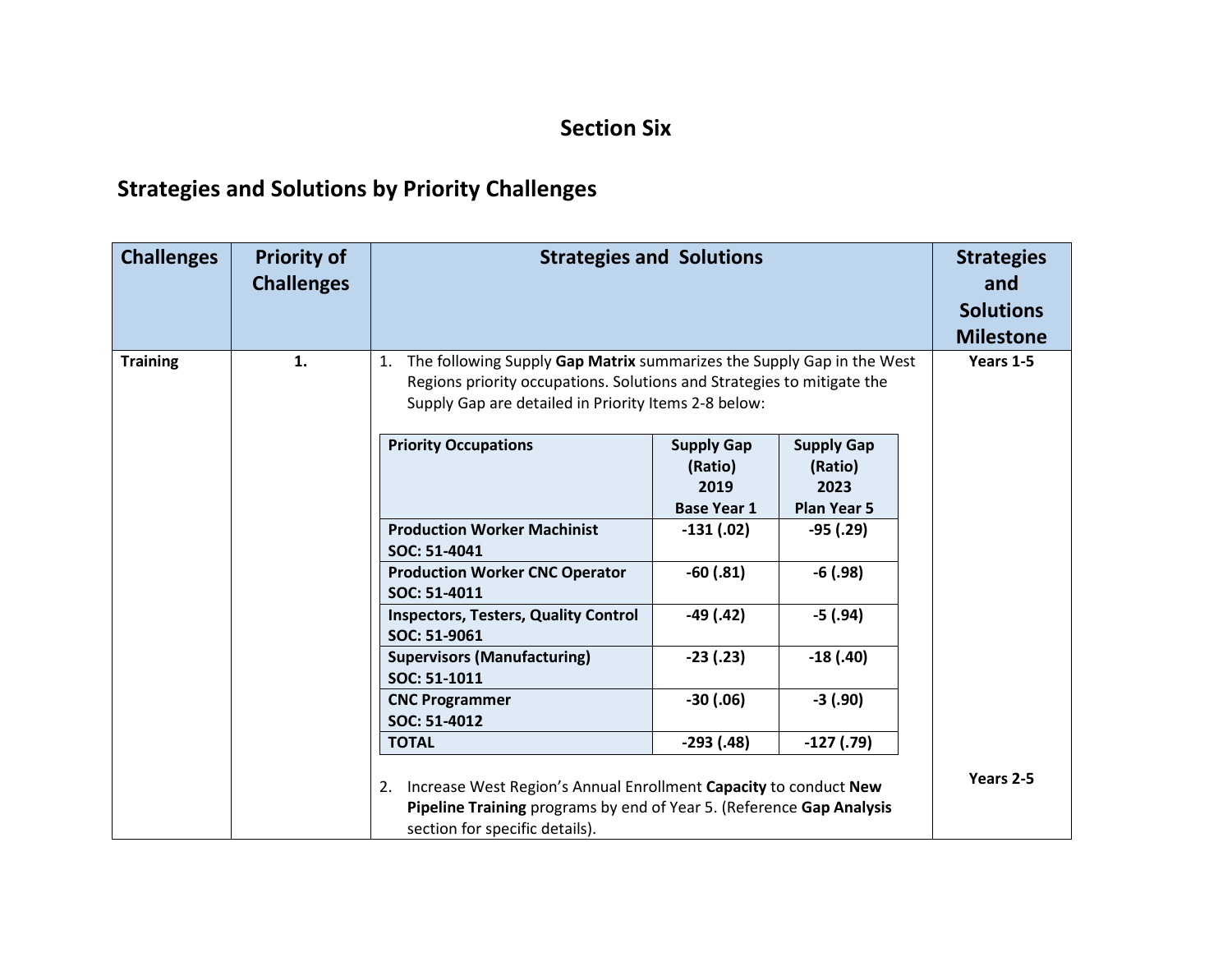| <b>Challenges</b> | <b>Priority of</b><br><b>Challenges</b> | <b>Strategies and Solutions</b>                                                                                                                                                                                                                                                           | <b>Strategies</b><br>and<br><b>Solutions</b><br><b>Milestone</b> |
|-------------------|-----------------------------------------|-------------------------------------------------------------------------------------------------------------------------------------------------------------------------------------------------------------------------------------------------------------------------------------------|------------------------------------------------------------------|
|                   |                                         | 3. Create Skills Enhancement Pathways Program for incumbent employees<br>that will increase Annual Enrollment Capacity in the Machinist, Quality<br>Control, and CNC Programmer priority occupations by the end of Plan<br>Year 5. (Reference Gap Analysis section for specific details). | Years 2-5                                                        |
|                   |                                         | 4. Develop Registered Apprenticeships that will create Annual Enrollment<br>Capacity for incumbent employees in the Machinist, CNC Operator, and<br><b>Quality Control</b> priority occupations as follows. (Reference Gap Analysis<br>section for specific details).                     | Years 2-5                                                        |
|                   |                                         | 5. Develop Bridge Connector programs that create intentional participant<br>flow between the DESE funded ESOL/ABE programs and New Pipeline<br>Training programs.                                                                                                                         | Years 2-5                                                        |
|                   |                                         | 6. Partner with Business Schools/Departments at the West Region<br>community colleges and/or four-year public institutions to align/develop<br>courses/ programs that create pathways for incumbent employees<br>seeking to transition into management positions.                         | Years 2-5                                                        |
|                   |                                         | 7. Develop on-line credit or non-credit courses at one of the community<br>colleges in Quality Control and/or CNC Programmer occupational<br>classifications.                                                                                                                             | Years 3-5                                                        |
|                   |                                         | 8. Partner and sub-contract with Advanced Digital Design and Fabrication<br>Lab (ADDFab) at UMass Amherst to provide incumbent employees with<br>training in Additive Manufacturing.                                                                                                      | Years 2-5                                                        |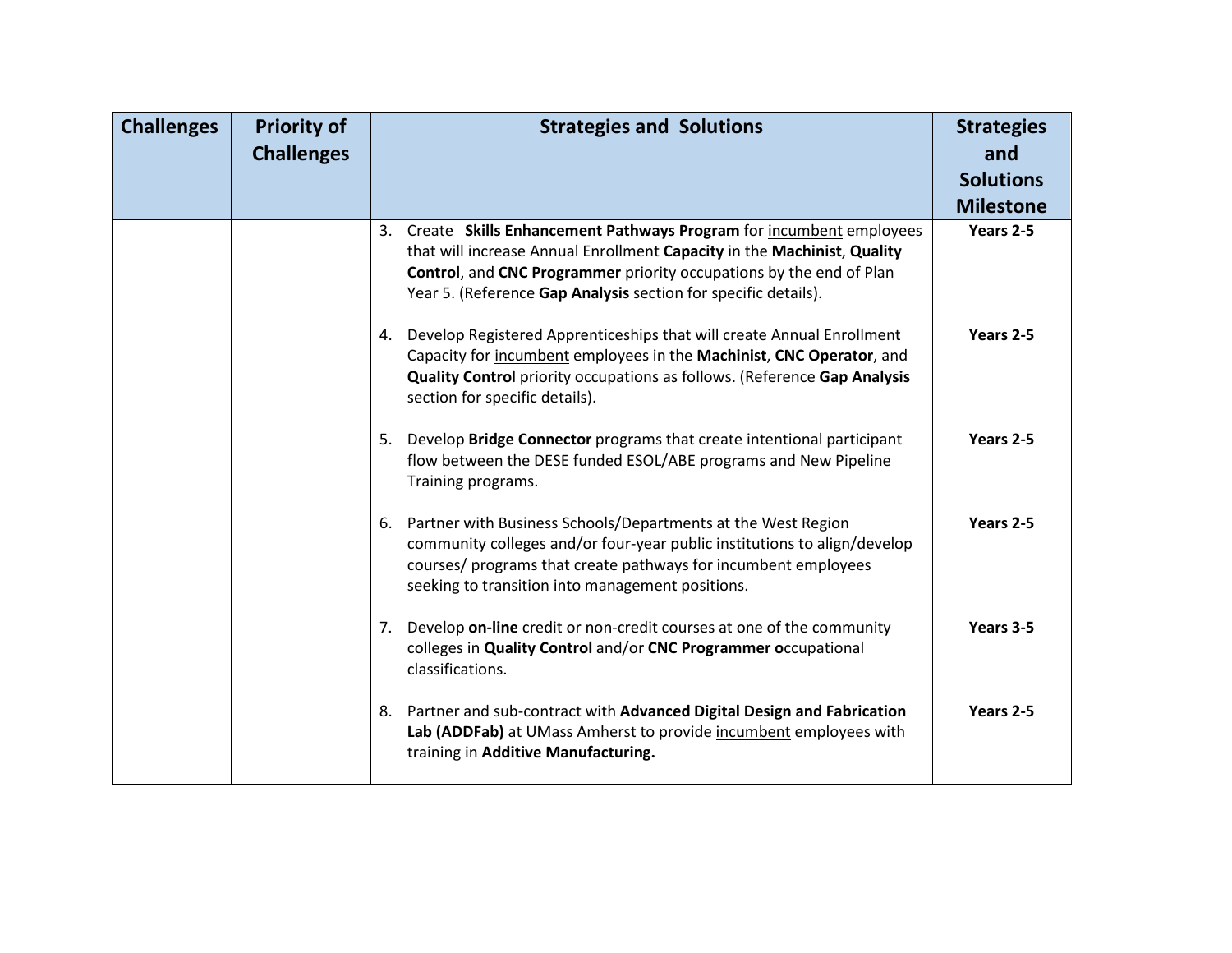| <b>Challenges</b>                                                                                                                                                                                     | <b>Priority of</b><br><b>Challenges</b> | <b>Strategies and Solutions</b> |                                                                                                                                                                                                                                             |                                                                                                                                                                                                          | <b>Strategies</b><br>and<br><b>Solutions</b><br><b>Milestone</b><br>Years 1-5 |                   |  |
|-------------------------------------------------------------------------------------------------------------------------------------------------------------------------------------------------------|-----------------------------------------|---------------------------------|---------------------------------------------------------------------------------------------------------------------------------------------------------------------------------------------------------------------------------------------|----------------------------------------------------------------------------------------------------------------------------------------------------------------------------------------------------------|-------------------------------------------------------------------------------|-------------------|--|
| <b>Sustainable</b><br><b>Funding</b>                                                                                                                                                                  | 2.                                      | 1.                              | Allocate State funding through the Workforce Skills Cabinet at the<br>following levels, and expedite transfer of funding to the West Region to<br>mitigate any time gaps in delivery of administrative and program<br>operational services. |                                                                                                                                                                                                          |                                                                               |                   |  |
|                                                                                                                                                                                                       |                                         |                                 | <b>Plan Year</b>                                                                                                                                                                                                                            | <b>Funding Level</b>                                                                                                                                                                                     |                                                                               |                   |  |
|                                                                                                                                                                                                       |                                         |                                 | $\mathbf{1}$                                                                                                                                                                                                                                | FY 2019 Level                                                                                                                                                                                            |                                                                               |                   |  |
|                                                                                                                                                                                                       |                                         |                                 | $\mathbf{2}$                                                                                                                                                                                                                                | Year 1 Level                                                                                                                                                                                             |                                                                               |                   |  |
|                                                                                                                                                                                                       |                                         |                                 | 3                                                                                                                                                                                                                                           | 7% 个 from Year 2                                                                                                                                                                                         |                                                                               |                   |  |
|                                                                                                                                                                                                       |                                         |                                 | 4                                                                                                                                                                                                                                           | 7% 个 from Year 3                                                                                                                                                                                         |                                                                               |                   |  |
|                                                                                                                                                                                                       |                                         |                                 | 5                                                                                                                                                                                                                                           | Year 4 Level                                                                                                                                                                                             |                                                                               |                   |  |
|                                                                                                                                                                                                       |                                         | 2.                              |                                                                                                                                                                                                                                             | Implement Registered Apprentice Tax Credit as employer incentive to<br>participate in State Registered Apprenticeship program.                                                                           |                                                                               | Year 2            |  |
|                                                                                                                                                                                                       |                                         |                                 | Registered Apprenticeship program.                                                                                                                                                                                                          | 3. Utilize Massachusetts Apprenticeship Initiative (MAI) (Expansion Grant-<br>MAE) federal funding to offset costs of Related Technical Instruction for                                                  |                                                                               | Year <sub>2</sub> |  |
| 4. Allocate WIOA Individualized Training Account (ITA) funding to increase<br>number of individuals enrolling in One-Year Certificate programs in<br>manufacturing at West Region community colleges. |                                         |                                 |                                                                                                                                                                                                                                             |                                                                                                                                                                                                          |                                                                               | Years 3-5         |  |
|                                                                                                                                                                                                       |                                         | occupations.                    |                                                                                                                                                                                                                                             | 5. Allocate a percentage of any State/Federal funding targeted to<br>manufacturing to develop career pathways programs/courses for<br>incumbent employees to upgrade to the Machinist and CNC Programmer |                                                                               | Years 2-5         |  |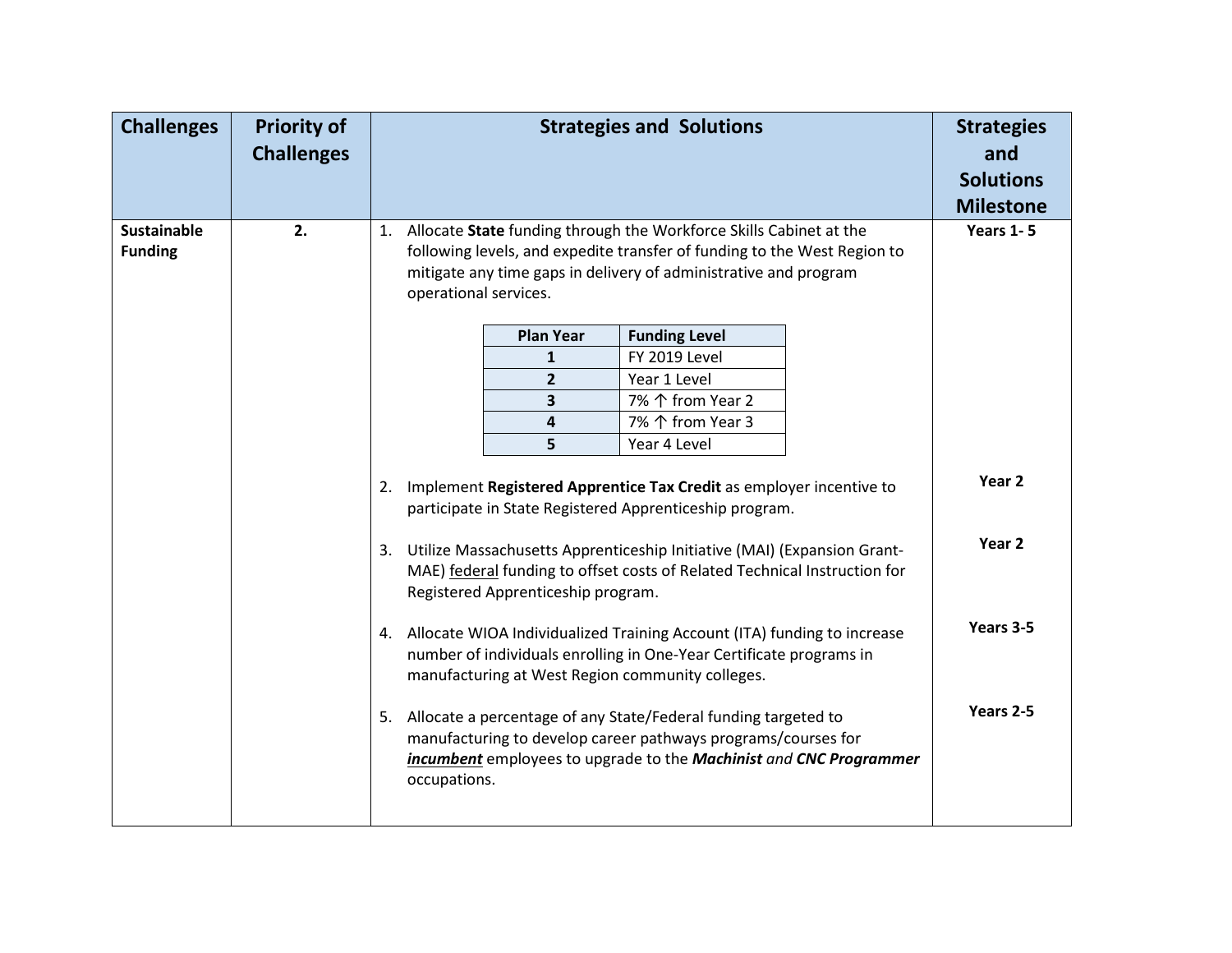| <b>Challenges</b><br><b>Priority of</b>    |                   | <b>Strategies and Solutions</b>                                                                                                                                                                                                                         | <b>Strategies</b> |  |
|--------------------------------------------|-------------------|---------------------------------------------------------------------------------------------------------------------------------------------------------------------------------------------------------------------------------------------------------|-------------------|--|
|                                            | <b>Challenges</b> |                                                                                                                                                                                                                                                         | and               |  |
|                                            |                   |                                                                                                                                                                                                                                                         | <b>Solutions</b>  |  |
|                                            |                   |                                                                                                                                                                                                                                                         | <b>Milestone</b>  |  |
|                                            |                   | Establish \$600,000 private sector co-investment matching fund account<br>6.<br>to support annual investments in years 3-5 of \$200,000 to enhance<br>competencies of incumbent employees in priority occupations.                                      | Years 3-5         |  |
|                                            |                   | 7. Continue funding Capital Skills Grant Program to ensure<br>equipment/tooling used in training of unemployed/underemployed and<br>incumbent employees is aligned with industry standards and<br>requirements.                                         | Years 2-5         |  |
| 3.<br><b>Employer</b><br><b>Commitment</b> |                   | 1. Constitute West Region Employer Steering Committee to provide<br>strategic direction and guidance over the life of the Five Year Plan in the<br>following areas:                                                                                     | Year <sub>2</sub> |  |
|                                            |                   | Implement external and internal Skills Enhancement Pathway Programs<br>➤<br>for incumbent employees                                                                                                                                                     |                   |  |
|                                            |                   | Align training program curriculum with changing industry technology<br>➤<br>needs                                                                                                                                                                       |                   |  |
|                                            |                   | Develop plan to attract manufacturing employees to teaching positions<br>➤                                                                                                                                                                              |                   |  |
|                                            |                   | Leverage funding models to scale successful training program models<br>➤                                                                                                                                                                                |                   |  |
|                                            |                   | Develop a coordinated applicant Outreach and Recruitment Plan<br>➤<br>Develop legislative advocacy strategies and actions<br>➤                                                                                                                          |                   |  |
| <b>Recruitment</b>                         | 4.                | Recruit from broader segments of the population with a continued<br>1.<br>emphasis on enrolling participants into New Pipeline Training from the<br>target populations of unemployed, underemployed, women, minorities,<br>youth (19-24), and veterans. | Years 2-5         |  |
|                                            |                   | Work with approved pre-apprenticeship programs to connect individuals,<br>2.<br>in particular youth, with Registered apprenticeship programs.                                                                                                           | Years 2-5         |  |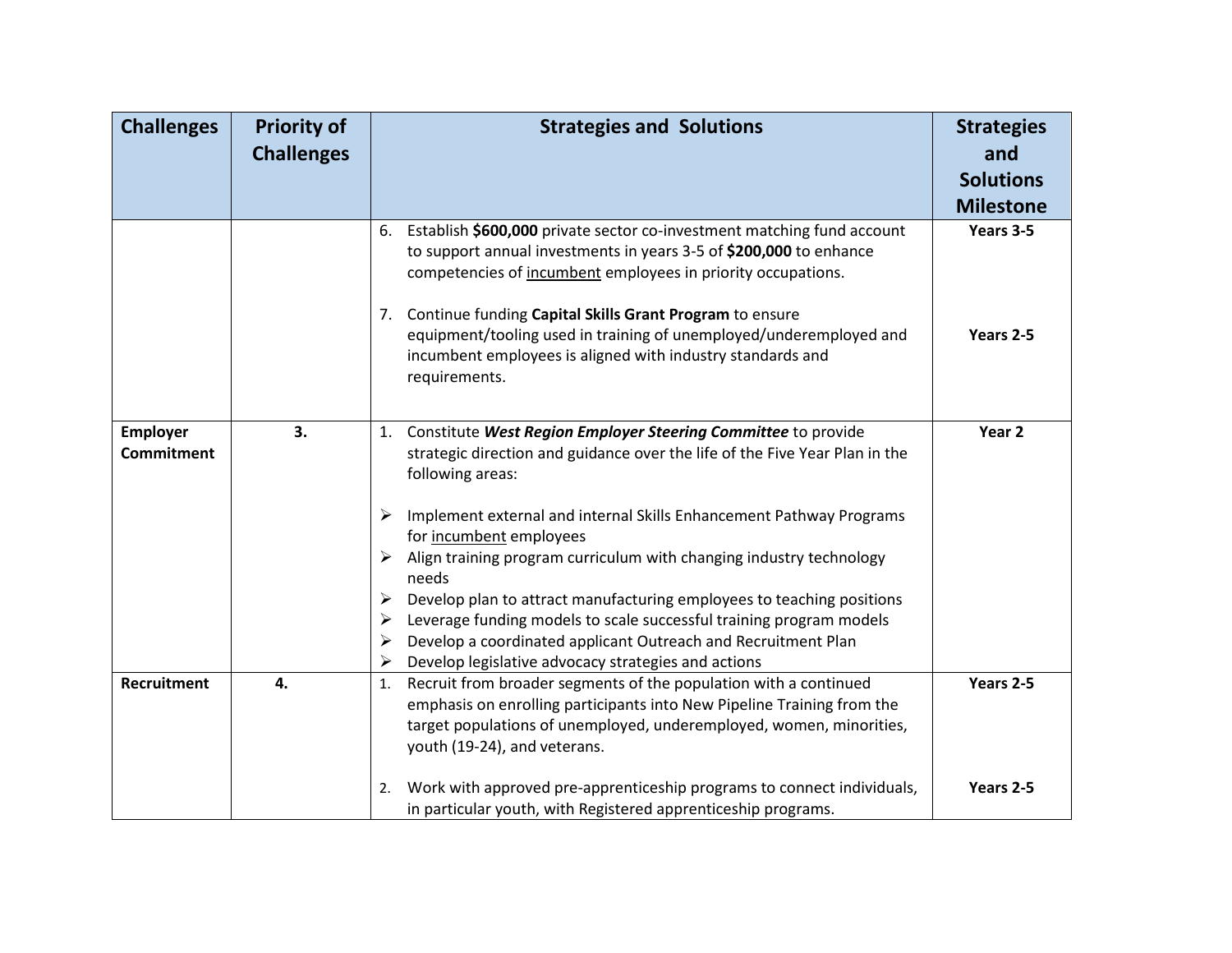| <b>Challenges</b> | <b>Priority of</b><br><b>Challenges</b> | <b>Strategies and Solutions</b>                                                                                                                                                                                                                          | <b>Strategies</b><br>and<br><b>Solutions</b><br><b>Milestone</b> |
|-------------------|-----------------------------------------|----------------------------------------------------------------------------------------------------------------------------------------------------------------------------------------------------------------------------------------------------------|------------------------------------------------------------------|
|                   |                                         | Increase the number of incumbent employees enrolling into<br>3.<br>courses/programs that will mitigate Supply Gap Ratios in the Machinist,<br>CNC Programmer and Supervisor occupations.                                                                 | Years 2-5                                                        |
|                   |                                         | In order to accomplish these strategies, West Region will do the following:<br>4.                                                                                                                                                                        | Years 2-5                                                        |
|                   |                                         | A. Allocate increased percentage of funding to broaden and deepen overall<br>recruitment initiatives.                                                                                                                                                    | Year <sub>2</sub>                                                |
|                   |                                         | B. Commit increased levels of State allotted funding to recruit and enroll<br>incumbent employees in credential granting courses/programs in key<br>Supply Gap occupations.                                                                              | Year <sub>2</sub>                                                |
|                   |                                         | C. Work with Massachusetts Training Opportunities Program (TOP, Section<br>30) for approval of training delivered through the vocational-technical<br>high schools, which presently do not meet the training vendor<br>requirements for the TOP program. | Years 2-5                                                        |
|                   |                                         | D. Implement a social media plan targeted to outreaching and recruiting<br>broader segments of the population to be enrolled into new pipeline<br>programs.                                                                                              | Years 2-5                                                        |
|                   |                                         | E. Accelerate outreach and recruitment of youth ages 19-24 to increase<br>enrollment levels in New Pipeline Training programs.                                                                                                                           | Years 2-5                                                        |
|                   |                                         | Develop recruitment strategies to access individuals residing in rural or<br>F.<br>isolated geographical areas of the West Region.                                                                                                                       | Years 2-5                                                        |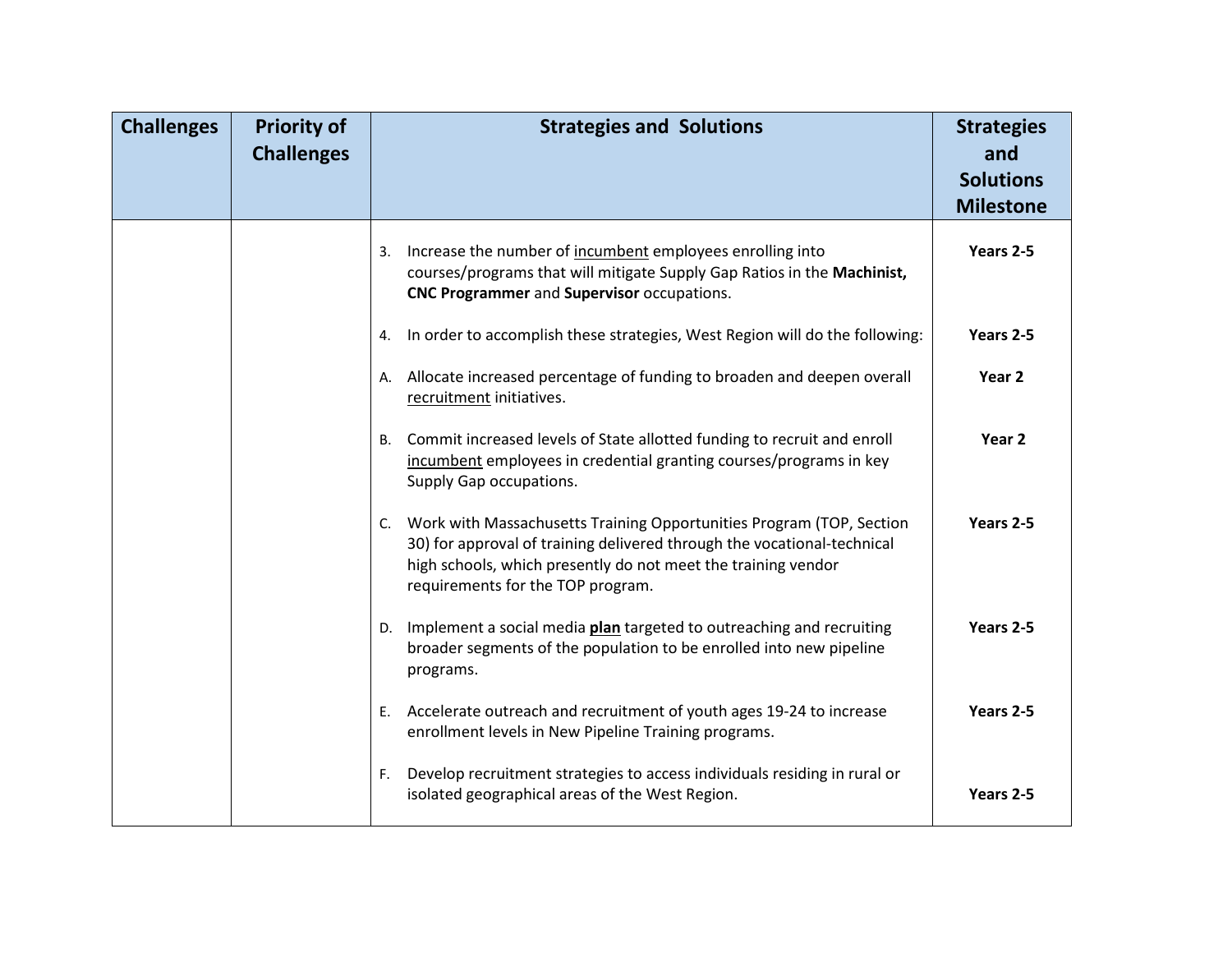| <b>Challenges</b> | <b>Priority of</b><br><b>Challenges</b> |                                                                                                              | <b>Strategies and Solutions</b>                                                                                                                                                                                           |                                            |                                         |                                         |  | <b>Strategies</b><br>and<br><b>Solutions</b><br><b>Milestone</b> |  |
|-------------------|-----------------------------------------|--------------------------------------------------------------------------------------------------------------|---------------------------------------------------------------------------------------------------------------------------------------------------------------------------------------------------------------------------|--------------------------------------------|-----------------------------------------|-----------------------------------------|--|------------------------------------------------------------------|--|
|                   |                                         | network.                                                                                                     | G. Use established network of regional manufacturing companies to assist in<br>marketing new pipeline programs to their incumbent employees in the<br>hope that they will share the programs within their personal social |                                            |                                         |                                         |  |                                                                  |  |
|                   |                                         |                                                                                                              | H. Partner with and financially incentivize selected community serving<br>organizations to assist in providing program information within their<br>existing client network.                                               |                                            |                                         |                                         |  |                                                                  |  |
|                   |                                         | I.                                                                                                           | Coordinate recruitment activities among the four West Region MassHire<br>one stop career centers to ensure greater penetration to broader segments<br>of the population.                                                  |                                            |                                         |                                         |  |                                                                  |  |
| <b>Placement</b>  | 5.                                      | The West Region will attain the following Placement Goals for the 5 Year<br>1.<br><b>Manufacturing Plan:</b> |                                                                                                                                                                                                                           |                                            |                                         |                                         |  | Years 2-5                                                        |  |
|                   |                                         | <b>Priority</b><br><b>Occupations</b>                                                                        | <b>Annual</b><br><b>Placements</b><br>2019                                                                                                                                                                                | <b>Annual</b><br><b>Placements</b><br>2023 | <b>Supply</b><br>Gap<br>(Ratio)<br>2019 | <b>Supply</b><br>Gap<br>(Ratio)<br>2023 |  |                                                                  |  |
|                   |                                         | <b>Production</b><br>3<br>39<br>$-131$<br>$-95$<br>Worker<br>(.02)<br>(.29)<br><b>Machinist</b>              |                                                                                                                                                                                                                           |                                            |                                         |                                         |  |                                                                  |  |
|                   |                                         | <b>Production</b><br><b>Worker CNC</b><br>Operator                                                           |                                                                                                                                                                                                                           |                                            |                                         |                                         |  |                                                                  |  |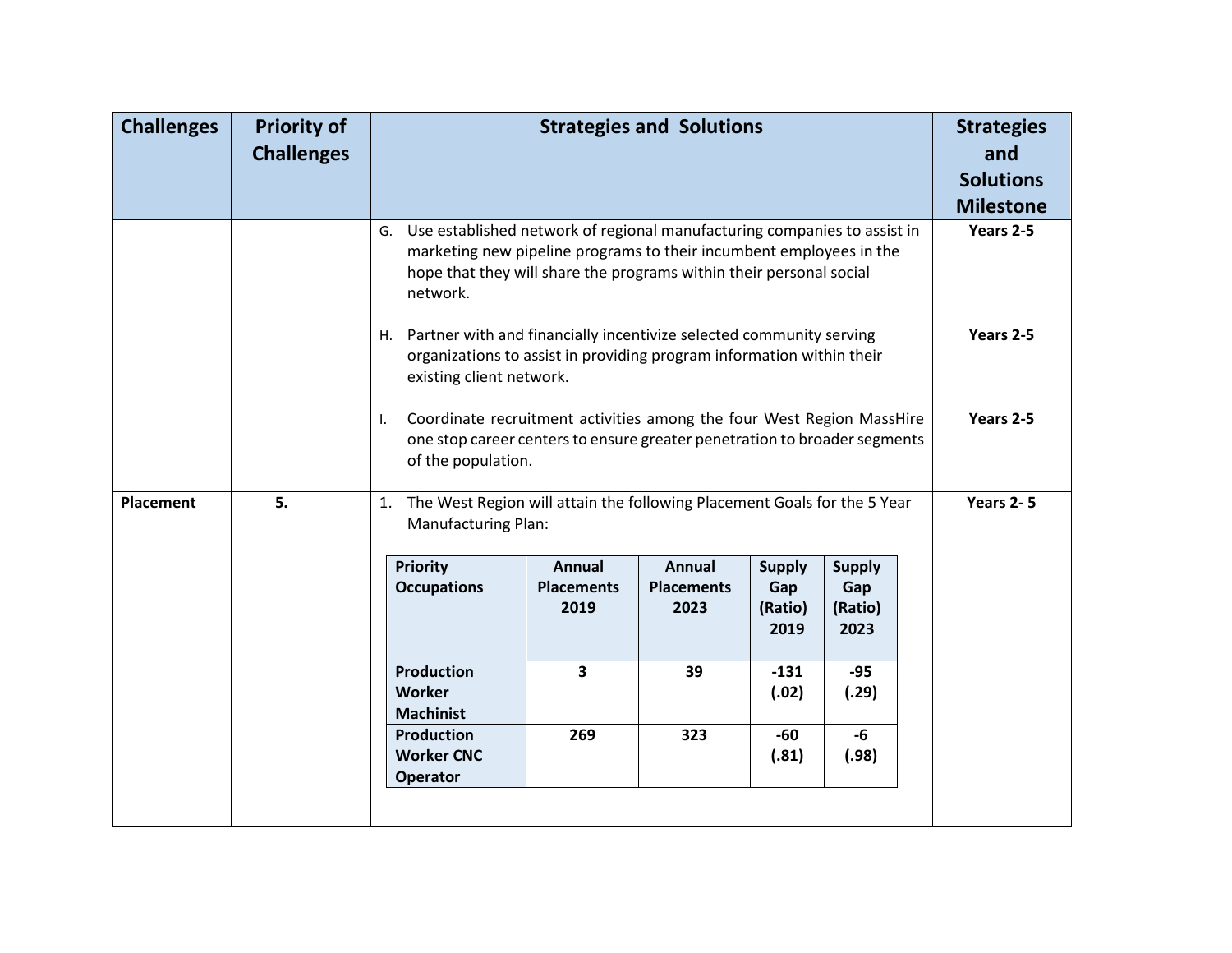| <b>Challenges</b>           | <b>Priority of</b><br><b>Challenges</b> | <b>Strategies and Solutions</b>                                                                                                                                                                                                                                                                           |                                                                                                                                               |     |                 |                 |  | <b>Strategies</b><br>and<br><b>Solutions</b><br><b>Milestone</b> |
|-----------------------------|-----------------------------------------|-----------------------------------------------------------------------------------------------------------------------------------------------------------------------------------------------------------------------------------------------------------------------------------------------------------|-----------------------------------------------------------------------------------------------------------------------------------------------|-----|-----------------|-----------------|--|------------------------------------------------------------------|
|                             |                                         | Inspectors,<br><b>Testers, Quality</b><br><b>Control</b>                                                                                                                                                                                                                                                  | 36                                                                                                                                            | 80  | $-49$<br>(.42)  | $-5$<br>(.94)   |  |                                                                  |
|                             |                                         | <b>Supervisors</b><br>(Manufacturing)                                                                                                                                                                                                                                                                     | $\overline{\mathbf{z}}$                                                                                                                       | 12  | $-23$<br>(.23)  | $-18$<br>(.40)  |  |                                                                  |
|                             |                                         | <b>CNC</b><br>Programmer                                                                                                                                                                                                                                                                                  | $\overline{2}$                                                                                                                                | 29  | $-30$<br>(.06)  | $-3$<br>(.90)   |  |                                                                  |
|                             |                                         | <b>TOTAL</b>                                                                                                                                                                                                                                                                                              | 317                                                                                                                                           | 483 | $-293$<br>(.48) | $-127$<br>(.79) |  |                                                                  |
|                             |                                         | By December 2023, priority occupations, excluding Supervisors, will pay<br>2.<br>median hourly wage of \$21.50 and offer competitive employee benefit<br>package.                                                                                                                                         |                                                                                                                                               |     |                 |                 |  | Year 5                                                           |
|                             |                                         | 3. Number of high quality occupational positions in advanced manufacturing<br>(CNC Operators, Quality Control Workers, Machinists, CNC Programmer)<br>in the West Region will contribute to increasing the West Regions annual<br>average labor force participation rate from 2019 base of 63.0% to 68.6% |                                                                                                                                               |     |                 |                 |  | Year 5                                                           |
| Regional<br><b>Training</b> | 6.                                      | The West Regional Training System (WRTS) will accomplish the following:<br>1.                                                                                                                                                                                                                             |                                                                                                                                               |     |                 |                 |  |                                                                  |
| System                      |                                         |                                                                                                                                                                                                                                                                                                           | A. Embed 5 Year Manufacturing Plan into the Labor Market Blueprints of<br>Regions 1 and 2, and market Plan as part of each Regions Blueprint. |     |                 |                 |  |                                                                  |
|                             |                                         | B. Crosswalk current capacity levels, infrastructure, and curriculum at<br>community colleges to align and/or expand training delivery models and<br>capacity in Skills Gap occupations.                                                                                                                  |                                                                                                                                               |     |                 |                 |  | Years 2-5                                                        |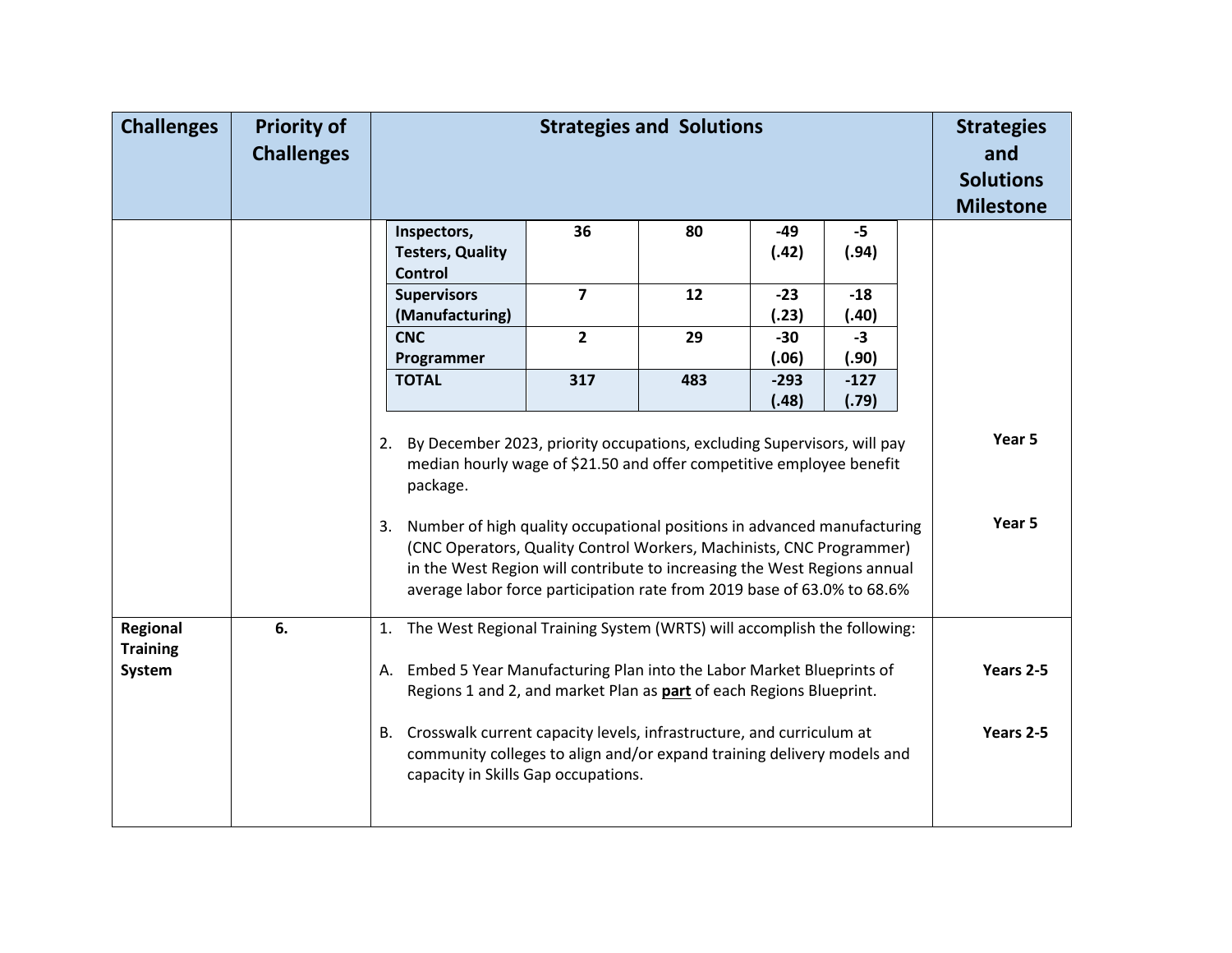| <b>Challenges</b> | <b>Priority of</b><br><b>Challenges</b> | <b>Strategies and Solutions</b>                                                                                                                                                                                                                                 | <b>Strategies</b><br>and<br><b>Solutions</b><br><b>Milestone</b> |
|-------------------|-----------------------------------------|-----------------------------------------------------------------------------------------------------------------------------------------------------------------------------------------------------------------------------------------------------------------|------------------------------------------------------------------|
|                   |                                         | Massachusetts Training Opportunities Program (TOP, Section 30)<br>C.<br>approved and operationalized.                                                                                                                                                           | Year <sub>2</sub>                                                |
|                   |                                         | D. Vocational technical high schools successful in securing Capital Skills<br>Grants to enhance their manufacturing program commit to serve as a<br>training site or direct training provider for either new pipeline or<br>incumbent employees.                | Years 2-5                                                        |
|                   |                                         | E. Conduct Workforce Development and Technology Adoption Survey of<br>regional advanced manufacturing companies in Hampden,<br>Franklin/Hampshire and Berkshire Counties in CY 2020 and CY 2022, and<br>prepare and disseminate Report to West Region partners. | Years 2, 4                                                       |
|                   |                                         | F. Establish common applicant <b>assessment</b> process, with sub-region<br>flexibility options, to ensure new pipeline selection process is focused on<br>successful program completion, employability and retention.                                          | Year <sub>2</sub>                                                |
|                   |                                         | G. West Region workforce boards develop a process and accountability<br>system to support cross-regional recruitment and increase program<br>enrollment.                                                                                                        | Year <sub>2</sub>                                                |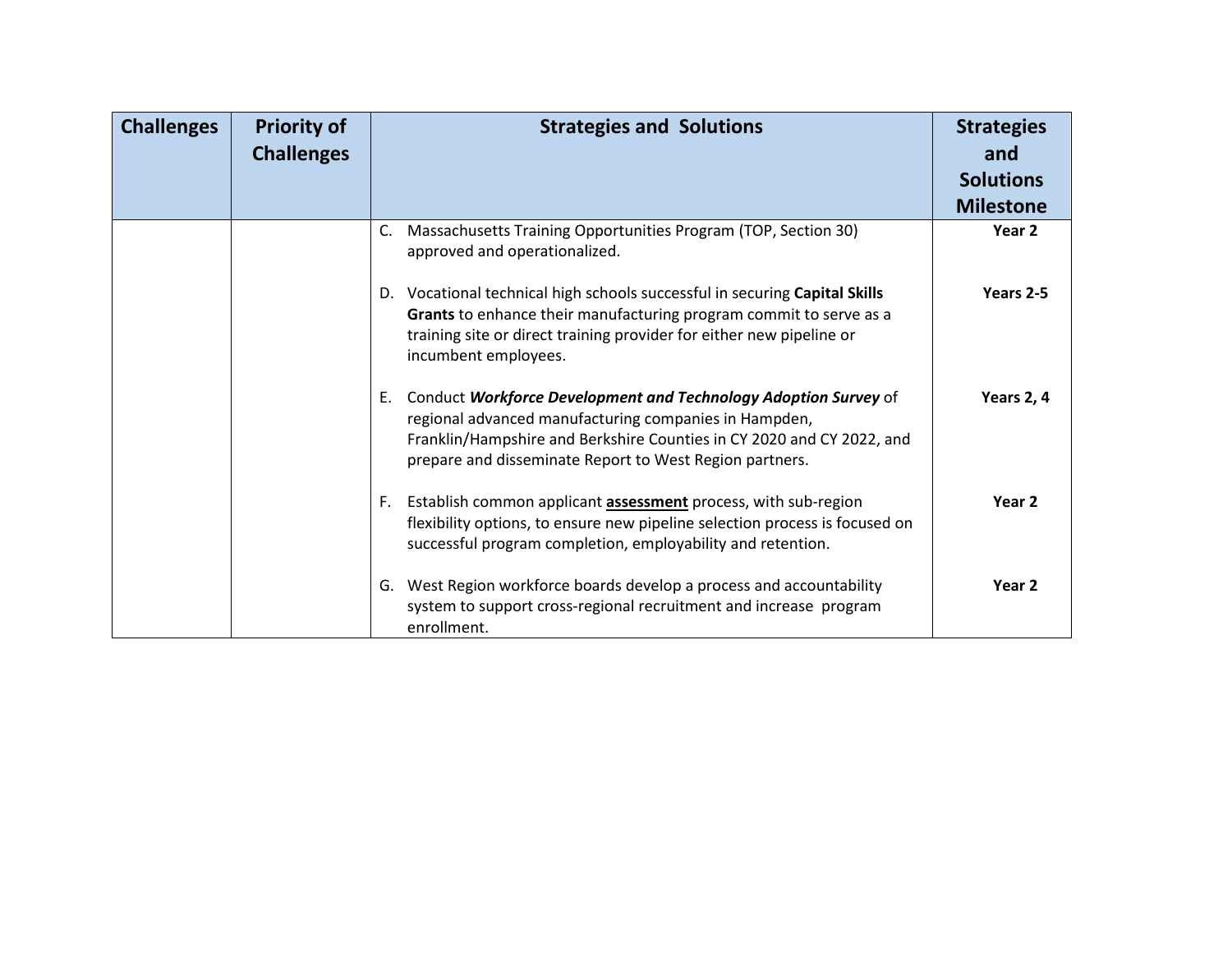| <b>Challenges</b>                             | <b>Priority of</b><br><b>Challenges</b> | <b>Strategies and Solutions</b>                                                                                                                                                                                                                                                                                                                                          | <b>Strategies</b><br>and<br><b>Solutions</b><br><b>Milestone</b> |
|-----------------------------------------------|-----------------------------------------|--------------------------------------------------------------------------------------------------------------------------------------------------------------------------------------------------------------------------------------------------------------------------------------------------------------------------------------------------------------------------|------------------------------------------------------------------|
| <b>Instructors</b>                            | 7.                                      | 1. Community colleges accelerate recruitment process to identify additional<br>adjunct faculty from industry with technical competencies aligned with<br>competencies required for priority occupations.                                                                                                                                                                 | Year 2                                                           |
|                                               |                                         | In anticipation of retirements of contract faculty at community colleges<br>2.<br>beginning in Plan Year 4, begin recruitment process to hire replacement<br>faculty who have technical competencies aligned to supply gaps priority<br>occupations, in particular CNC Programmer and Quality Control<br>Technician.                                                     | Year <sub>3</sub>                                                |
|                                               |                                         | 3. Workforce boards, in collaboration with West Region vocational technical<br>high schools, assess instructor staffing needs and technical competencies<br>required of new teachers.                                                                                                                                                                                    | Years 2-5                                                        |
| <b>Statewide</b><br><b>Training</b><br>System | 8.                                      | 1. Implement a structured Workforce Skills Cabinet directed state-wide<br><b>Community of Practice</b> across the four Hub Regions to discuss the<br>following:<br><b>Promising Practices</b><br>Gaps in Regional Implementation<br><b>Funding Sustainability Initiatives</b><br><b>Analysis of Outcome Metrics</b><br>Progress Toward Mitigating State-wide Supply Gaps | Years 2-5                                                        |
|                                               |                                         | 2. Revisit the AMP-It-Up program concept to provide funding streams to<br>develop a comprehensive and coordinated state-wide strategy to push<br>career awareness on educational pathways and careers in advanced<br>manufacturing into the middle schools.                                                                                                              | Years 2-5                                                        |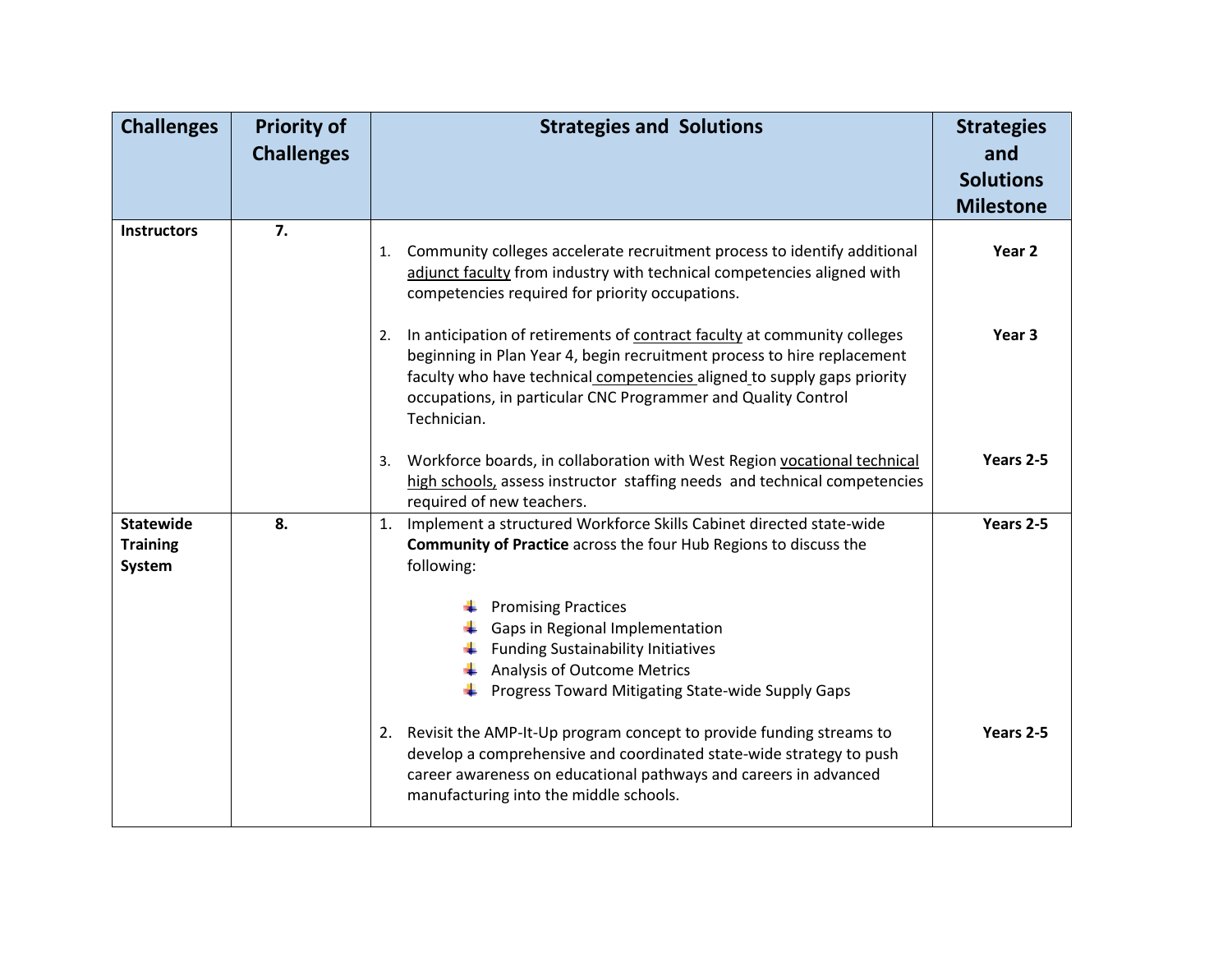| <b>Challenges</b> | <b>Priority of</b><br><b>Challenges</b> | <b>Strategies and Solutions</b>                                                                                                                            | <b>Strategies</b><br>and<br><b>Solutions</b><br><b>Milestone</b> |
|-------------------|-----------------------------------------|------------------------------------------------------------------------------------------------------------------------------------------------------------|------------------------------------------------------------------|
|                   |                                         | Generate annual state-wide demand-supply data that will inform 5 Year<br>3.<br>Plan planning and decision-making, and disaggregate data by Hub<br>Regions. | Years 2-5                                                        |
|                   |                                         | 4. Continue investment in the Capital Skills Grants program with linkage to<br>the regional Labor Market Blueprints as a condition of grant award.         | Years 2-5                                                        |
|                   |                                         | Reconstitute the Advanced Manufacturing Collaborative (AMC) and<br>5.<br>include representation from each Hub Region as Collaborative members.             | Year <sub>3</sub>                                                |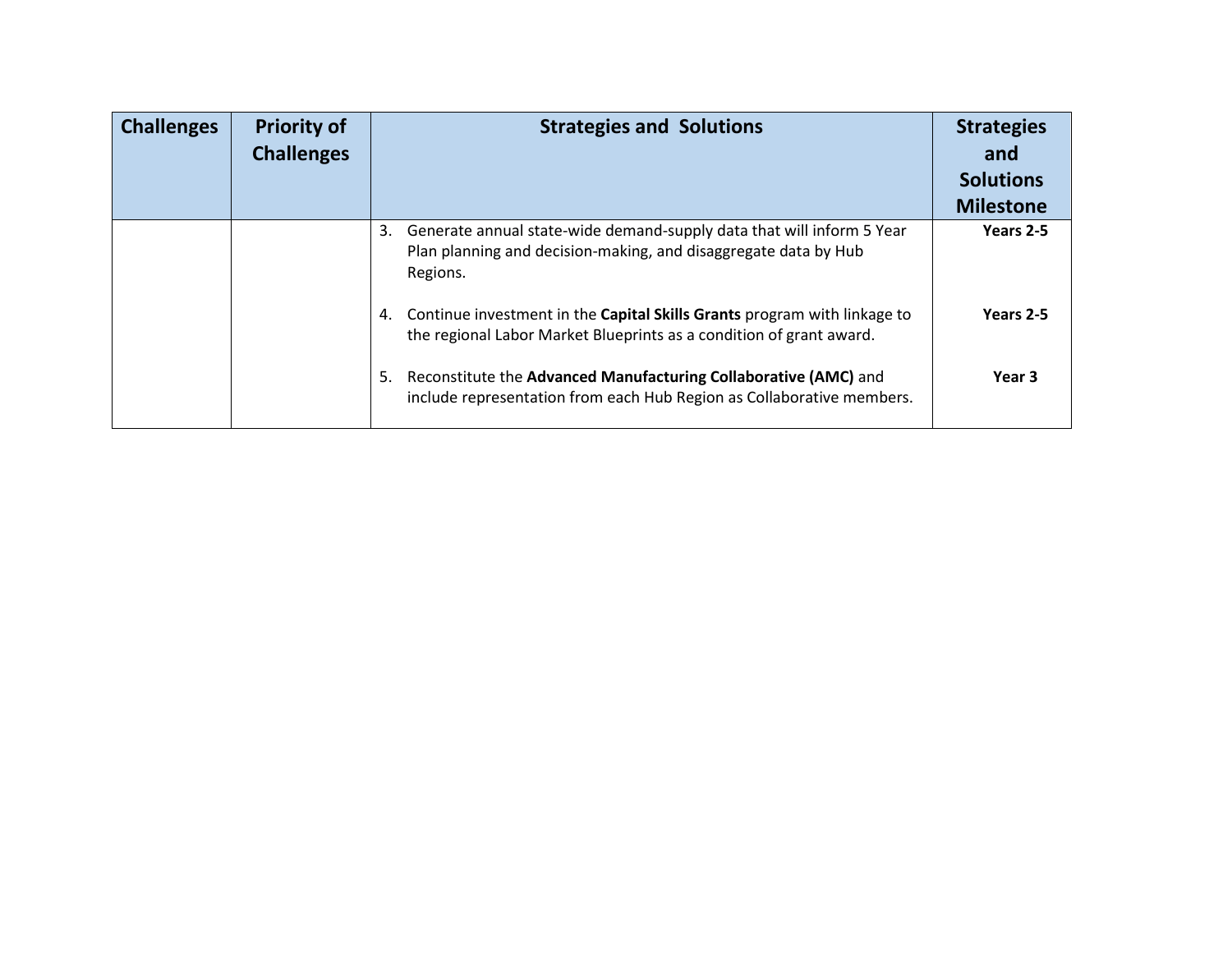### **Section Seven**

#### **State Contribution**

| <b>Challenges</b>           | <b>Priority of</b><br><b>Challenges</b> | <b>Solutions</b>                                                                                                                                                                                              |                                                                                                        |                                                            | <b>State Contribution</b><br>to Solutions                                    |
|-----------------------------|-----------------------------------------|---------------------------------------------------------------------------------------------------------------------------------------------------------------------------------------------------------------|--------------------------------------------------------------------------------------------------------|------------------------------------------------------------|------------------------------------------------------------------------------|
| Gap in<br><b>Occupation</b> | 1.                                      | The following Supply Gap Matrix summarizes the Supply Gap in the<br>1.<br>West Regions priority occupations. Solutions and Strategies to mitigate<br>the Supply Gap are detailed in Priority Items 2-8 below: | 1 <sup>1</sup><br>Generate annual<br>state-wide demand-<br>supply data that will<br>inform 5 Year Plan |                                                            |                                                                              |
|                             |                                         | <b>Priority Occupations</b>                                                                                                                                                                                   | <b>Supply Gap</b><br>(Ratio)<br>2019<br><b>Base Year 1</b>                                             | <b>Supply Gap</b><br>(Ratio)<br>2023<br><b>Plan Year 5</b> | planning and<br>decision-making, and<br>disaggregate data by<br>Hub Regions. |
|                             |                                         | <b>Production Worker Machinist</b><br>SOC: 51-4041                                                                                                                                                            | $-131(02)$                                                                                             | $-95(0.29)$                                                |                                                                              |
|                             |                                         | <b>Production Worker CNC Operator</b><br>SOC: 51-4011                                                                                                                                                         | $-60(0.81)$                                                                                            | $-6(0.98)$                                                 |                                                                              |
|                             |                                         | <b>Inspectors, Testers, Quality Control</b><br>SOC: 51-9061                                                                                                                                                   | $-49(0.42)$                                                                                            | $-5(0.94)$                                                 |                                                                              |
|                             |                                         | <b>Supervisors (Manufacturing)</b><br>SOC: 51-1011                                                                                                                                                            | $-23(0.23)$                                                                                            | $-18(0.40)$                                                |                                                                              |
|                             |                                         | CNC Programmer SOC: 51-4012                                                                                                                                                                                   | $-30(0.06)$                                                                                            | $-3(0.90)$                                                 |                                                                              |
|                             | 2.                                      | <b>TOTAL</b><br>Increase West Region's Annual Enrollment Capacity to conduct New                                                                                                                              | $-293(0.48)$                                                                                           | $-127(0.79)$                                               | Provide guidance and<br>1.                                                   |
| <b>Training</b><br>Capacity |                                         | Pipeline Training programs by end of Year 5. (Reference Gap Analysis<br>section for specific detail).                                                                                                         | technical assistance<br>to achieve scale to<br>regional training                                       |                                                            |                                                                              |
|                             |                                         | 2. Create Skills Enhancement Pathways Program for incumbent<br>employees that will increase Annual Enrollment Capacity in the<br>Machinist, Quality Control, and CNC Programmer priority occupations          |                                                                                                        |                                                            | programs.                                                                    |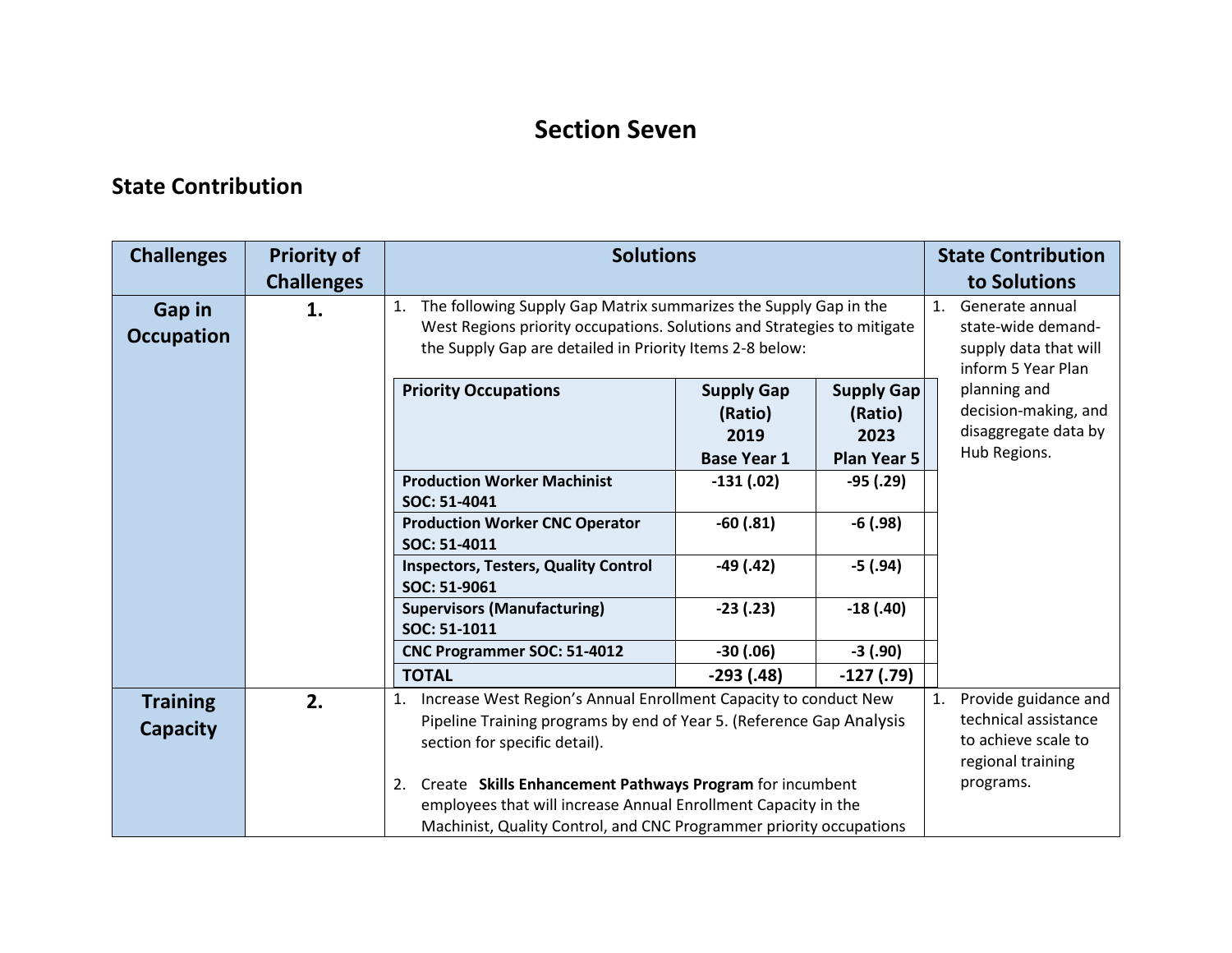|                                      |    |    | detail).          | by the end of Plan Year 5. (Reference Gap Analysis section for specific<br>3. Develop Registered Apprenticeships that will create Annual Capacity<br>for incumbent employees in the Machinist, CNC Operator, and Quality<br>Control priority occupations as follows. (Reference Gap Analysis<br>section for specific detail). | 2.                                                                                                                                                                                | Continue investment<br>in the Capital Skills<br>Grants program with<br>intentional<br>connectivity to the 5<br>Year Manufacturing<br>Plan. |    |                                                                                                          |  |
|--------------------------------------|----|----|-------------------|-------------------------------------------------------------------------------------------------------------------------------------------------------------------------------------------------------------------------------------------------------------------------------------------------------------------------------|-----------------------------------------------------------------------------------------------------------------------------------------------------------------------------------|--------------------------------------------------------------------------------------------------------------------------------------------|----|----------------------------------------------------------------------------------------------------------|--|
|                                      |    |    |                   | 4. Business Schools/Departments at the West Region community<br>colleges and/or four-year public institutions align/develop courses/<br>programs that create Annual Enrollment Capacity in the Supervisors<br>occupational classification.<br>5. Community colleges develop on-line credit or non-credit courses in           | 3.                                                                                                                                                                                | Ensure<br><b>Manufacturing Plan</b><br>is embedded in<br>regional Labor<br>Market Blueprint as a<br>condition of receiving                 |    |                                                                                                          |  |
|                                      |    |    |                   |                                                                                                                                                                                                                                                                                                                               | Quality Control and CNC Programmer occupational classifications.                                                                                                                  |                                                                                                                                            |    | sustained grant<br>funding over the life                                                                 |  |
|                                      |    | 6. |                   |                                                                                                                                                                                                                                                                                                                               | Partner and Sub-Contract with Advanced Digital Design and<br>Fabrication Lab at (ADDFab) UMass Amherst to provide incumbent<br>employees with training in Additive Manufacturing. |                                                                                                                                            |    | of the 5-Year<br>Manufacturing Plan.                                                                     |  |
| <b>Sustainable</b><br><b>Funding</b> | 3. | 1. | following levels: |                                                                                                                                                                                                                                                                                                                               | Allocate State funding through the Workforce Skills Cabinet at the                                                                                                                |                                                                                                                                            | 1. | Approve the use<br>State funds to                                                                        |  |
|                                      |    |    |                   | <b>Plan Year</b>                                                                                                                                                                                                                                                                                                              | <b>Funding Level</b>                                                                                                                                                              |                                                                                                                                            |    | provide credit and<br>non-credit training                                                                |  |
|                                      |    |    |                   | 1                                                                                                                                                                                                                                                                                                                             | FY 2019 Level                                                                                                                                                                     |                                                                                                                                            |    | programs/courses to                                                                                      |  |
|                                      |    |    |                   | $\overline{2}$                                                                                                                                                                                                                                                                                                                | Year 1 Level                                                                                                                                                                      |                                                                                                                                            |    | incumbent                                                                                                |  |
|                                      |    |    |                   | 3                                                                                                                                                                                                                                                                                                                             | 7% 个 from Year 2                                                                                                                                                                  |                                                                                                                                            |    | employees.                                                                                               |  |
|                                      |    |    |                   | 4                                                                                                                                                                                                                                                                                                                             | 7% 个 from Year 3                                                                                                                                                                  |                                                                                                                                            |    |                                                                                                          |  |
|                                      |    |    |                   | 5                                                                                                                                                                                                                                                                                                                             | Year 4 Level                                                                                                                                                                      |                                                                                                                                            |    |                                                                                                          |  |
|                                      |    | 2. |                   |                                                                                                                                                                                                                                                                                                                               | Implement Registered Apprentice Tax Credit as employer incentive to<br>participate in State Registered Apprenticeship program.                                                    |                                                                                                                                            |    | 2. Identify private<br>sector funds to be<br>used to match state<br>funding to create a<br>co-investment |  |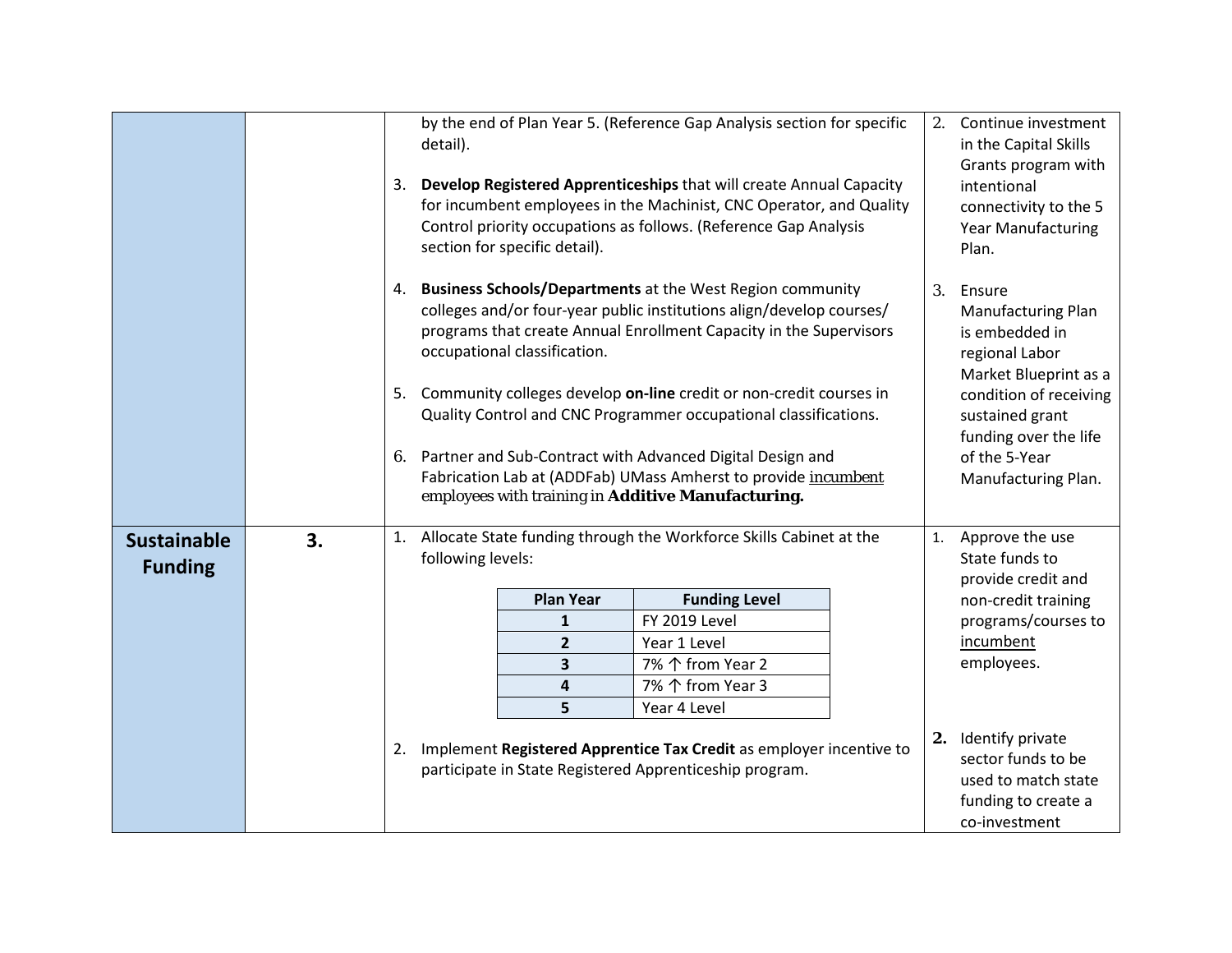|                    |    |    | 3. Utilize Massachusetts Apprenticeship Initiative (MAI) (Expansion<br>Grant- MAE) federal funding to pay for Related Technical Instruction<br>for Registered Apprenticeship program.                                                             |    | training delivery<br>system.                                                              |
|--------------------|----|----|---------------------------------------------------------------------------------------------------------------------------------------------------------------------------------------------------------------------------------------------------|----|-------------------------------------------------------------------------------------------|
|                    |    |    | 4. Allocate WIOA Individualized Training Account (ITA) funding to<br>increase number of individuals enrolling in one-year Certificate<br>programs at West Region community colleges.                                                              |    |                                                                                           |
|                    |    |    | 5. Allocate a percentage of State/Federal funding to develop career<br>pathways programs/courses for incumbent employees to upgrade to<br>the Machinist and CNC Programmer occupations.                                                           |    |                                                                                           |
|                    |    |    | 6. Continue funding Capital Skills Grant Program to ensure training<br>equipment/tooling used in the manufacturing programs at the<br>vocational technical high schools is aligned with industry standards<br>and requirements.                   |    |                                                                                           |
|                    |    | 7. | Establish \$600,000 private sector co-investment account in Years 3-5<br>of the Plan to support annual investments of \$200,000 to enhance<br>competencies of incumbent employees.                                                                |    |                                                                                           |
| <b>Recruitment</b> | 4. | 1. | Recruit from broader segments of the population with a continued<br>emphasis on enrolling participants into New Pipeline Training from the<br>target populations of unemployed, underemployed, women,<br>minorities, youth (19-24), and veterans. | 1. | Develop a brand and<br>a vision for the<br>statewide advanced<br>manufacturing<br>system. |
|                    |    | 2. | Increase the number of incumbent employees enrolling into<br>courses/programs that will mitigate Supply Gap Ratios in the<br>Machinist, CNC Programmer and Supervisor occupations.                                                                | 2. | Revisit the AMP-It-Up<br>program concept to<br>provide funding                            |
|                    |    | 3. | To accomplish these strategies, West Region will do the following:                                                                                                                                                                                |    | streams to develop a<br>comprehensive and                                                 |
|                    |    | А. | Allocate increased percentage of funding to broaden and deepen<br>overall recruitment initiatives.                                                                                                                                                |    | coordinated state-<br>wide strategy to push<br>career awareness on                        |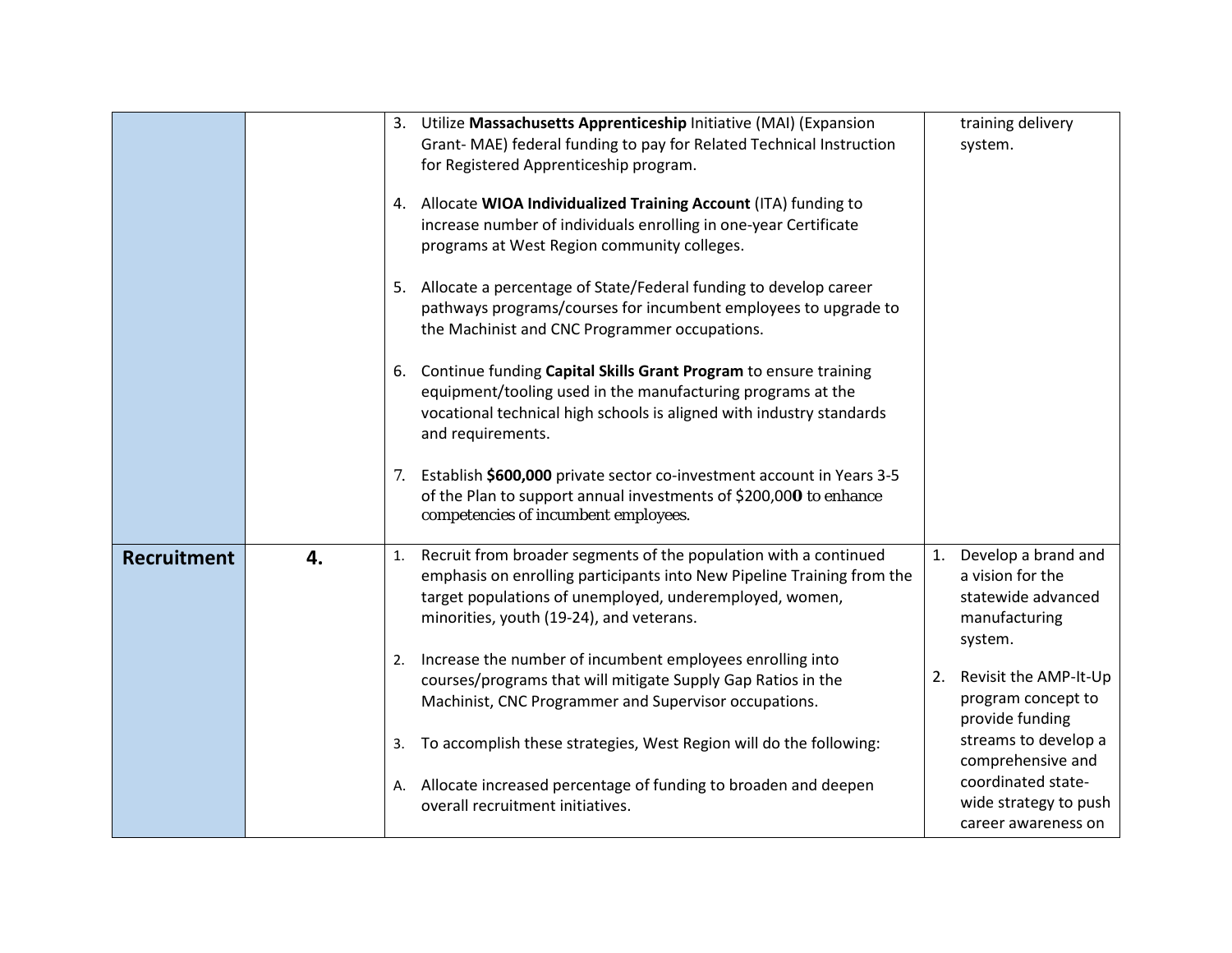|    | B. Commit increased levels of allotted funding to recruit and enroll<br>incumbent employees in credential granting courses/programs in key<br>Supply Gap occupations.                                                                                     | educational<br>pathways and<br>careers in advanced |
|----|-----------------------------------------------------------------------------------------------------------------------------------------------------------------------------------------------------------------------------------------------------------|----------------------------------------------------|
|    | C. Work with Massachusetts Training Opportunities Program (TOP,<br>Section 30) for approval of training delivered through the vocational-<br>technical high schools, which presently do not meet the training vendor<br>requirements for the TOP program. | manufacturing into<br>the middle schools.          |
|    | D. Develop Bridge Connector programs that create intentional<br>participant flow between the DESE (ACLS) funded literacy programs<br>and New Pipeline Training programs.                                                                                  |                                                    |
| Е. | Develop a social media plan targeted to outreaching and recruiting<br>broader segments of the population to be enrolled into new pipeline<br>programs.                                                                                                    |                                                    |
|    | F. Accelerate outreach and recruitment of youth ages 19-24 to increase<br>enrollment levels in New Pipeline Training programs.                                                                                                                            |                                                    |
|    | G. Develop recruitment strategies to access individuals residing in rural or<br>isolated geographical areas of the West Region.                                                                                                                           |                                                    |
|    | H. Use established network of regional manufacturing companies to<br>assist in marketing new pipeline programs to their incumbent<br>employees in the hope that they will share the programs within their<br>personal social network.                     |                                                    |
| I. | Partner with and financially Incentivize selected community serving<br>organizations to assist in providing program information within their<br>existing client network.                                                                                  |                                                    |
| J. | Coordinate recruitment activities among the four West Region<br>MassHire one stop career centers to ensure greater penetration to<br>broader segments of the population.                                                                                  |                                                    |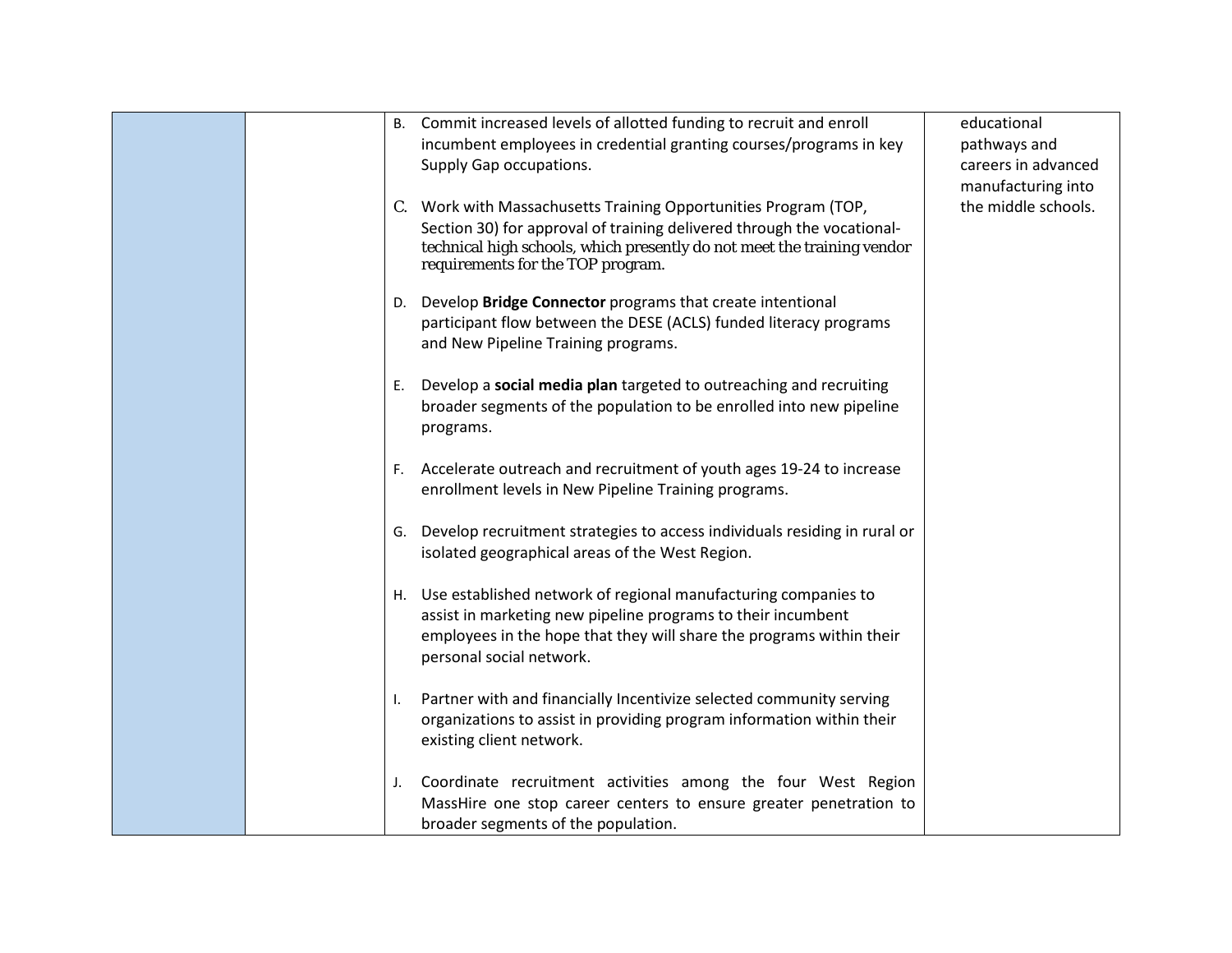| <b>Placement</b> | 5. | 1. The West Region will attain the following Placement Goals for the 5<br>Year Manufacturing Plan:                                                                                                                               | Secure funding to<br>1.<br>support On-The-Job<br>Training (OJT) and |                                            |                                         |                                         |                                                              |  |  |  |  |
|------------------|----|----------------------------------------------------------------------------------------------------------------------------------------------------------------------------------------------------------------------------------|---------------------------------------------------------------------|--------------------------------------------|-----------------------------------------|-----------------------------------------|--------------------------------------------------------------|--|--|--|--|
|                  |    | Priority<br><b>Occupations</b>                                                                                                                                                                                                   | <b>Annual</b><br><b>Placements</b><br>2019                          | <b>Annual</b><br><b>Placements</b><br>2023 | <b>Supply</b><br>Gap<br>(Ratio)<br>2019 | <b>Supply</b><br>Gap<br>(Ratio)<br>2023 | Registered<br>Apprenticeship<br>training delivery<br>models. |  |  |  |  |
|                  |    | <b>Production</b><br><b>Worker</b><br><b>Machinist</b>                                                                                                                                                                           | $\overline{\mathbf{3}}$                                             | 39                                         | $-131$<br>(.02)                         | $-95$<br>(.29)                          |                                                              |  |  |  |  |
|                  |    | <b>Production</b><br><b>Worker CNC</b><br><b>Operator</b>                                                                                                                                                                        | 269                                                                 | 323                                        | $-60$<br>(.81)                          | $-6$<br>(.98)                           |                                                              |  |  |  |  |
|                  |    | Inspectors,<br><b>Testers, Quality</b><br><b>Control</b>                                                                                                                                                                         | 36                                                                  | 80                                         | $-49$<br>(.42)                          | $-5$<br>(.94)                           |                                                              |  |  |  |  |
|                  |    | <b>Supervisors</b><br>(Manufacturing)                                                                                                                                                                                            | $\overline{7}$                                                      | 12                                         | $-23$<br>(.23)                          | $-18$<br>(.40)                          |                                                              |  |  |  |  |
|                  |    | <b>CNC</b><br>Programmer                                                                                                                                                                                                         | $\overline{2}$                                                      | 29                                         | $-30$<br>(.06)                          | $-3$<br>(.90)                           |                                                              |  |  |  |  |
|                  |    | <b>TOTAL</b>                                                                                                                                                                                                                     | 317                                                                 | 483                                        | $-293$<br>(.48)                         | $-127$<br>(.79)                         |                                                              |  |  |  |  |
|                  |    | By December 2023 priority occupations, excluding Supervisors, will pay<br>2.<br>median hourly wage of \$21.50 and offer competitive employee benefit<br>package.<br>3. Number of high quality occupational positions in advanced |                                                                     |                                            |                                         |                                         |                                                              |  |  |  |  |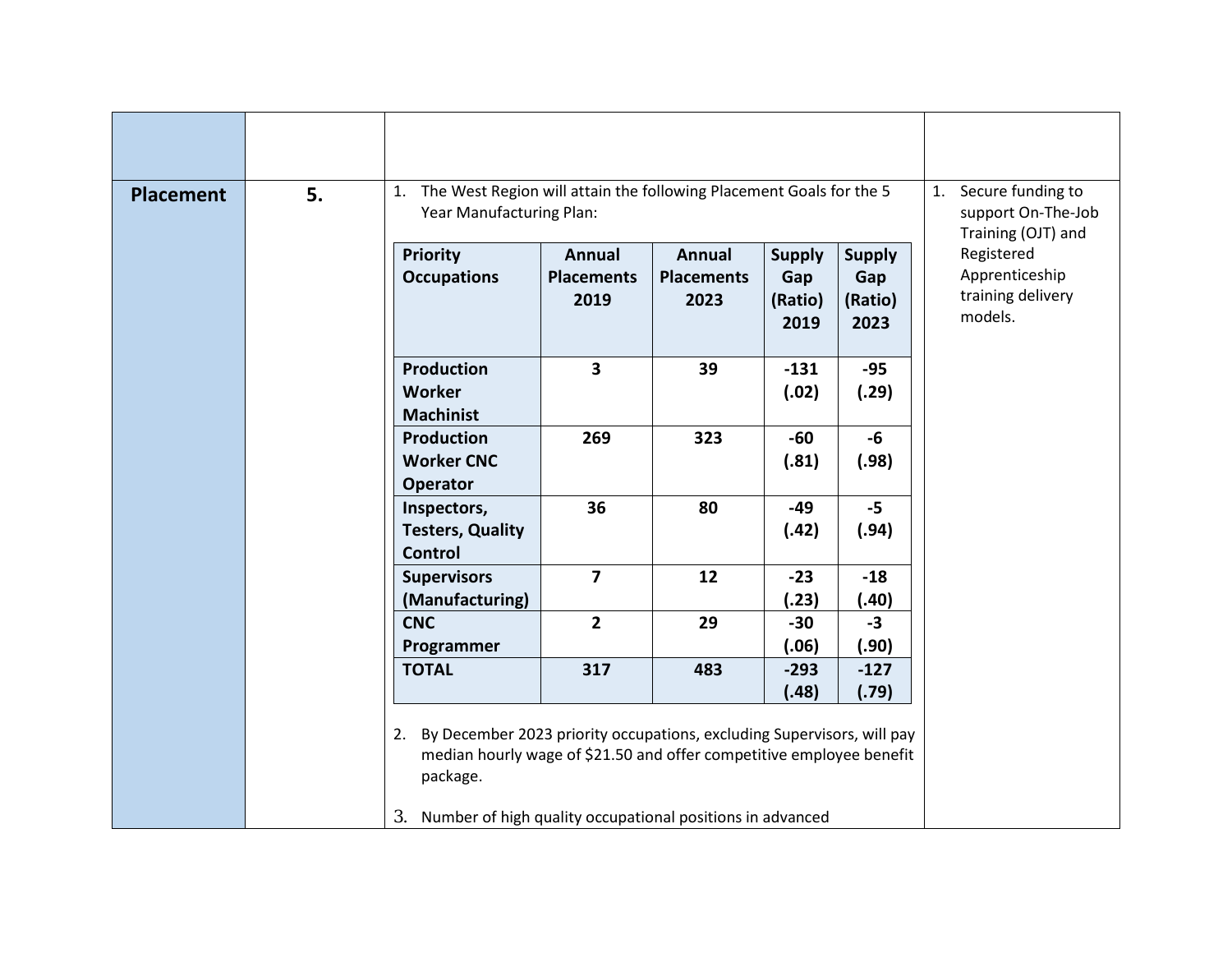|                                                     |    | manufacturing (CNC Operators, Quality Control Workers, Machinists,<br>CNC Programmer) in the West Region will contribute to increasing the<br>West Regions annual average labor force participation rate from 2019<br>base of 63.0% to 68.6%.                                                                                                                                                                                                                                                     |                                                                                                                                                                   |
|-----------------------------------------------------|----|---------------------------------------------------------------------------------------------------------------------------------------------------------------------------------------------------------------------------------------------------------------------------------------------------------------------------------------------------------------------------------------------------------------------------------------------------------------------------------------------------|-------------------------------------------------------------------------------------------------------------------------------------------------------------------|
| <b>Regional</b><br><b>Training</b><br><b>System</b> | 6. | The West Regional Training System (WRTS) must accomplish the<br>1.<br>following:<br>Embed 5 Year Manufacturing Plan into the Labor Market Blueprints of<br>А.<br>Regions 1 and 2, and characterize and socialize as part of each<br>Blueprint.<br>B. Community colleges offering programs/course in advanced<br>manufacturing crosswalk current capacity levels, infrastructure, and<br>curriculum, and realign and/or expand training delivery models and<br>capacity in Skills Gap occupations. | Develop and<br>1.<br>coordinate training<br>curriculum standards<br>across regions to<br>ensure employer<br>acceptance and<br>validation of training<br>programs. |
|                                                     |    | C. Massachusetts Training Opportunities Program (TOP, Section 30)<br>approved and operationalized.<br>D. Vocational technical high schools awarded Capital Skills Grants to<br>enhance their manufacturing program commit to serve as a training<br>site or direct training provider for either new pipeline or incumbent<br>employees.                                                                                                                                                           |                                                                                                                                                                   |
|                                                     |    | Conduct Workforce Development and Technology Adoption Survey of<br>Е.<br>regional advanced manufacturing companies in Hampden,                                                                                                                                                                                                                                                                                                                                                                    |                                                                                                                                                                   |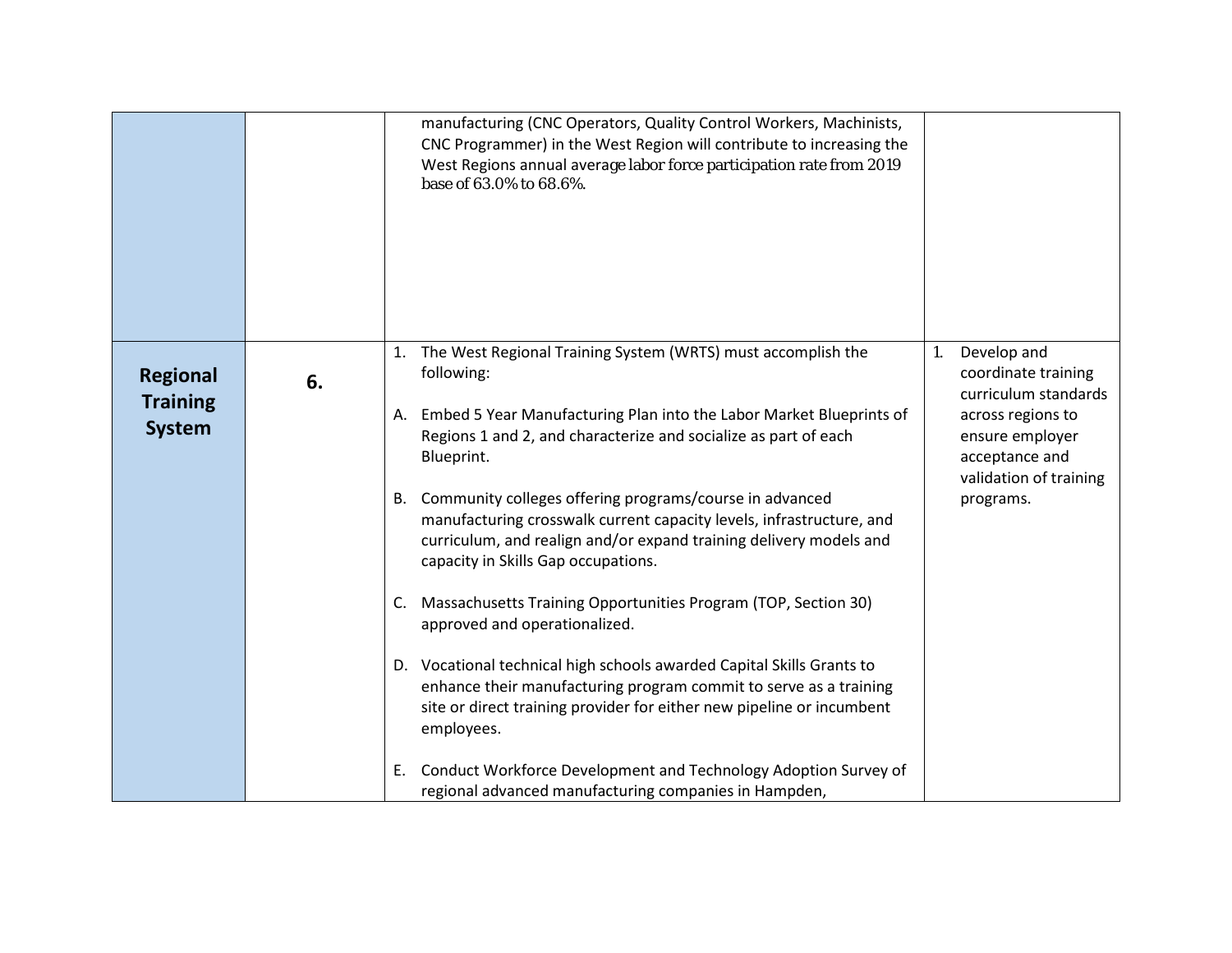|                    |    | F. | Franklin/Hampshire and Berkshire Counties in CY 2020 and CY 2022,<br>and prepare and disseminate Report to West Region partners.<br>WRTS establish common applicant assessment process, with sub-<br>region flexibility options, to ensure new pipeline selection process is<br>focused on successful program completion, employability and<br>retention.<br>G. West Region workforce boards develop a process and accountability<br>system to support cross-regional recruitment and program enrollment. |    |                                                                                                                         |
|--------------------|----|----|-----------------------------------------------------------------------------------------------------------------------------------------------------------------------------------------------------------------------------------------------------------------------------------------------------------------------------------------------------------------------------------------------------------------------------------------------------------------------------------------------------------|----|-------------------------------------------------------------------------------------------------------------------------|
| <b>Instructors</b> | 7. |    | 1. Sufficient instructional staff currently available and deployed to deliver<br>core curriculum in CNC Operator and Quality Control occupational<br>classifications.<br>2. Community colleges accelerate recruitment process to identify                                                                                                                                                                                                                                                                 | 1. | Develop a state-wide<br>data base of<br>available<br>faculty/instructors.                                               |
|                    |    |    | additional adjunct faculty from industry with technical competencies<br>aligned with supply gaps in priority occupations.                                                                                                                                                                                                                                                                                                                                                                                 | 2. | Negotiate with<br>State's largest OEM's<br>to provide                                                                   |
|                    |    | 3. | In anticipation of retirements of contract faculty at community<br>colleges beginning in Plan Year 4, begin recruitment process to hire<br>replacement faculty who have technical competencies aligned to<br>supply gaps priority occupations, in particular CNC Programmer and<br>Quality Control Technician.                                                                                                                                                                                            |    | sabbaticals for<br>interested incumbent<br>employees to teach<br>full time at the<br>community college<br>or vocational |
|                    |    |    | 4. Workforce boards, in collaboration with West Region vocational<br>technical high schools, assess staffing levels and technical<br>competency requirements of new teachers.                                                                                                                                                                                                                                                                                                                             |    | technical high<br>schools.                                                                                              |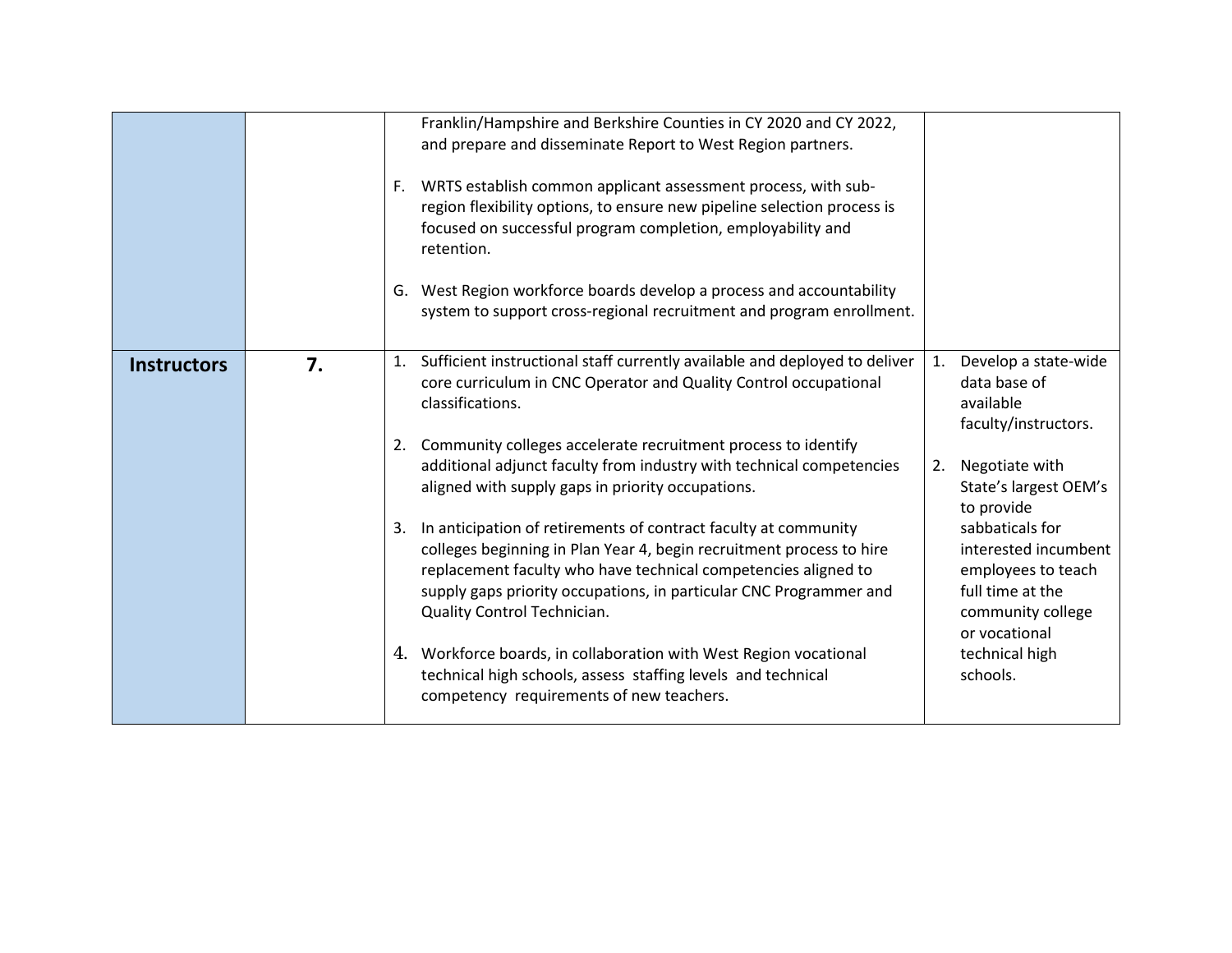| <b>Statewide</b><br><b>Training</b><br><b>System</b> | 8. | Implement a structured Workforce Skills Cabinet directed state-wide<br>1.<br>Community of Practice for the four Hub Regions to discuss the<br>following:                                                                                                       | Reconstitute the<br>1.<br>Advanced<br>Manufacturing<br>Collaborative (AMC)                                    |
|------------------------------------------------------|----|----------------------------------------------------------------------------------------------------------------------------------------------------------------------------------------------------------------------------------------------------------------|---------------------------------------------------------------------------------------------------------------|
|                                                      |    | <b>Promising Practices</b><br>Gaps in Regional Implementation<br>Sustainability Initiatives<br><b>Analysis of Outcome Metrics</b><br>Progress Toward Mitigating State-wide Supply Gaps                                                                         | and include<br>representation from<br>each Hub Region as<br>Collaborative<br>members.                         |
|                                                      |    | Revisit the AMP-It-Up program concept to provide funding streams to<br>2.<br>develop a comprehensive and coordinated state-wide strategy to push<br>career awareness on educational pathways and careers in advanced<br>manufacturing into the middle schools. | Play a coordinating,<br>2.<br>facilitating, and<br>convening role to<br>ensure the success of<br>a state-wide |
|                                                      |    | Generate annual state-wide demand-supply data that will inform 5<br>3.<br>Year Plan planning and decision-making, and disaggregate data by Hub<br>Region.                                                                                                      | Community of<br>Practice for the<br>Advanced<br><b>Manufacturing Hub</b>                                      |
|                                                      |    | Continue investment in the Capital Skills Grants program with linkage<br>4.<br>to the regional Labor Market Blueprints as a condition of grant award.                                                                                                          | Regions.                                                                                                      |
|                                                      |    | Reconstitute the Advanced Manufacturing Collaborative (AMC) and<br>5.<br>include representation from each Hub Region as Collaborative<br>members.                                                                                                              |                                                                                                               |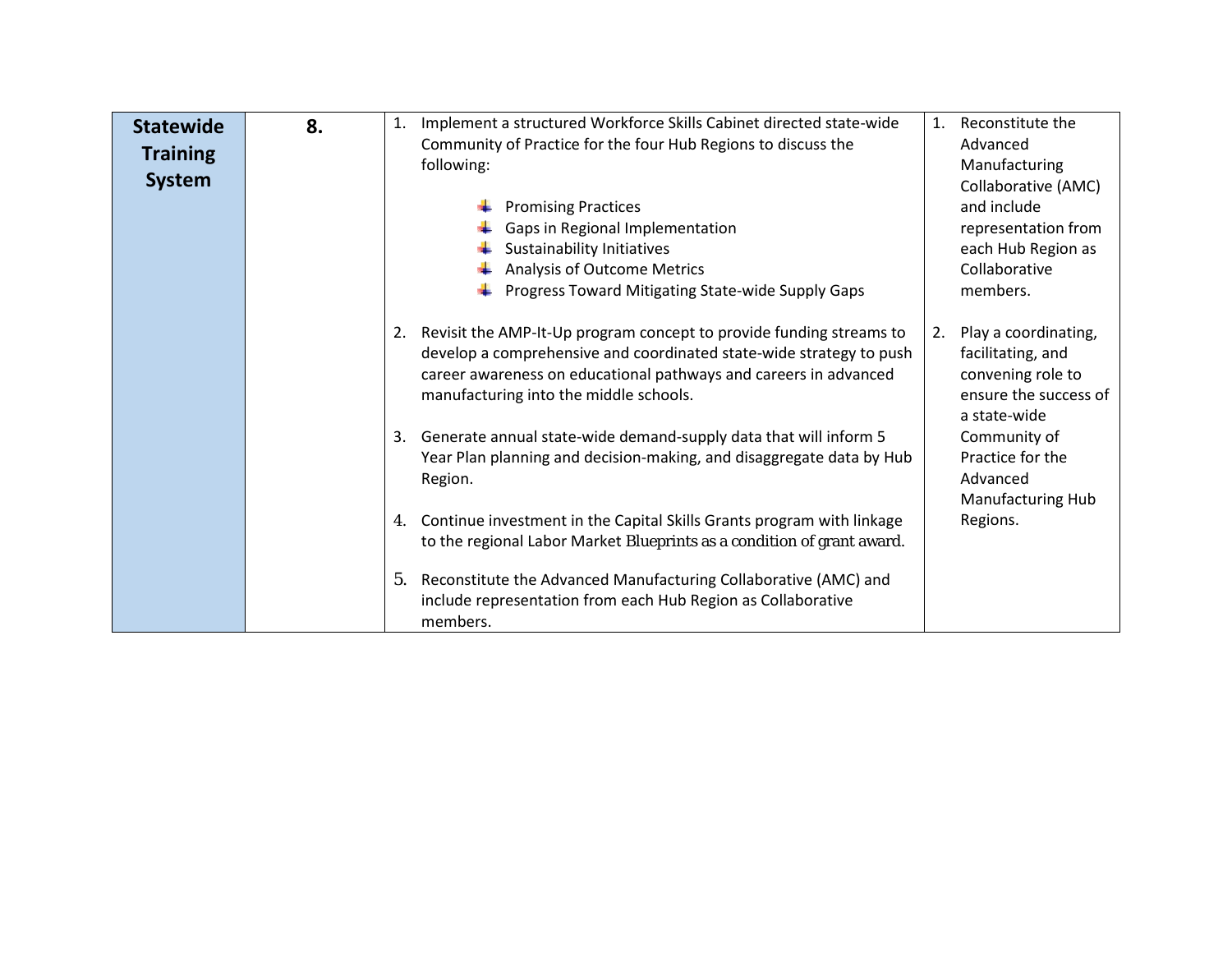#### **CONTACT INFORMATION**

For information on the development of the **Five Year Manufacturing Plan- 2019- 2023** for the **West Region,** please contact David M. Cruise at 413-755-1362 or [dcruise@masshirehcwb.com](mailto:dcruise@masshirehcwb.com) .

For information on the Massachusetts Executive Office of Housing and Economic Development, please visit their web site at <http://www.mass.gov/hed/>

Information on the Western Massachusetts Chapter of the National Tooling and Machining Association can be found on their web site at <http://www.wmntma.org/>